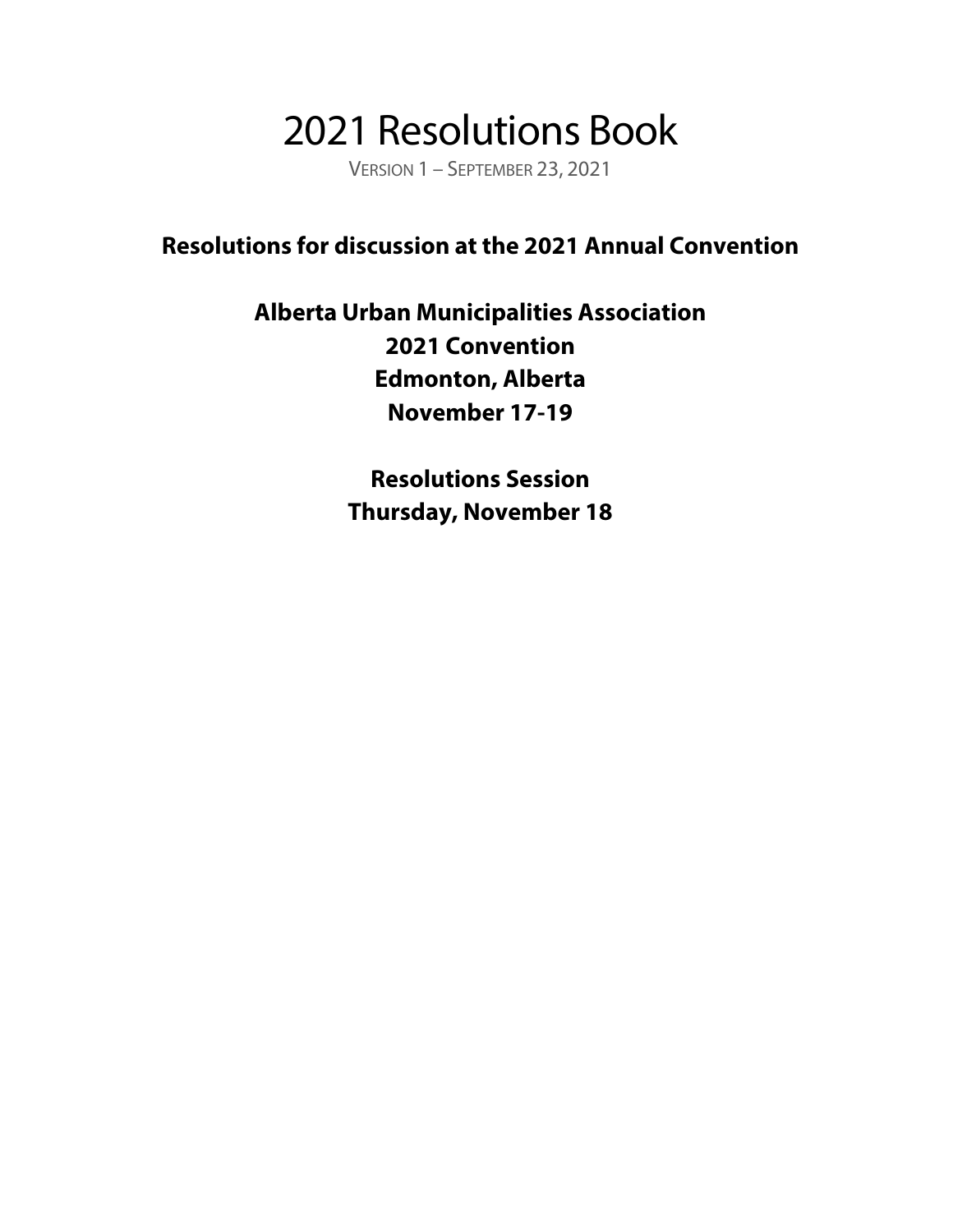### **Table of Contents**

| <b>About Resolutions</b>                                                                           |                                                                                                                                             |         |  |  |  |
|----------------------------------------------------------------------------------------------------|---------------------------------------------------------------------------------------------------------------------------------------------|---------|--|--|--|
| <b>AUMA Resolutions Policy</b>                                                                     |                                                                                                                                             | Page 2  |  |  |  |
|                                                                                                    | <b>Category B - Issues related to AUMA's strategic initiatives</b>                                                                          | Page 15 |  |  |  |
| <b>RESOLUTION 2021.B1</b>                                                                          | <b>Creating Jobs Through Remediating and</b><br><b>Redeveloping Brownfields</b>                                                             | Page 16 |  |  |  |
| <b>RESOLUTION 2021.B2</b>                                                                          | <b>Provincial Commitment to Transition to an</b><br><b>Extended Producer Responsibility for</b><br><b>Household Hazardous Waste Program</b> | Page 19 |  |  |  |
| <b>RESOLUTION 2021.B3</b>                                                                          | <b>Advocacy on Financial Measures</b>                                                                                                       | Page 21 |  |  |  |
| <b>RESOLUTION 2021.B4</b>                                                                          | <b>Online Voting for Municipal Elections</b>                                                                                                |         |  |  |  |
| <b>RESOLUTION 2021.B5</b><br><b>Expansion of Authority to Support Affordable</b><br><b>Housing</b> |                                                                                                                                             |         |  |  |  |
| <b>RESOLUTION 2021.B6</b>                                                                          | Page 28                                                                                                                                     |         |  |  |  |
| <b>RESOLUTION 2021.B7</b>                                                                          | Page 30                                                                                                                                     |         |  |  |  |
| <b>RESOLUTION 2021.B8</b>                                                                          | <b>National Flood Insurance Strategy and</b><br><b>Community Resiliency Advocacy</b>                                                        |         |  |  |  |
| <b>RESOLUTION 2021.B9</b>                                                                          | Page 35                                                                                                                                     |         |  |  |  |
| <b>RESOLUTION 2021.B10</b>                                                                         | <b>Provincial Broadband Strategy</b>                                                                                                        |         |  |  |  |
| <b>RESOLUTION 2021.B11</b>                                                                         | <b>Mental Health and Wellness for Public Safety</b><br><b>Personnel</b>                                                                     |         |  |  |  |
| <b>RESOLUTION 2021.B12</b>                                                                         | <b>Alberta Health Services Emergency Ambulance</b><br><b>Dispatch - Independent Review</b>                                                  |         |  |  |  |
| <b>Category C</b> – Other issues of potential interest to Alberta municipalities                   |                                                                                                                                             |         |  |  |  |
| <b>RESOLUTION 2021.C1</b>                                                                          | <b>Advocacy for a National Early Learning and Care</b><br>Program                                                                           | Page 48 |  |  |  |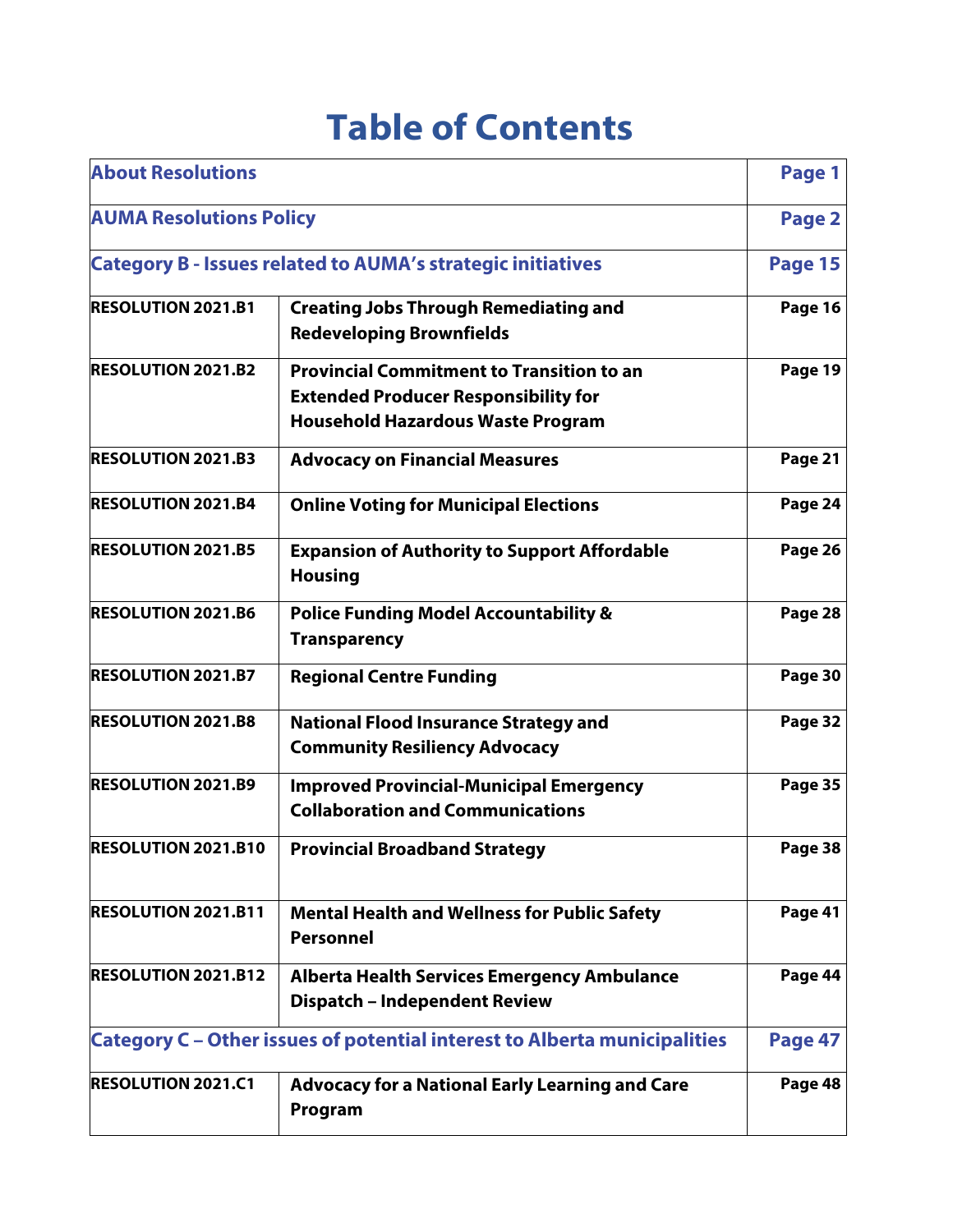| <b>RESOLUTION 2021.C2</b>                 | Page 51                                             |         |
|-------------------------------------------|-----------------------------------------------------|---------|
| <b>RESOLUTION 2021.C3</b>                 | <b>Long Term Care</b>                               | Page 54 |
| <b>RESOLUTION 2021.C4</b>                 | <b>Page 56</b>                                      |         |
| <b>Emergent Resolution</b>                |                                                     | Page 59 |
| <b>AUMA Resolution</b><br>2021.Emergent 1 | <b>Responsibility of Ambulance Service Delivery</b> | Page 60 |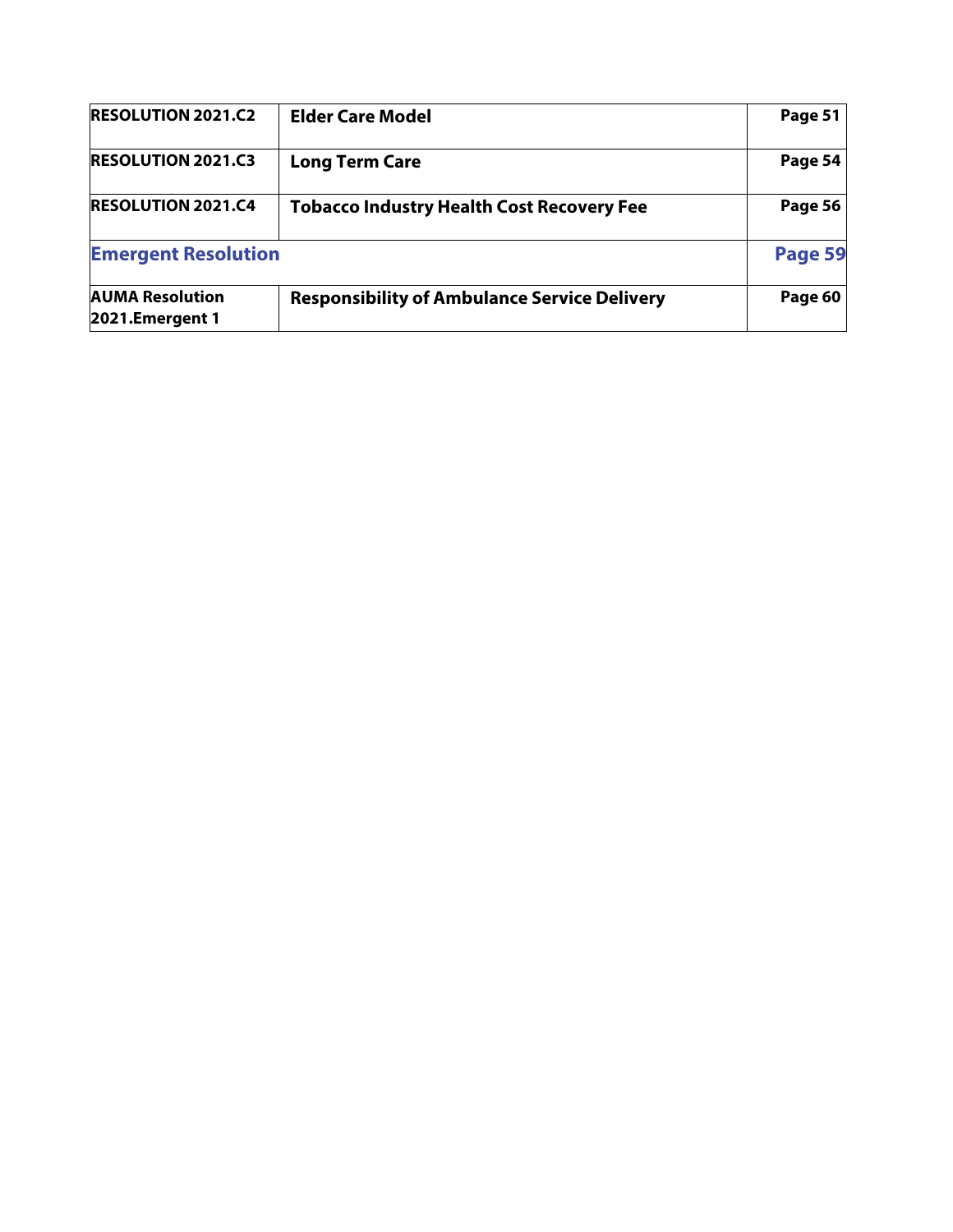### **About Resolutions**

Alberta Urban Municipalities Association ("AUMA") represents over 260 municipalities that face a wide variety of complex issues. AUMA's vision is to be a change agent that enables municipalities to be a fully engaged order of government with the capacity to build thriving communities. AUMA's mission is to be the voice of our member municipalities and provide visionary leadership, solutions-based advocacy and service excellence.

As part of fulfilling our vision and mission, AUMA conducts an annual resolutions process that enables member municipalities to identify and prioritize common issues and solutions and empower AUMA's Board of Directors to advocate to the federal and provincial governments on members' behalf. This process includes a Resolutions Session at AUMA's Convention where members vote on the resolutions submitted.

As set out in AUMA's Resolutions Policy, a resolution must address a topic of concern affecting municipalities on a regional or provincial level, and must be approved by the council of the sponsoring municipality and seconded by an additional municipal council. A resolution must not direct one or more municipalities to adopt a particular course of action or policy but must be worded as a request for consideration of an issue, including a call for action, by the AUMA.

Resolutions adopted by members annually at Convention are typically active for three years. AUMA administration, standing committees and the Board take action to develop and implement advocacy strategies for each resolution. Given the scope, complexity and volume of issues facing municipalities, AUMA uses a framework to prioritize where it invests our collective efforts.

All resolutions from the current year and the six previous years, including those that are both active and expired, are posted in the **Resolutions Library** on AUMA's website. Resolutions are categorized under five advocacy subject areas:

- Economic
- Environment
- Governance
- Infrastructure
- Social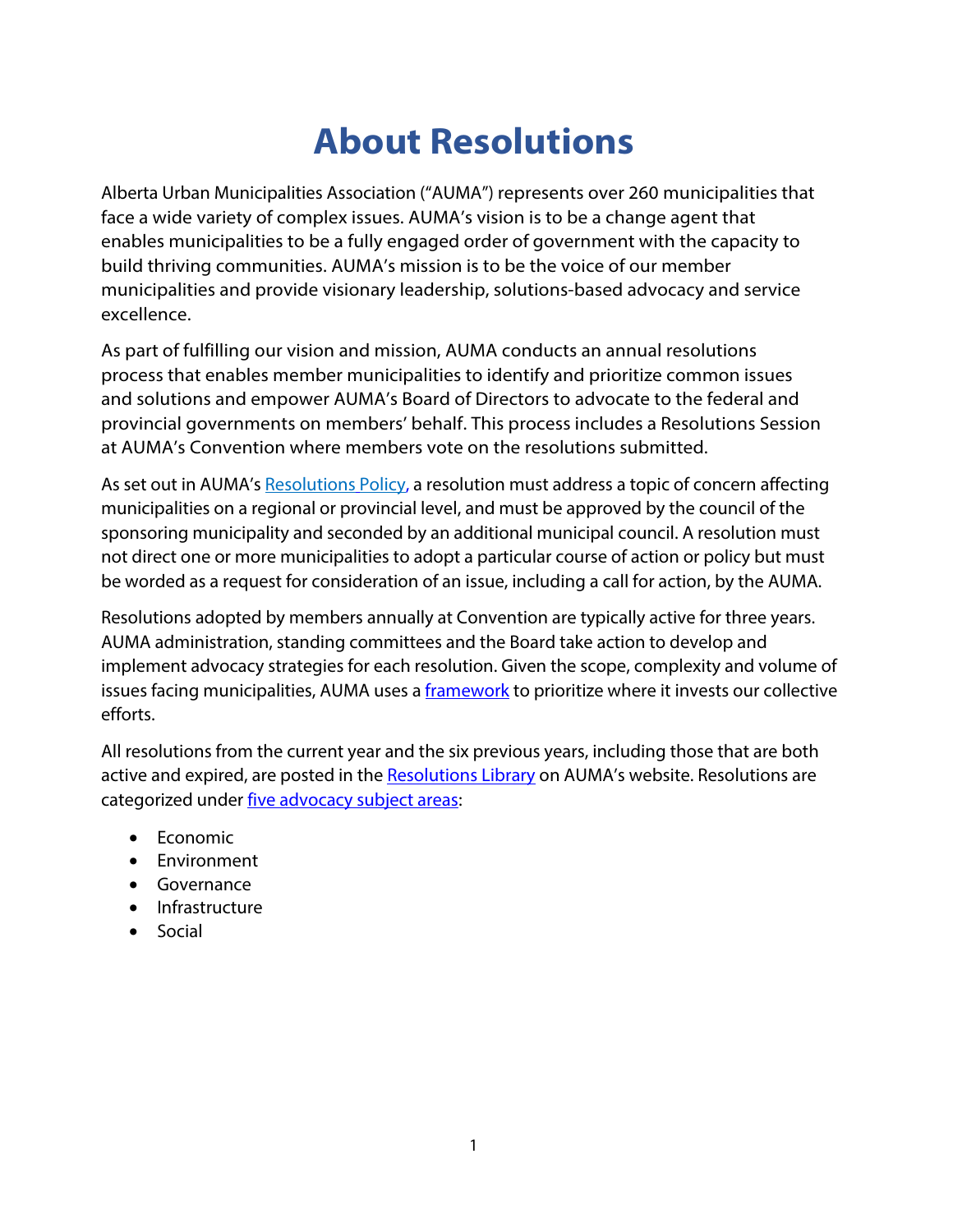## **AUMA Resolutions Policy**

#### **POLICY NO. AP002 – Revised December 2020**

#### **PURPOSE**

- 1. AUMA represents over 260 municipalities that face a wide variety of complex issues. AUMA's vision is to be a change agent that enables municipalities to be a fully engaged order of government with the capacity to build thriving communities. AUMA's mission is to be the voice of urban municipalities and provide visionary leadership, solutions-based advocacy and service excellence.
- 2. As part of fulfilling our vision and mission, AUMA conducts a resolutions process that enables Member municipalities to identify and prioritize common issues and solutions that empower AUMA's Board of Directors to advocate to the federal and provincial governments on Members' behalf.
- 3. The purpose of the Resolutions policy ('the Policy") is to establish a clear and consistent process for resolutions that aligns with AUMA's broader advocacy initiatives.

#### **DEFINITIONS**

- 4. In this Policy:
	- a. "**Advocacy**" means the wide variety of actions undertaken by AUMA to address municipal issues.
	- b. "**AUMA**" means the Alberta Urban Municipalities Association.
	- c. "**AUMA Administration**" means AUMA employees.
	- d. "**Board**" means the AUMA Board of Directors.
	- e. "**Board Member**" refers to a Member of the AUMA Board of Directors.
	- f. "**CEO**" means the Chief Executive Officer of AUMA.
	- g. "**Committee**" means a standing Committee of the Board or an ad-hoc Committee established by the Board.
	- h. **"Convention"** means the annual Convention held by AUMA to conduct the business of the Association, consider resolutions, and provide opportunities for education and networking.
	- i. "**Elected Representative**" refers to an elected representative of a Member of AUMA.
	- j. "**Member**" refers to a Regular Member of AUMA.
	- k. "**Political Capital**" refers to the goodwill, trust and influence a political figure/organization has with the public and other political figures/organizations.
	- l. **"Regular Member"** means any city, town, village, summer village, and specialized municipality that has been classified as a Regular Member in accordance with Article IV of the AUMA Bylaws.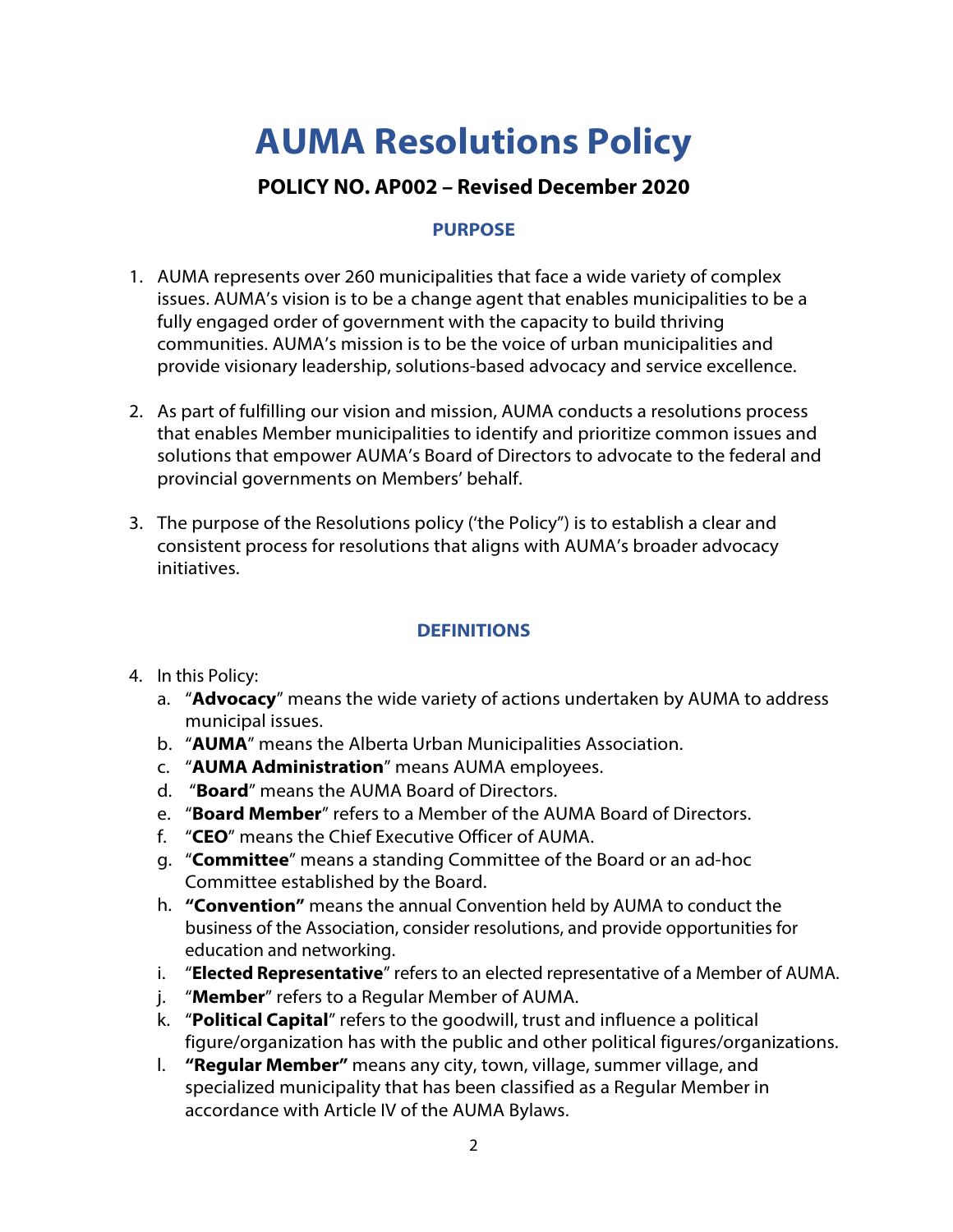m. **Resolutions Book**" means the electronic document that includes resolutions to be considered at Convention.

#### **POLICY**

#### **Call for Resolutions**

- 5. No later than January 31 of each year, AUMA issues a call for resolutions to be considered at AUMA's Convention during the Resolutions Session.
- 6. The call includes information on:
	- a. AUMA's resolutions policy and process, including a resolution writing guide and template;
	- b. AUMA's prioritization policy and process, so that Members understand how AUMA identifies the level of engagement it invests in various issues;
	- c. Strategic initiatives approved by the Board, so Members are aware of where AUMA is focusing its attention and resources; and
	- d. The Resolutions Library, so Members are aware of past resolutions and AUMA activities, as well as resolutions that are due to expire at that year's Convention as per Section 61 of this policy.

#### **Movers and Seconders**

- 7. Resolutions may be sponsored by:
	- a. A single Member's council. Resolutions sponsored by a single Member must be seconded by another Member's council;
	- b. The councils of a group of Members. All group-sponsored resolutions are deemed to be seconded; or
	- c. The Board.
- 8. The sponsor of a resolution is deemed to have moved the resolution and is referred to as the "mover".

#### **Research and Writing**

- 9. As outlined by the template in Appendix A, each resolution shall be written in the following format:
	- a. A concise title, which specifies the issue in the resolution;
	- b. A preamble of "WHEREAS" clauses, which provide a clear, brief, and factual context for the operative clause;
	- c. An operative clause, which clearly sets out what the resolution is meant to achieve and the proposal for action; and
	- d. Background information, which provides further context as to why the issue is important to Alberta municipalities.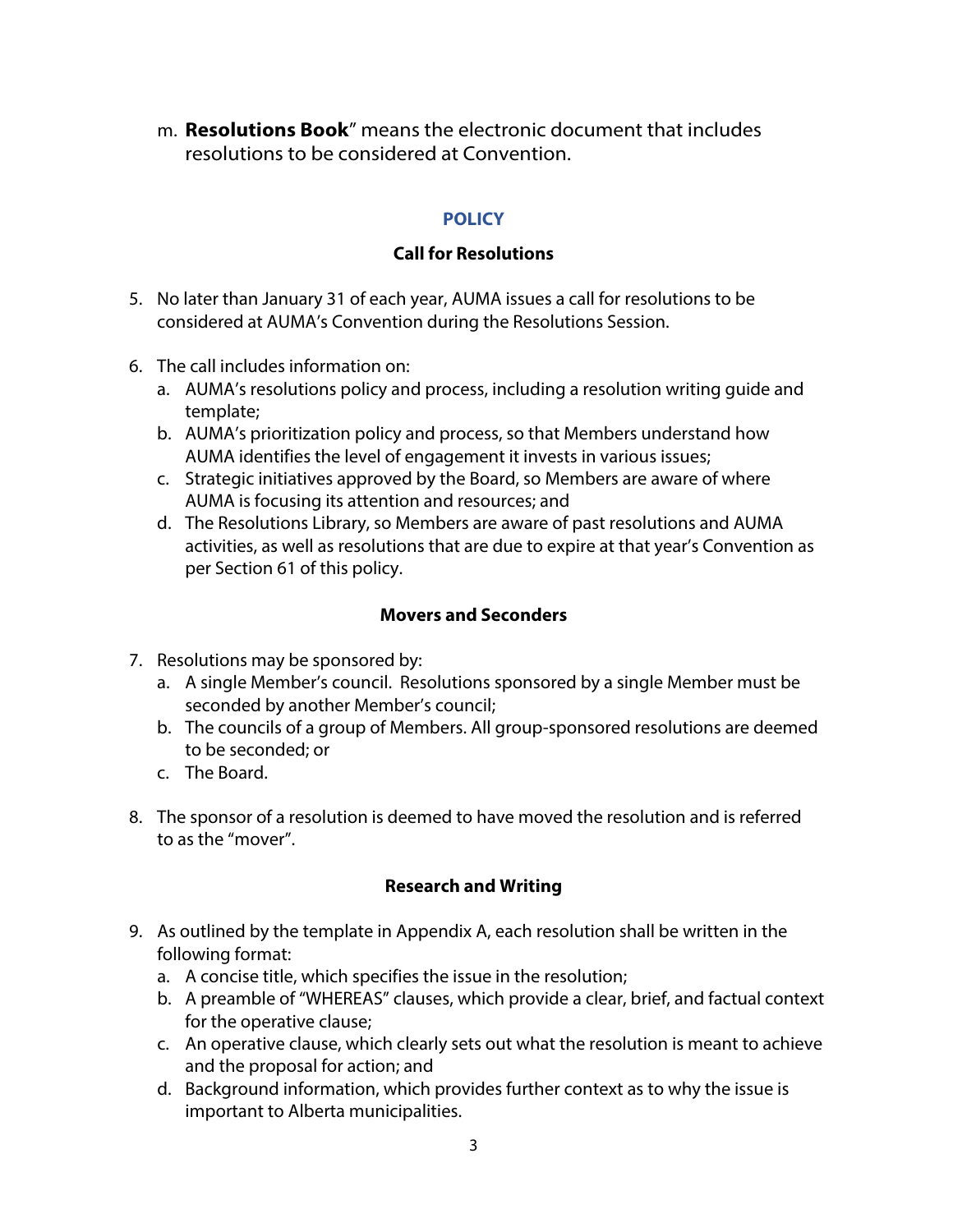- 10. The mover has primary responsibility for researching and drafting the resolution.
- 11. Members are encouraged to seek initial advice from AUMA Administration on resolution topics and sources of information, as well as feedback on the format, accuracy, and clarity of draft resolutions.

#### **Submission**

- 12. Resolutions must be submitted to AUMA Administration no later than May 31 of each year.
- 13. AUMA's CEO may grant an extension of the deadline if:
	- a. Convention is scheduled later than Thanksgiving Day in any year; or
	- b. Conditions prevent Members from submitting resolutions by the deadline (e.g. emergency events.)
- 14. Resolutions must be submitted:
	- a. Electronically, as specified in the call for resolutions;
	- b. In the format specified by the template in Appendix A;
	- c. With minutes that show proof of the moving and seconding councils' approvals as required in Section 7; and
	- d. In adherence to the guidelines presented in this policy.

#### **Emergent Resolutions**

- 15. A resolution related to a matter of an urgent nature arising after the resolution deadline may be considered as "emergent" on a case-by-case basis.
- 16. The criteria of an emergent resolution are that it **must**:
	- a. Deal with an issue of concern to Alberta municipalities that has arisen after the resolution deadline, or just prior to the resolution deadline, such that Members could not submit it as a regular resolution;
	- b. Have a critical aspect that needs to be addressed before the next Convention; and
	- c. Comply with the guidelines for resolutions set out in this policy.
- 17. Members wishing to move emergent resolutions shall provide notice to AUMA Administration as soon as possible with a deadline of the first day of Convention.
- 18. Emergent resolutions must be submitted:
	- a. Electronically, as specified in the call for resolutions;
	- b. In the format specified by the template in Appendix A;
	- c. Along with minutes that show proof of the moving council's approval and
	- d. In adherence to the guidelines presented in this policy.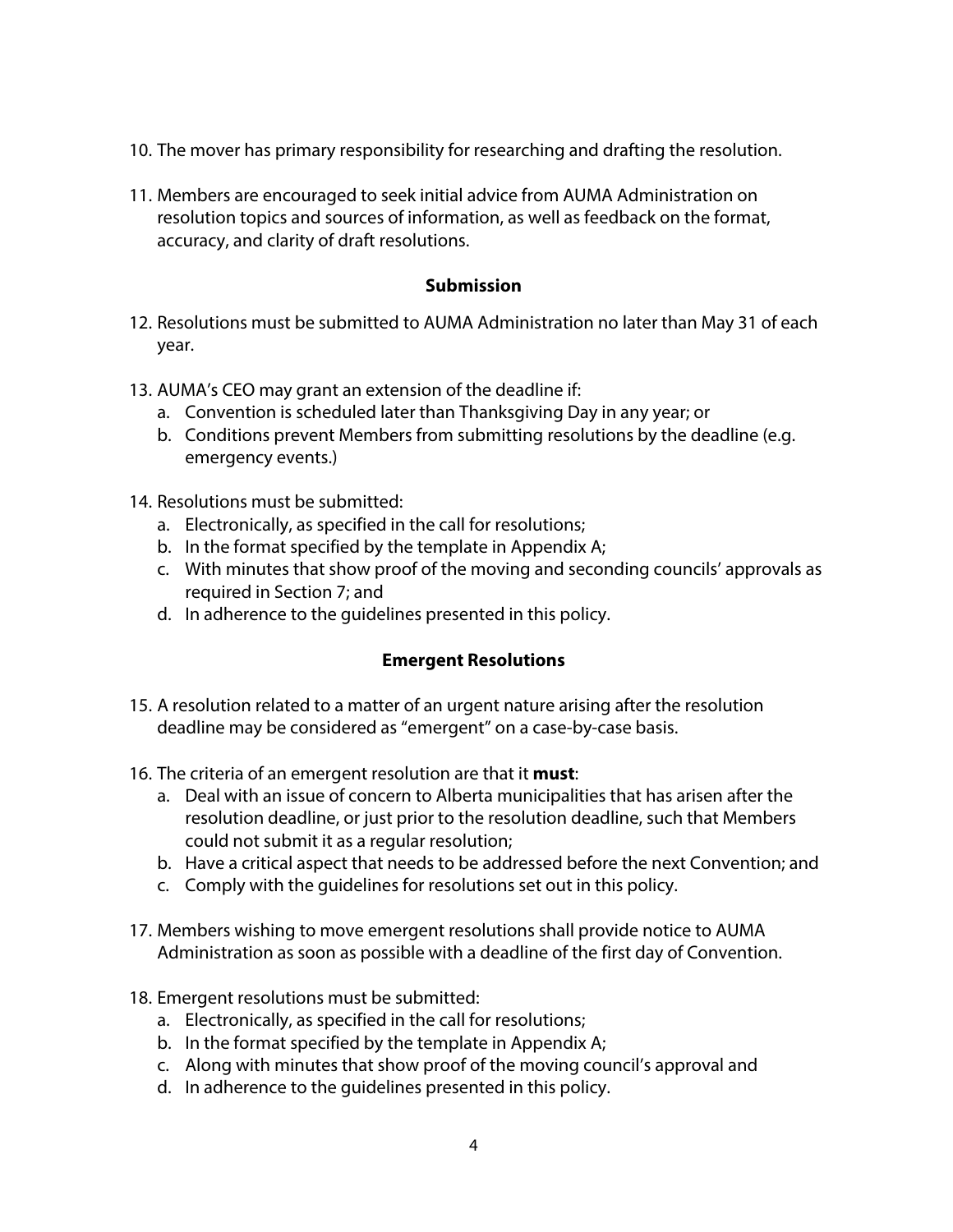- 19. The proposed resolution will be deemed to have met the criteria of an emergent resolution by either:
	- a. AUMA's Board, if the proposed emergent resolution is submitted before the final Board meeting prior to Convention; or
	- b. AUMA's Executive Committee, if the proposed emergent resolution is submitted after the final Board meeting prior to Convention.
- 20. If the Board or Executive Committee determines the resolution meets the criteria of an emergent resolution, the Board or Executive Committee will second the resolution.
- 21. If the resolution receives approval for consideration after the Convention Guide is sent to be published, the mover will provide AUMA with 1,000 printed copies of the resolution.
- 22. Emergent resolutions accepted by the AUMA Board or Executive Committee shall be added to the Resolution Session Agenda following the Category C resolutions as defined in Section 24(a).

#### **AUMA Review**

- 23. AUMA Administration will review resolutions as they are submitted and advise movers if a resolution:
	- a. Could trigger any of the criteria set out in Section 27;
	- b. Addresses a topic covered by an already active resolution;
	- c. Contradicts existing AUMA policy;
	- d. Should be combined with a similar resolution being moved by another municipality; or
	- e. Has any further deficiencies such as:
		- i. Absence of any indication of the resolution being endorsed by the council of the moving and seconding municipality;
		- ii. Unclear, contradictory, incorrect, or misleading statements;
		- iii. Lack of enough background information to justify the action being proposed; or
		- iv. Incorrect formatting.
- 24. AUMA Administration will compile resolutions into a draft Resolutions Book that:
	- a. Categorizes resolutions as follows:
		- i. Category A position papers moved by the Board;
		- ii. Category B issues that relate to AUMA's strategic initiatives; or
		- iii. Category C other issues of potential interest to Alberta municipalities.

Resolutions within these categories may be grouped by theme. (e.g. governance, infrastructure, safe and healthy communities)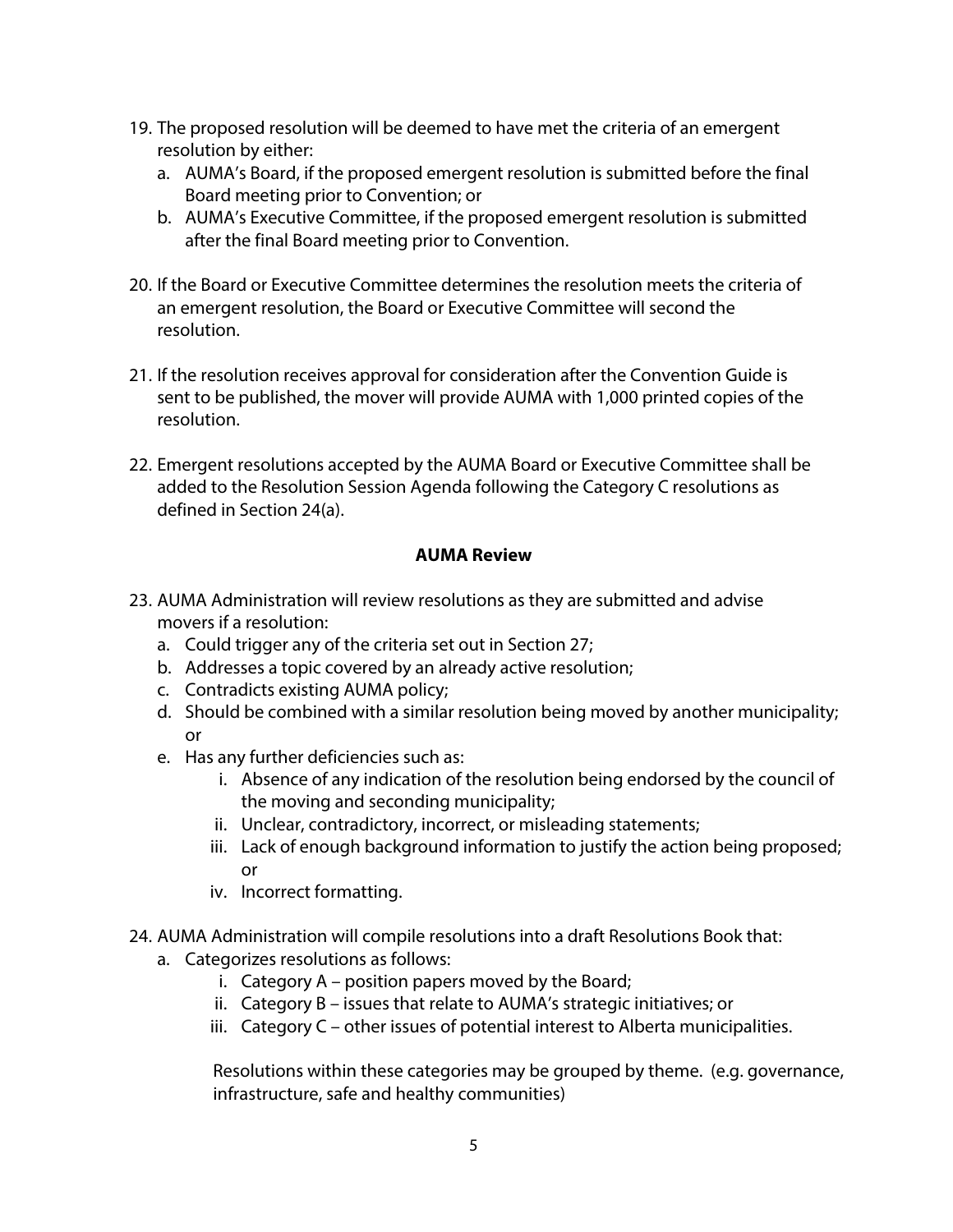- b. Proposes AUMA comments on each resolution relating to:
	- i. Whether and how the resolution relates to an existing AUMA position or strategic initiative; and
	- ii. Other considerations that may affect AUMA's ability to act on the resolution.
- c. Identifies resolutions that potentially trigger the criteria set out in Section 28.
- 25. AUMA's Municipal Governance Committee will review and recommend any amendments to the draft Resolutions Book as required, including proposed comments and any Section 28 concerns.
- 26. The draft Resolutions Book will then be forwarded to the Board for consideration.
- 27. To preserve AUMA's credibility, the Board reserves the right to ensure issues raised by resolutions to be considered at Convention are related to municipal interests and do not:
	- a. Involve conflicts between individual municipalities;
	- b. Involve conflicts between individual municipalities and citizens, other organizations, etc.;
	- c. Involve internal issues of a municipality;
	- d. Promote the interests of individual businesses;
	- e. Direct a municipality to take a course of action;
	- f. Result in the perception that AUMA is partisan and supports a political party or candidate; or
	- g. Lack the clarity required to determine the issue and/or what is being asked of the AUMA.
- 28. If Section 27 conditions exist, the Board may reject the proposed resolution and notify the mover with an explanation of why the resolution will not appear in the Resolutions Book.
- 29. The mover of a rejected resolution may appeal the decision by bringing forward a motion at the Resolutions Session for the resolution to be considered, and the decision can be reversed by 2/3 majority of votes cast.
- 30. The AUMA will electronically publish and distribute the Resolutions Book to Members at least eight (8) weeks prior to Convention to give councils enough time to review and discuss the resolutions.
- 31. Resolutions are also published in the Resolutions Library on AUMA's website and distributed at Convention.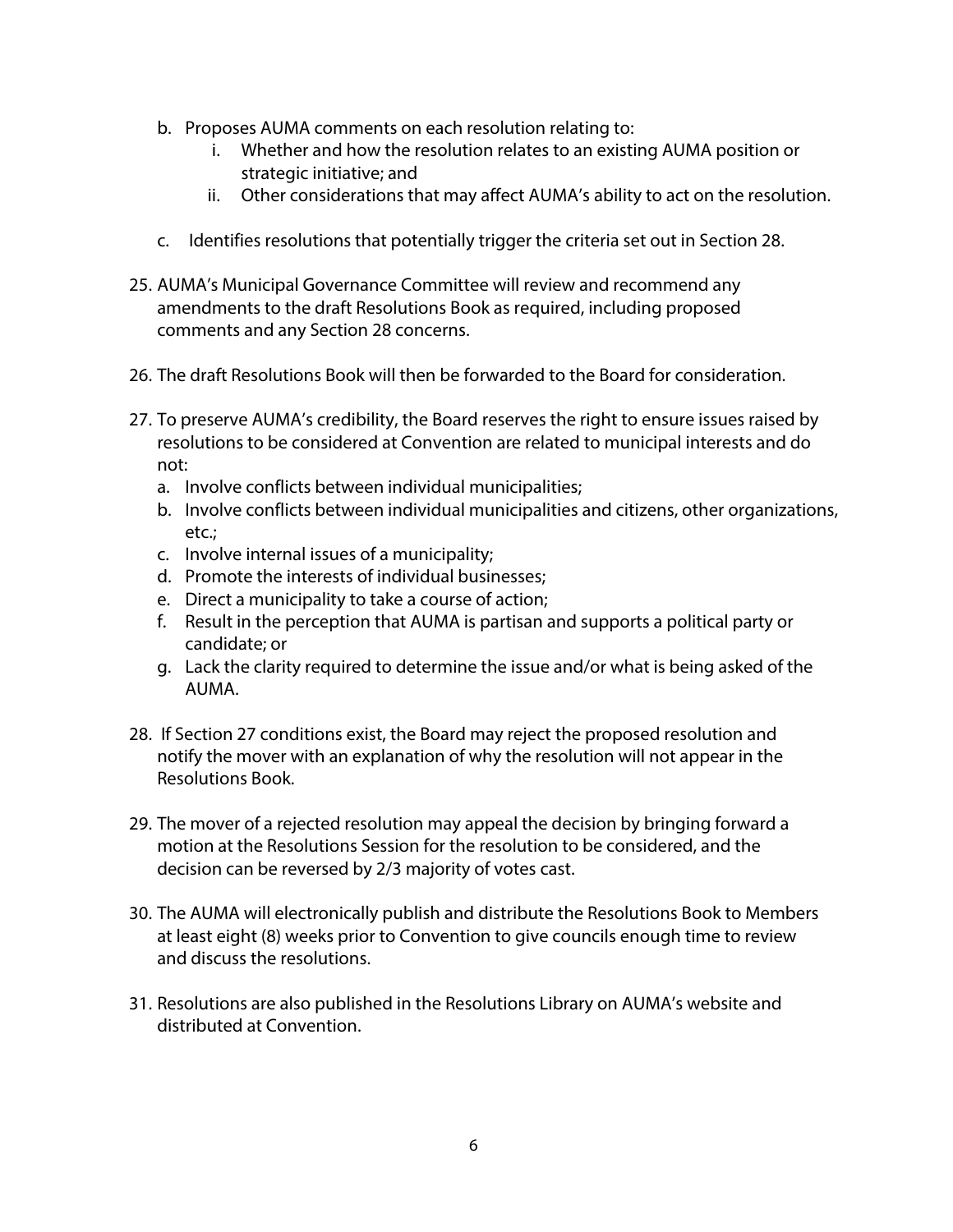#### **Resolutions Session**

- 32. All procedures at the Resolutions Session will be governed by Robert's Rules of Order as modified by this policy.
- 33. As provided in AUMA's Bylaws, quorum for all proceedings at a Resolutions Session will be comprised of Elected Representatives of 25% of AUMA's Regular Members.
- 34. Prior to the beginning of the Resolutions Session, the Resolutions Session Chair will ask for a motion from the floor to adopt the Resolutions Session Agenda as presented in the Convention Guide, with the addition of any emergent resolutions submitted after the guide was published.
- 35. Amendments from the floor to the Resolutions Session Agenda will be accepted when duly moved and seconded.
- 36. The motion to approve the Resolutions Session Agenda will be passed by a simple majority of votes cast. A 2/3 majority of the votes cast will be required to approve amendments to the Resolutions Session Agenda.
- 37. If there are no amendments to the Resolutions Session Agenda, resolutions will be debated in the order they are presented in the Convention Guide. No further amendments to the approved Agenda will be accepted.
- 38. So long as there is quorum (Section 33), the Resolutions Session shall not be closed until all resolutions listed in the agenda are debated and voted upon, or the allotted time for the Resolutions Session has expired, unless the majority of delegates present vote to extend the allotted time.
- 39. Resolutions which are not debated at a Resolutions Session because of insufficient time or lack of quorum will be considered by the Board following the Convention.

#### **Adoption**

- 40. The Resolutions Session Chair will introduce each proposed resolution by indicating its number, title, the names of the mover and seconder, and the operative clause.
- 41. A mover may withdraw a proposed resolution when the resolution is introduced. In this event, the Resolutions Session Chair shall declare the resolution withdrawn and no further debate or comments will be allowed.
- 42. Resolutions that are moved by the Board must be seconded from the floor by an Elected Representative of a Member.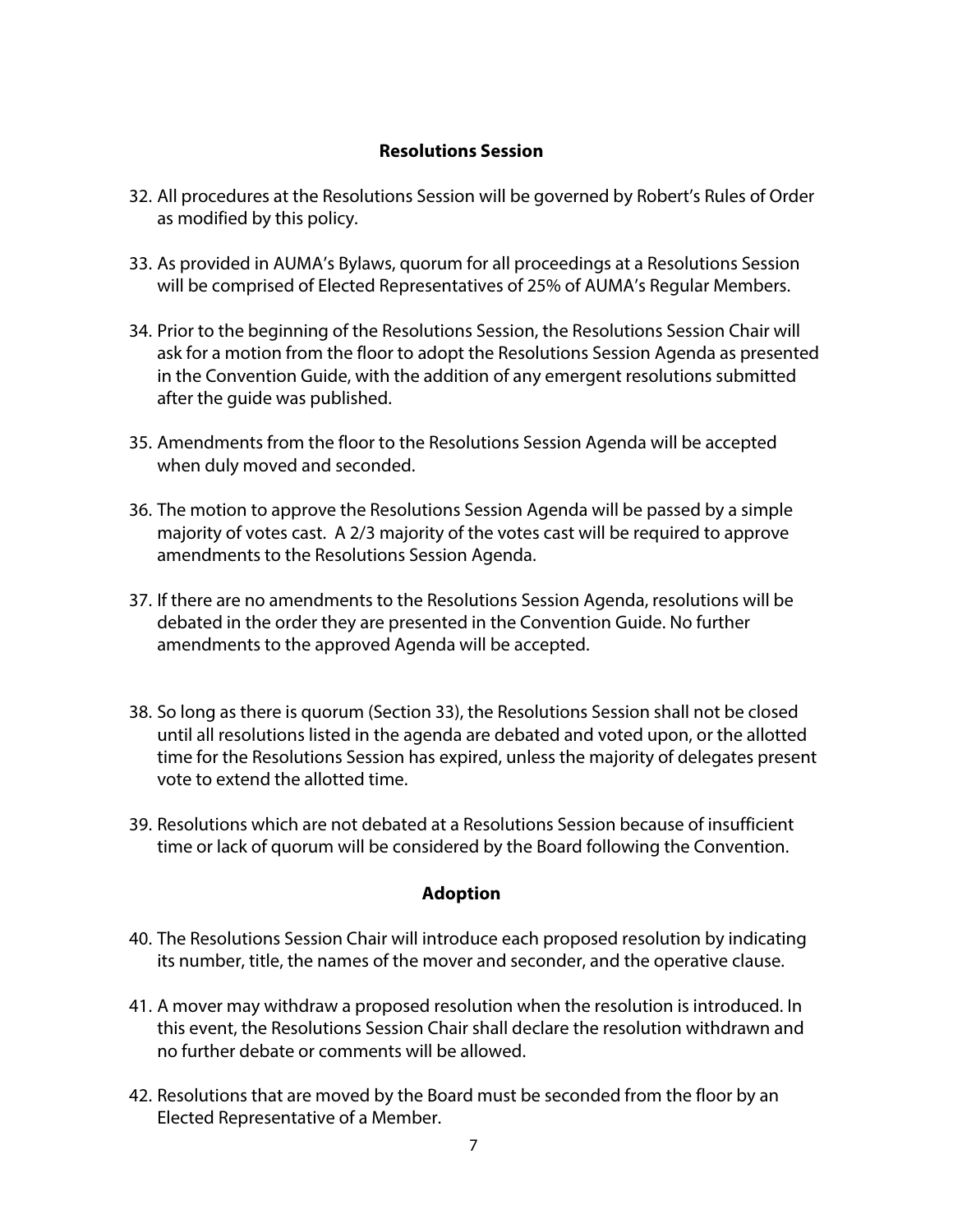- 43. A spokesperson from the mover will then have up to two (2) minutes to speak to the resolution.
- 44. Next, AUMA comments on member-moved resolutions may be presented by a Board Member.
- 45. These comments must be approved in advance by the Board.
- 46. The Resolutions Session Chair will then open debate by calling for a speaker in opposition, seeking clarification or proposing an amendment.
- 47. Speakers will have a two (2) minute time limit and shall not speak more than once on any one question.
- 48. If no one rises to speak in opposition, for clarification, or to propose an amendment to a resolution, the question will be immediately called.
- 49. As provided in the AUMA Bylaws, the persons entitled to speak to a resolution during the Resolutions Session are:
	- a. Elected Representatives in attendance whose municipalities are Regular Members of AUMA in good standing.
	- b. In the event a Regular Member is unable to be represented at the Resolutions Session by an Elected Representative, an official appointed by motion of the Council to represent it, if notice of such appointment is submitted in writing to AUMA's CEO at least three (3) days prior to the date of the Resolutions Session.
	- c. Upon a motion from the floor, or at the discretion of the Resolution Session Chair, a representative of an Associate Member as defined in AUMA's bylaws.
- 50. No debate on accompanying background material and information for resolutions is allowed.
- 51. When no opposing position speaker is available, the Resolutions Session Chair will declare the end of the debate and the spokesperson from the mover will be allowed one (1) minute for the closing of debate.
- 52. Amendments, including "minor amendments" should be submitted in writing to the Resolutions Session Chair prior to the amendment being introduced, but verbal amendments will also be accepted from the floor.
- 53. Amendments must be seconded from the floor or they do not proceed.
- 54. Debate procedures for an amendment shall be the same as for a resolution as set out in Sections 43 to 51.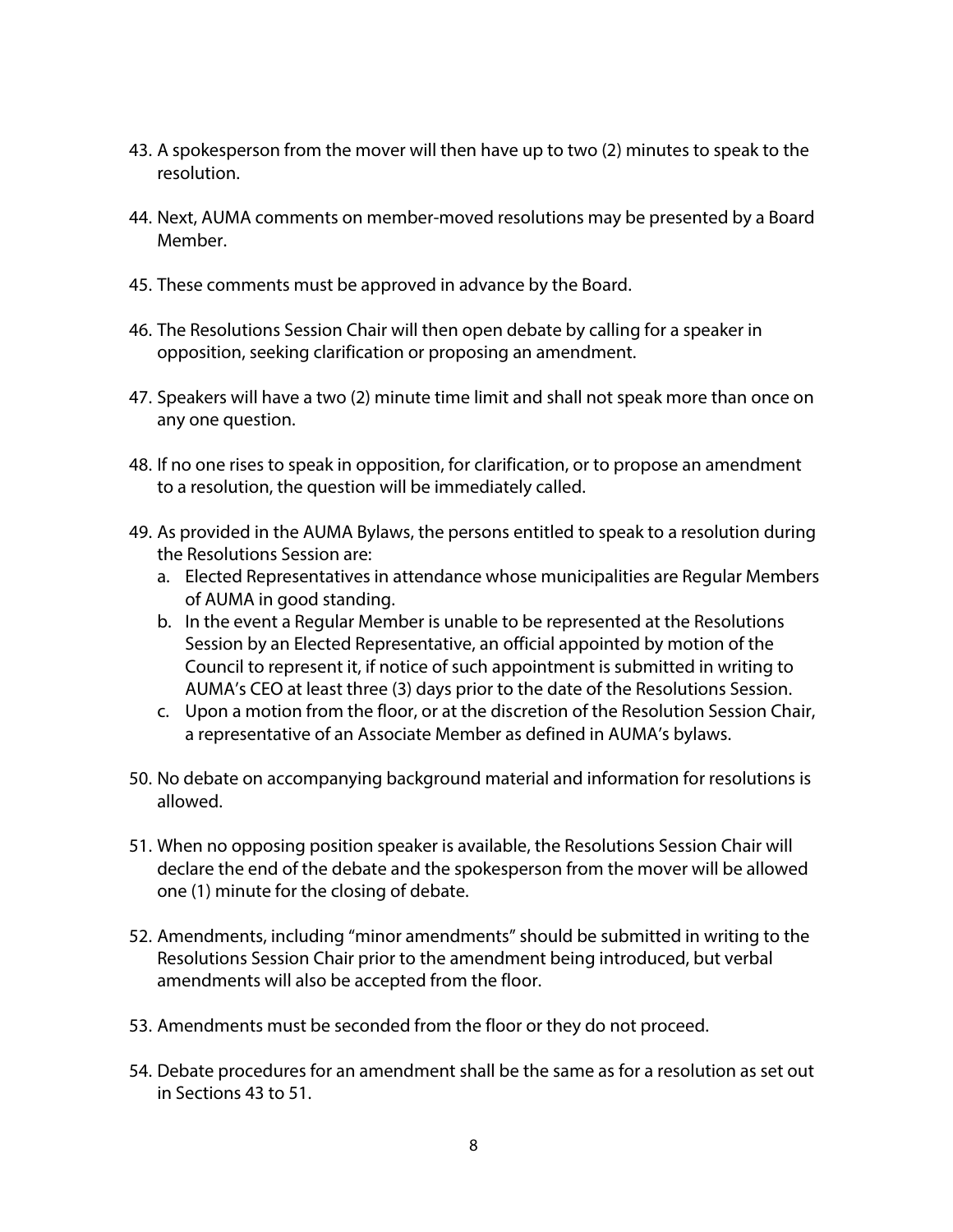- 55. The conflict of interest guidelines for council votes, as outlined in the Municipal Government Act, shall also apply to Convention resolution votes for all delegates. It is incumbent upon each delegate to adhere to these guidelines.
- 56. Voting may, at the discretion of the Resolutions Session Chair, be by:
	- a. electronic device;
	- b. a show of hands of eligible voters; or
	- c. paper ballot.
- 57. The number of votes necessary for any resolution to pass is a simple majority of votes cast for that resolution (50% plus one vote).

#### **Action on Adopted Resolutions**

- 58. All adopted resolutions will be sent to the relevant provincial and/or federal ministry or organization for response.
- 59. Further advocacy on resolutions will be recommended to the Board by the relevant Committee based on analysis completed using the Prioritization and Levels of Engagement Frameworks in Appendix B.
- 60. Category A resolutions are considered active until the Board deems them to be complete or inactive.
- 61. Category B and C resolutions have an active life of up to three (3) years if not completed before then, following which they are deemed inactive.
- 62. Members or the Board may sponsor renewal of a resolution that is going to expire.

#### **POLICY REVIEW**

63. This Policy will be reviewed annually. Any required changes will be presented to the AUMA Board for approval.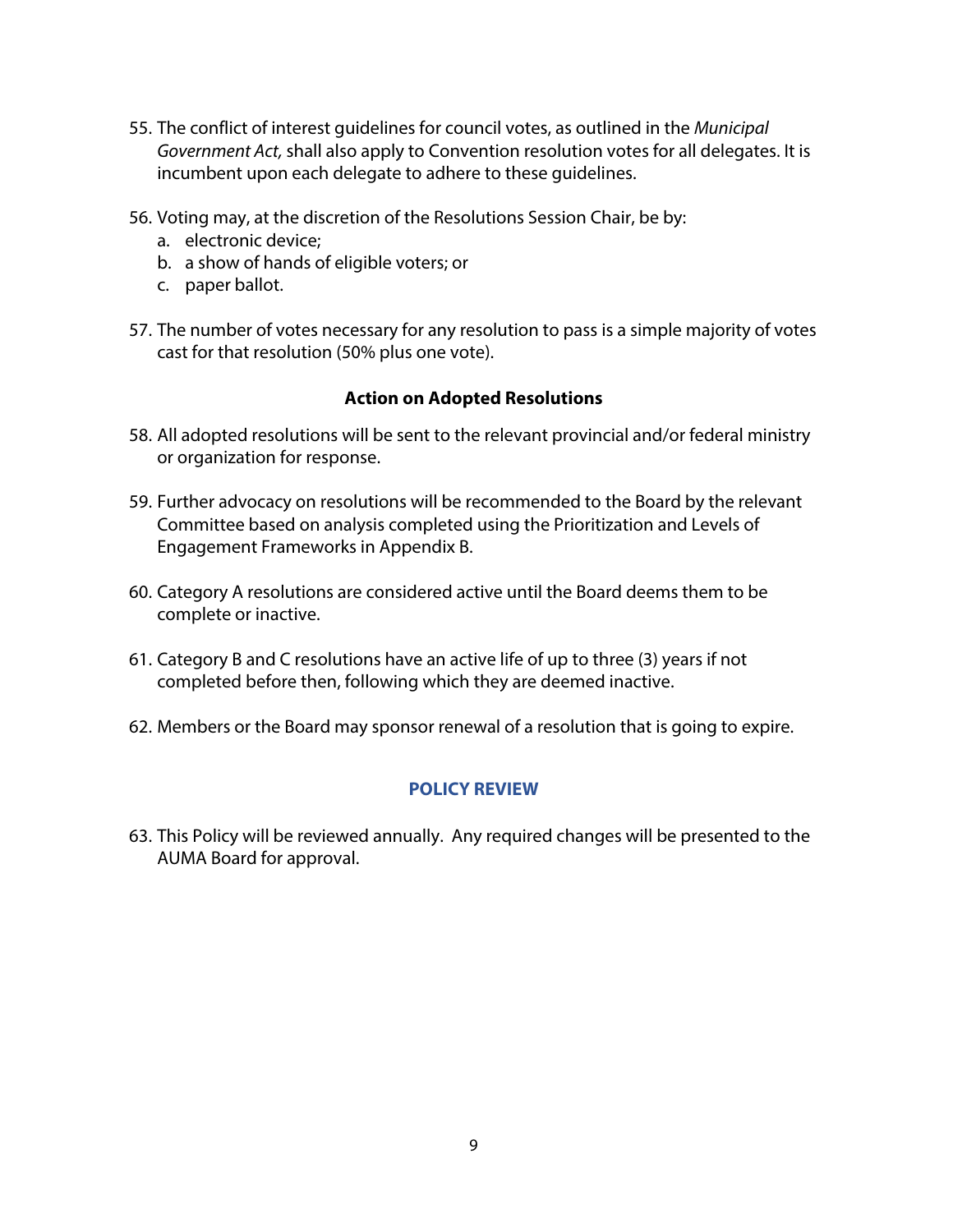#### **APPENDICES**

- A. Resolution Template
- B. Prioritization and Levels of Engagement Frameworks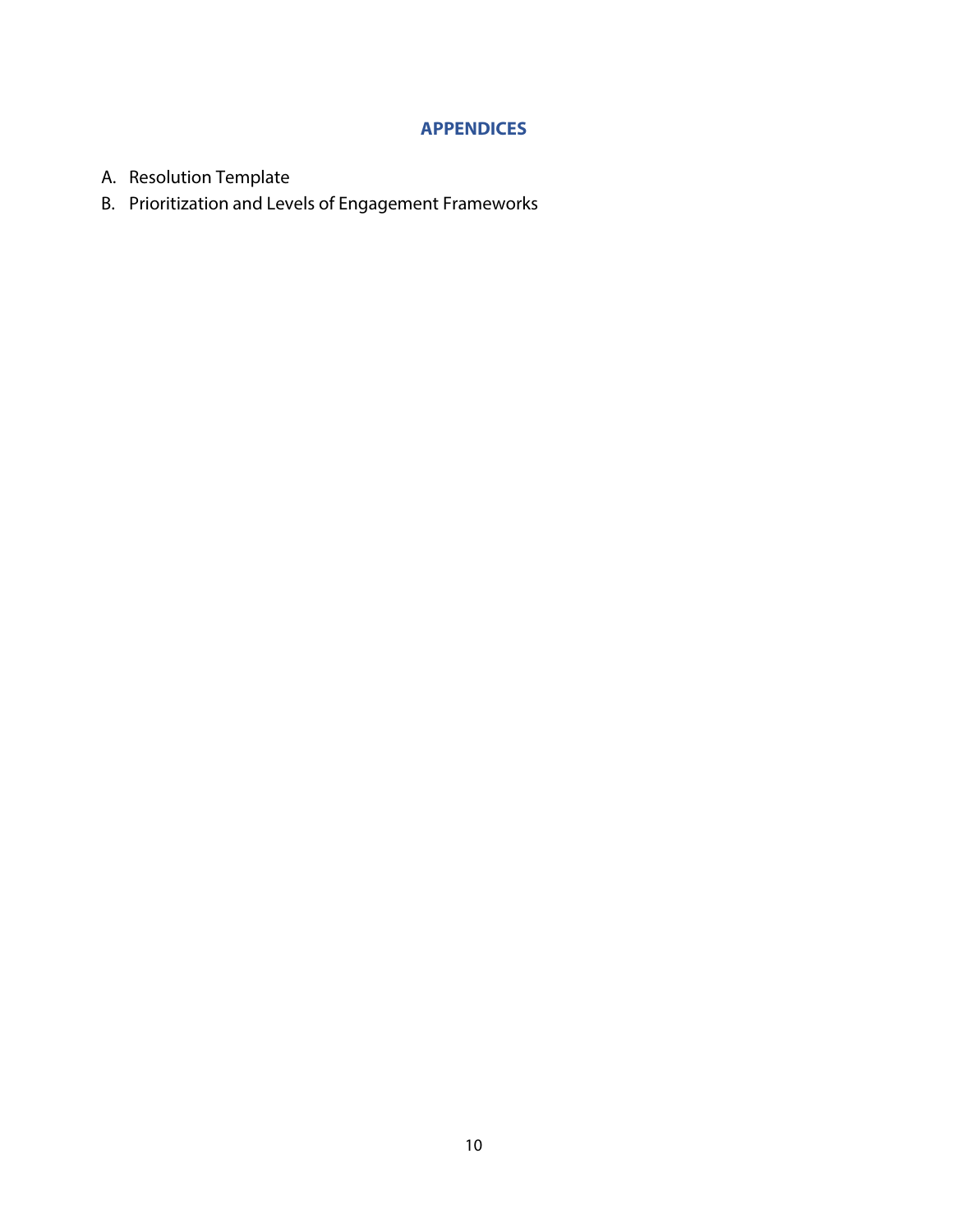#### **APPENDIX A**

#### **Resolution Template**

**Title of resolution:** 

**Moved by:** 

**Seconded by:** 

**WHEREAS** the purpose of the "Whereas" clauses is to clearly and succinctly describe the issue or opportunity that the resolution is bringing forward, and identify why the subject is relevant to Alberta municipalities;

**WHEREAS** the clauses should identify whether the issue involves the need for information sharing, policy changes, legislative/regulatory change or a combination thereof, and refer to specific documents and sections whenever possible;

**WHEREAS** depending on the complexity of the issue, including roughly five "Whereas" clauses is ideal;

**WHEREAS** further information can be included in the background; and

**WHEREAS** these clauses should lead logically to the operative clause.

**IT IS THEREFORE RESOLVED THAT** the AUMA advocate for ……This operative clause is the call to action. It usually includes a request for the Government of Alberta, Government of Canada or another organization to act. This is the most important part of the resolution and should be written clearly, so there is no doubt as to what action is being requested.

#### **BACKGROUND:**

No preamble can be comprehensive enough to give a full account of the situation that gave rise to the resolution. In all cases, supplementary or background information (1 to 2 pages max.) is necessary.

The background should answer the following questions:

- What is the impact of the issue on Alberta municipalities and how many municipalities are impacted? (Provide examples and/or statistics where possible.)
- What priority should the resolution be given?
- Does the issue and call to action relate to one of AUMA's strategic initiatives?
- Has the issue been addressed by AUMA in response to a resolution or otherwise in the past and what was the outcome?
- Have other associations or groups acted on this issue, or are they considering action? (e.g. Is a similar resolution being considered by the Rural Municipalities of Alberta?)
- What other considerations are involved? (e.g. Does the proposed action align with goals of the provincial or federal government, or other organizations?)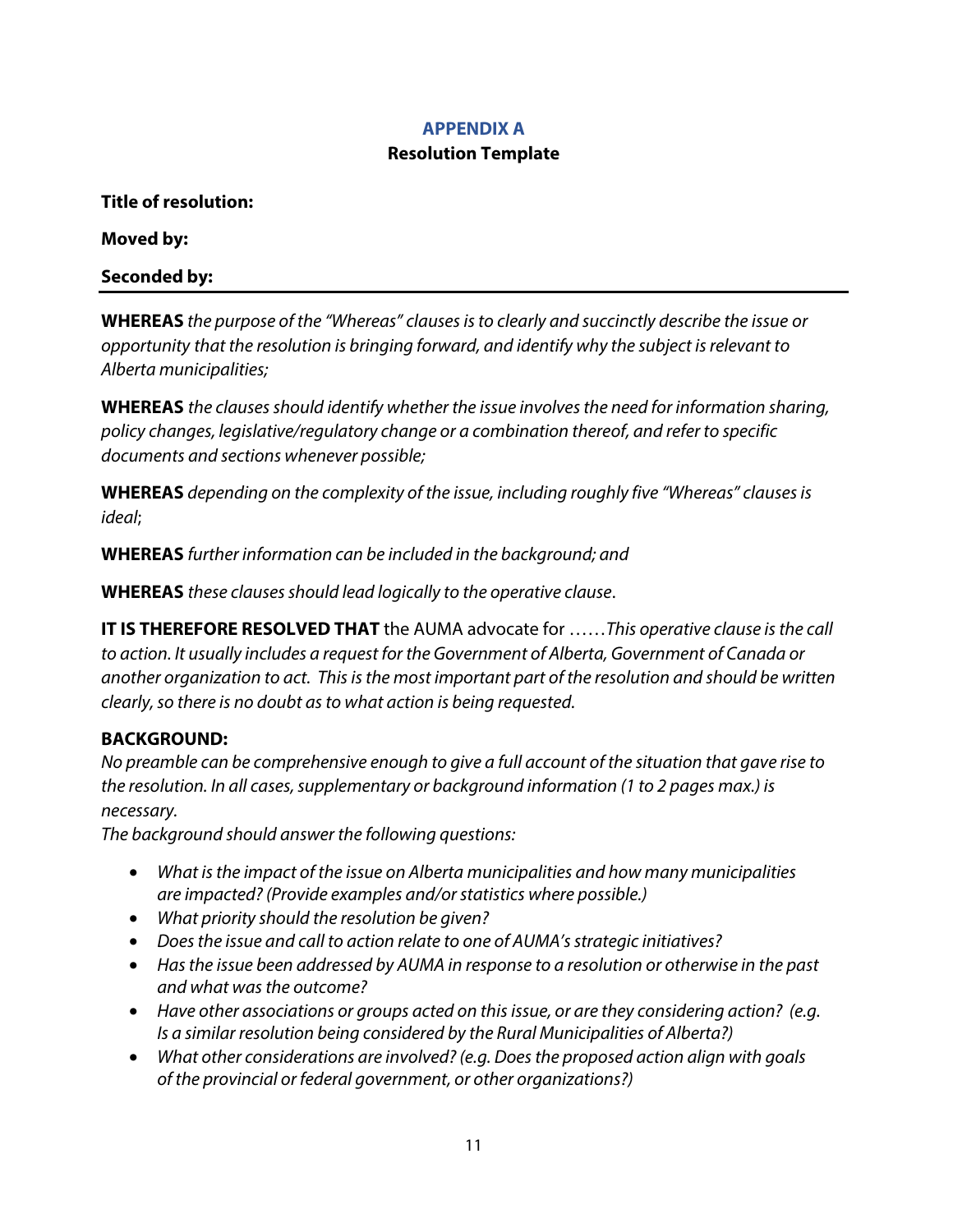#### APPENDIX B

#### **Prioritization Framework**

| <b>Questions</b>                                                                                                                                       | <b>Sample considerations</b>                                                                                                                                                                                                                                                                                            | <b>Analysis</b> |
|--------------------------------------------------------------------------------------------------------------------------------------------------------|-------------------------------------------------------------------------------------------------------------------------------------------------------------------------------------------------------------------------------------------------------------------------------------------------------------------------|-----------------|
| Does the issue relate to<br><b>AUMA's strategic</b><br>initiatives?                                                                                    | Will action on the issue contribute towards<br>realizing the goals of the strategic<br>initiative or will it lead to scope creep<br>without adding value?                                                                                                                                                               |                 |
| Is the issue within<br>municipal jurisdiction?                                                                                                         | Is the issue exclusive to municipalities or<br>$\bullet$<br>does it also involve federal or provincial<br>government?                                                                                                                                                                                                   |                 |
| What is the impact on<br>Members and how many<br>Members are impacted?                                                                                 | Is this a significant issue to a single<br>٠<br>Member or to many Members?<br>If the issue only impacts a few Members<br>$\bullet$<br>today, does it have the potential to impact<br>more Members in the future?                                                                                                        |                 |
| Will engagement in this<br>issue build or deplete<br>political capital?                                                                                | Does the issue align with the priorities of<br>$\bullet$<br>the government of the day?<br>Or, will we have to push to get it onto the<br>agenda or actively counter their agenda?                                                                                                                                       |                 |
| Does the issue involve the<br>need for<br>Information sharing?<br>Funding?<br>Policy Change?<br>Legislative/regulatory<br>change?<br>All of the above? | The answer to this question will influence<br>٠<br>the time, resources and chances for<br>success.<br>In general, changes to legislation requires<br>more time and effort than changes to<br>regulations.<br>Requests for funding must consider that<br>federal and provincial governments face<br>funding constraints. |                 |
| Is there an opportunity for<br>AUMA to add value to this<br>issue?                                                                                     | Does AUMA have the expertise on staff, on<br>the Board/Committees, among Members<br>to add value?                                                                                                                                                                                                                       |                 |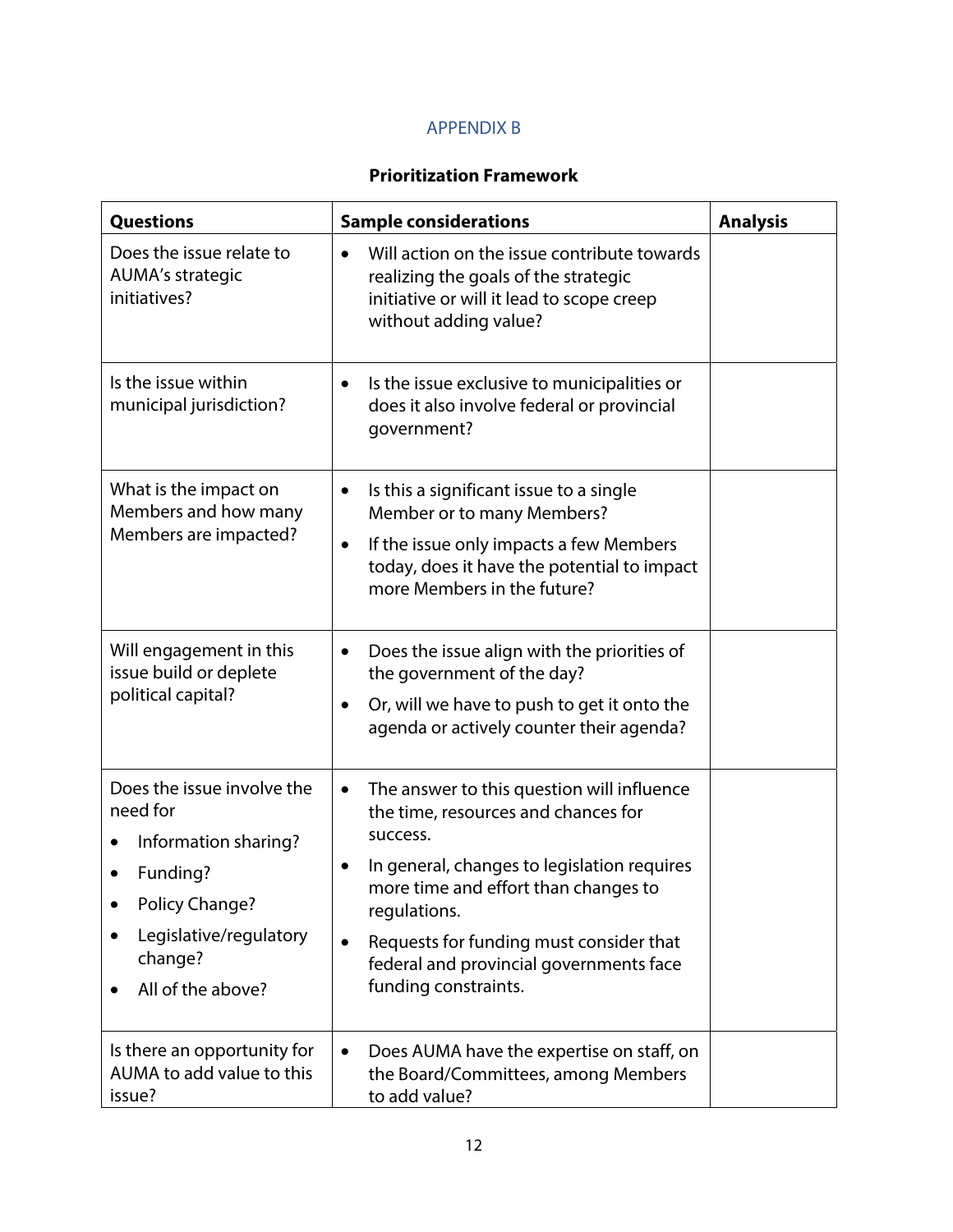|                                     | AUMA is often best positioned to provide<br>$\bullet$<br>input on higher level principles and only                                                                                                        |  |
|-------------------------------------|-----------------------------------------------------------------------------------------------------------------------------------------------------------------------------------------------------------|--|
|                                     | has the capacity to engage at a detailed<br>technical level on a limited number of<br>issues.                                                                                                             |  |
|                                     | Are there other organizations that have<br>greater expertise and credibility on the<br>issue?                                                                                                             |  |
|                                     | Is it better for municipalities to respond<br>٠<br>directly, or is a collective response<br>needed?                                                                                                       |  |
| What are timelines<br>involved?     | Is there time to seek input from<br>$\bullet$<br>Members/Committees and seek approval<br>from the Board?                                                                                                  |  |
|                                     | In other words, is there time to determine<br>a collective response, or should AUMA just<br>let Members know about an issue and let<br>them respond individually?                                         |  |
| What are the chances of             | Given the answers to the above questions:                                                                                                                                                                 |  |
| success?                            | How likely will AUMA's advocacy on an<br>٠<br>issue result in tangible benefits for<br>Members?                                                                                                           |  |
|                                     | Has the relevant decision maker (i.e.<br>$\bullet$<br>provincial or federal government)<br>indicated they are open to making<br>changes? Has a consultation process been<br>initiated?                    |  |
| Does AUMA have the                  | Given the answers to the above questions:                                                                                                                                                                 |  |
| capacity to respond<br>effectively? | Would action on this issue take time and<br>resources away from key priorities?                                                                                                                           |  |
|                                     | Does AUMA have the time and resources<br>$\bullet$<br>to conduct appropriate analysis, engage<br>Members, build partnerships, create<br>meaningful solutions and report back to<br>Members on this issue? |  |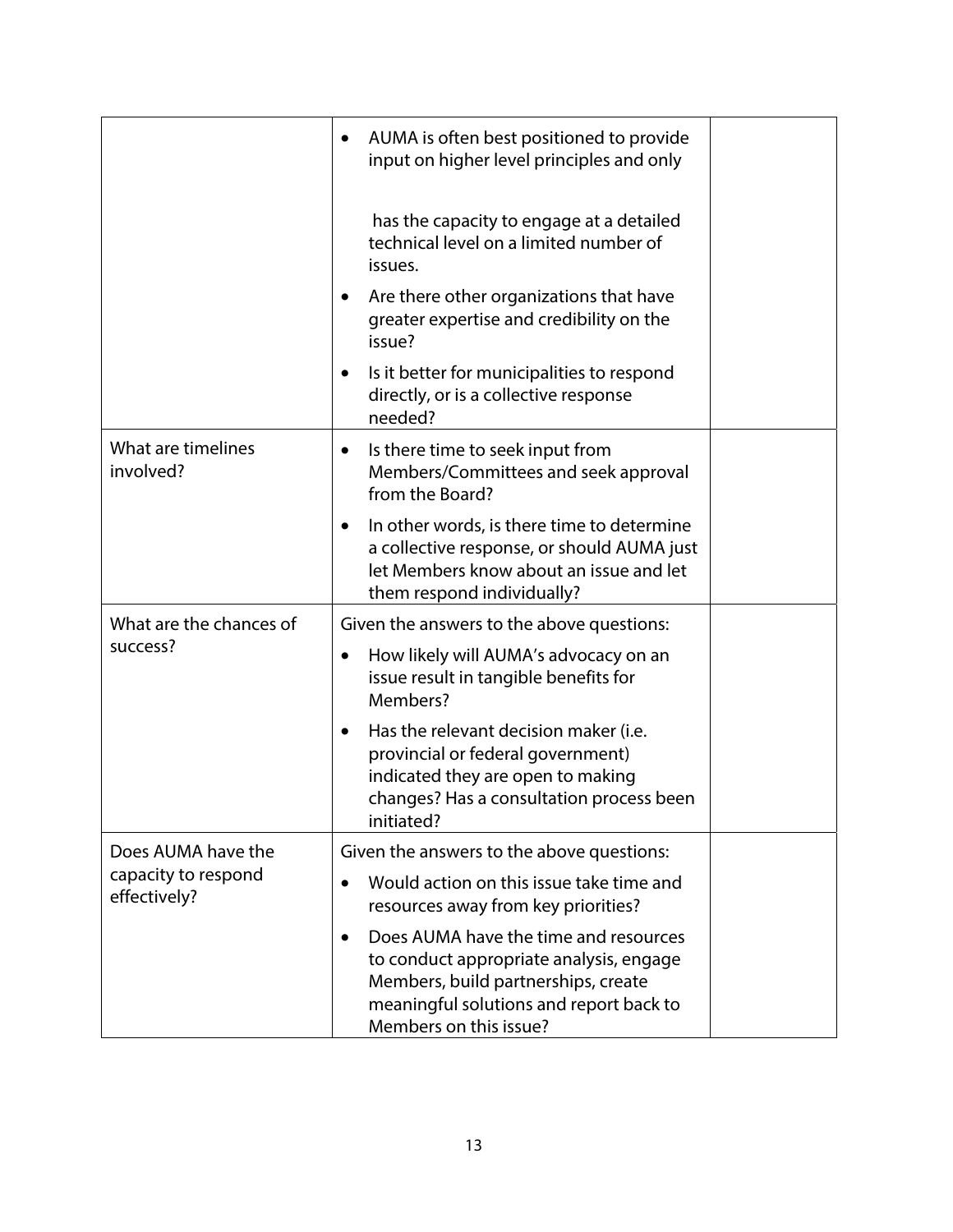**Conclusion** 

**Based on the analysis above, what should AUMA's level of engagement\* be on this issue?** 

**What action should be taken?** 

**How will the action be reported?** 

\*As outlined in the Levels of Engagement Framework

#### **Levels of Engagement Framework**

| <b>Level of</b><br><b>Engagement</b> | <b>Potential Actions</b>                                                                                                                                                                                                                                                                                                   | <b>Reporting</b>                                                                                                                                                                            |  |  |
|--------------------------------------|----------------------------------------------------------------------------------------------------------------------------------------------------------------------------------------------------------------------------------------------------------------------------------------------------------------------------|---------------------------------------------------------------------------------------------------------------------------------------------------------------------------------------------|--|--|
| $Low - Inform$                       | Article in AUMA's newsletter.<br>$\bullet$<br>Informal email or phone call at the<br>$\bullet$<br>administrative level on issues that can be<br>quickly resolved.<br>Monitoring for potential future impacts.<br>$\bullet$                                                                                                 | Information item for a<br>Committee or Board<br>Update to AUMA's<br>$\bullet$<br><b>Resolutions Library</b>                                                                                 |  |  |
| Medium $-$<br>Contribute             | <b>Briefing Note or Request for Decision</b><br>$\bullet$<br>through a Committee seeking direction or<br>a recommendation to AUMA's Board. As a<br>result, further action may be taken<br>including:<br>Letters<br>$\Omega$<br>Meetings<br>$\circ$<br><b>Presentations to Committees</b><br>$\circ$<br>Webinars<br>$\circ$ | Updates to the<br>$\bullet$<br>relevant AUMA<br>Committee.<br><b>Updates to Members</b><br>$\bullet$<br>through the AUMA's<br>newsletter and<br>Resolutions Library.                        |  |  |
| High - Lead                          | Develop and implement an advocacy<br>$\bullet$<br>strategy.                                                                                                                                                                                                                                                                | Regular updates at to<br>$\bullet$<br><b>Board and relevant</b><br><b>AUMA Committee.</b><br><b>Updates to Members</b><br>$\bullet$<br>through AUMA's<br>newsletter, website<br>and events. |  |  |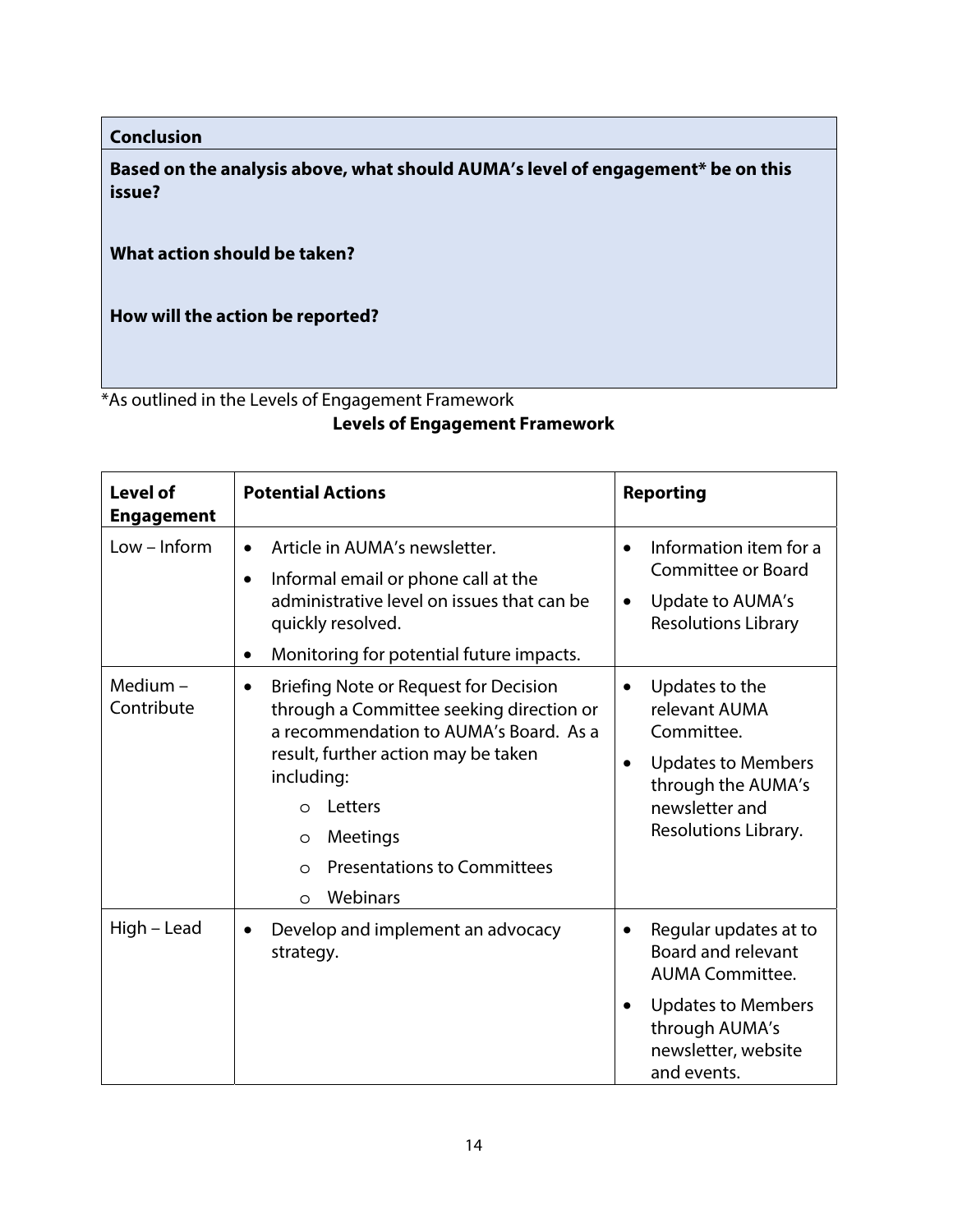## 2021 Resolutions

Category B - Issues related to AUMA's strategic initiatives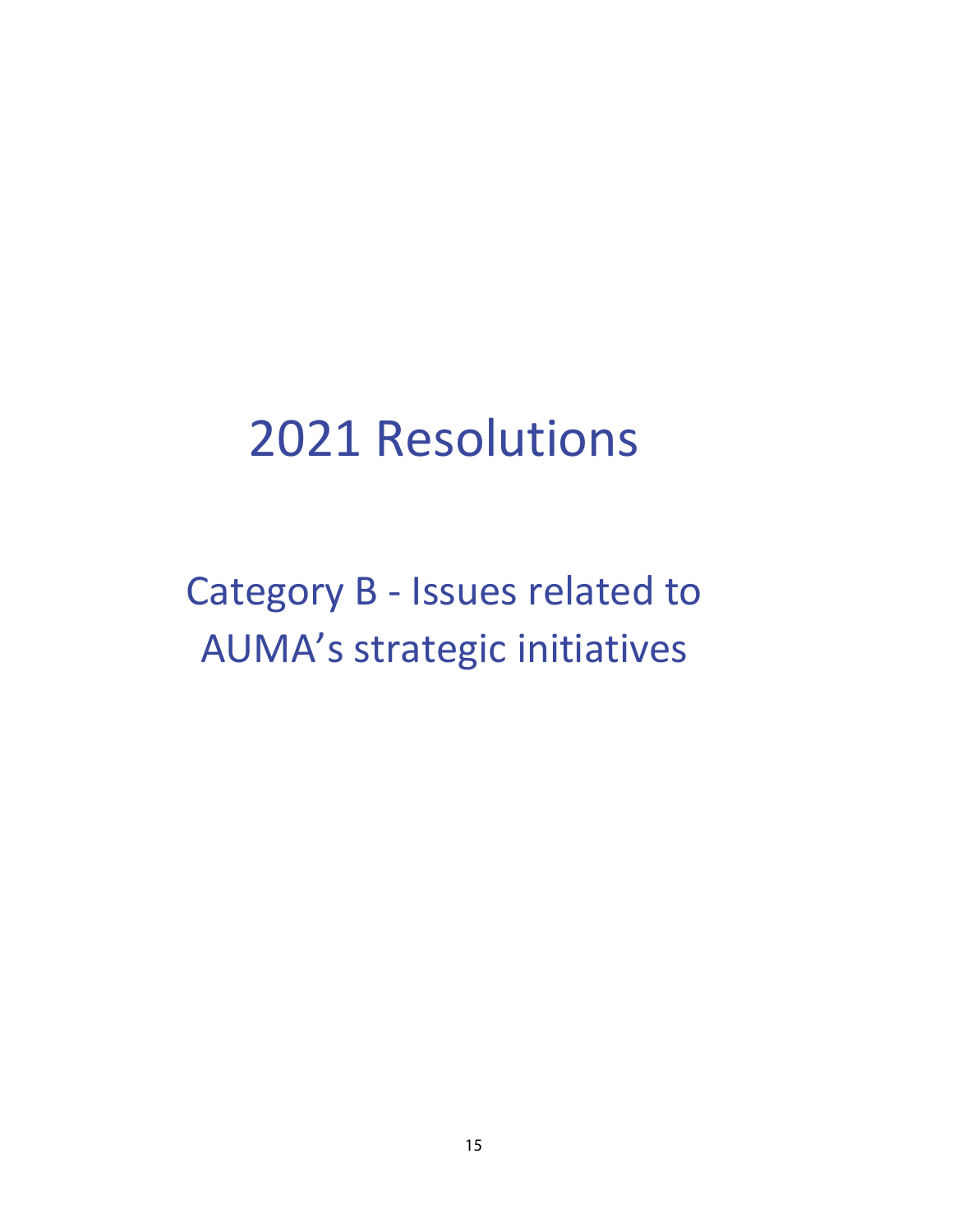#### **AUMA Resolution 2021.B1: Creating Jobs Through Remediating and Redeveloping Brownfields**

**Moved by: Town of Calmar** 

#### **Seconded by: City of Medicine Hat**

**WHEREAS** the Alberta government has not provided support and funding to local governments to remediate brownfields;

**WHEREAS** the current process to discover, investigate, remediate, and redevelop brownfields is onerous, costly, and frustrating for local governments and does not encourage and incentivize the private sector to redevelop brownfields;

**WHEREAS** Alberta's Municipal Government Act enables local government to cancel, defer, or reduce the municipal taxes on brownfields through a property tax bylaw. However, the province portion of education taxes remain on property; and

**WHEREAS** Legislation and regulations for remediation and reclamation changes over time. Old reclamation certificates are deemed null and void because they do not meet the current requirements. The change of standards creates significant barriers for brownfield redevelopment.

**IT IS THEREFORE RESOLVED THAT** the AUMA call on the Government of Alberta to immediately implement all recommendations from the 2011 Brownfield Redevelopment Working Group. The first priority is to provide financial incentives to support municipalities in conducting environmental site assessments.

**FURTHER BE IT RESOLVED THAT** the AUMA ask the Government of Alberta create a red tape reduction task force making recommendations on removing barriers for local government and the private sector to discover, investigate, remediate, and redevelop brownfields.

**FURTHER BE IT RESOLVED THAT** the AUMA advocate the Government of Alberta develop a policy to manage old reclamation certificates deemed null and void and re-define the Orphan Well Association mandate to support legacy sites.

**FURTHER BE IT RESOLVED THAT** the AUMA call for a provincial brownfield tax incentive program that matches the province's education tax with municipal property tax to encourage eligible property owners to clean up brownfield properties.

#### **BACKGROUND:**

More than 1,700 brownfields sit abandoned on main streets and in neighbourhoods in almost every municipality across Alberta. The cost to remediate brownfields is quite onerous, often costing more than the property's value, resulting in private property owners choosing to leave brownfields vacant/dormant to avoid these costs, leaving brownfields and contaminated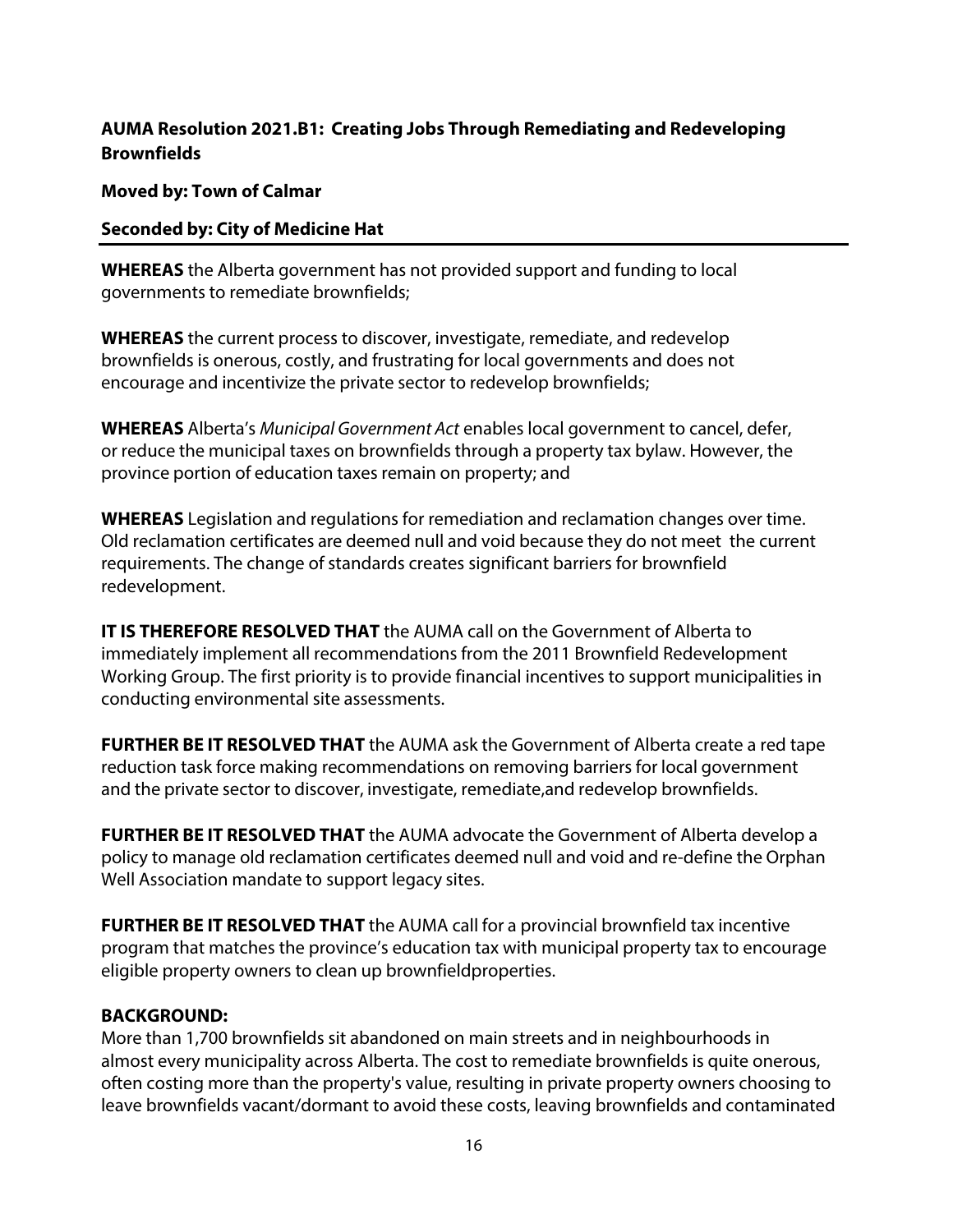sites a detriment to business development, community growth and aesthetics in many communities.

At a time of economic uncertainty and increased concern about the state of the environment and our economy, brownfield redevelopment provides a business opportunity for Alberta. Municipalities, the province, and the private sector need to collaborate on solutions that promote economic development, protect the environment, and improve Alberta's reputation as a responsible steward of natural resources.

In 2011, Alberta Environment and Parks (AEP) established a working group to identify required actions to encourage brownfield redevelopment. AUMA participated in this working group along with Municipal Affairs, the Cities of Edmonton and Calgary, Rural Municipalities of Alberta, the Federation of Canadian Municipalities, and industry stakeholders such as the Canadian Fuels Association and BILD. The group's final report, which included recommendations relating to financial tools, liability closure and educational programs, was submitted to responsible Ministers in April 2012.

Since the final report, AEP has implemented several recommendations but not all of them. A successful example coming from the report is enabling *Municipal Government Act* (MGA) to grant municipalities to offer multi-year property tax exemptions for brownfields. However, the province's education tax portion remains despite that municipal property tax exemption, and municipalities will continue to collect the education tax on behalf of the provincial government.

The provincial government also has not enacted several important recommendations, including, recommendations on providing financial offsets to support local government for environmental site assessment or financial incentive for the private sector to redevelop brownfields.

Financial incentive and support are especially important for smaller rural communities, who do not have the knowledge, engineering expertise and resources to investigate, reclaim and reuse contaminated sites. An example of this is Calmar, a small rural community home to 2,300 people, 100 local businesses and a robust oil and gas industry. There are 13 oil sites defined as legacy sites in Calmar. Many of the recertified sites have certificates from the 1950s-1970s, which according to the Alberta Energy Regulator, these certificates are not valid today.

Calmar has been working with a business looking to relocate to the town. According to the business plan, the company plans to relocate and create upwards of 300 jobs and several of their subsidiary companies to the community. The business is experiencing challenges through this process because the land it is interested in has six legacy oil wellsites. This parcel of land has direct access to highway and rail, and it is suitable for highway commercial and light industrial development.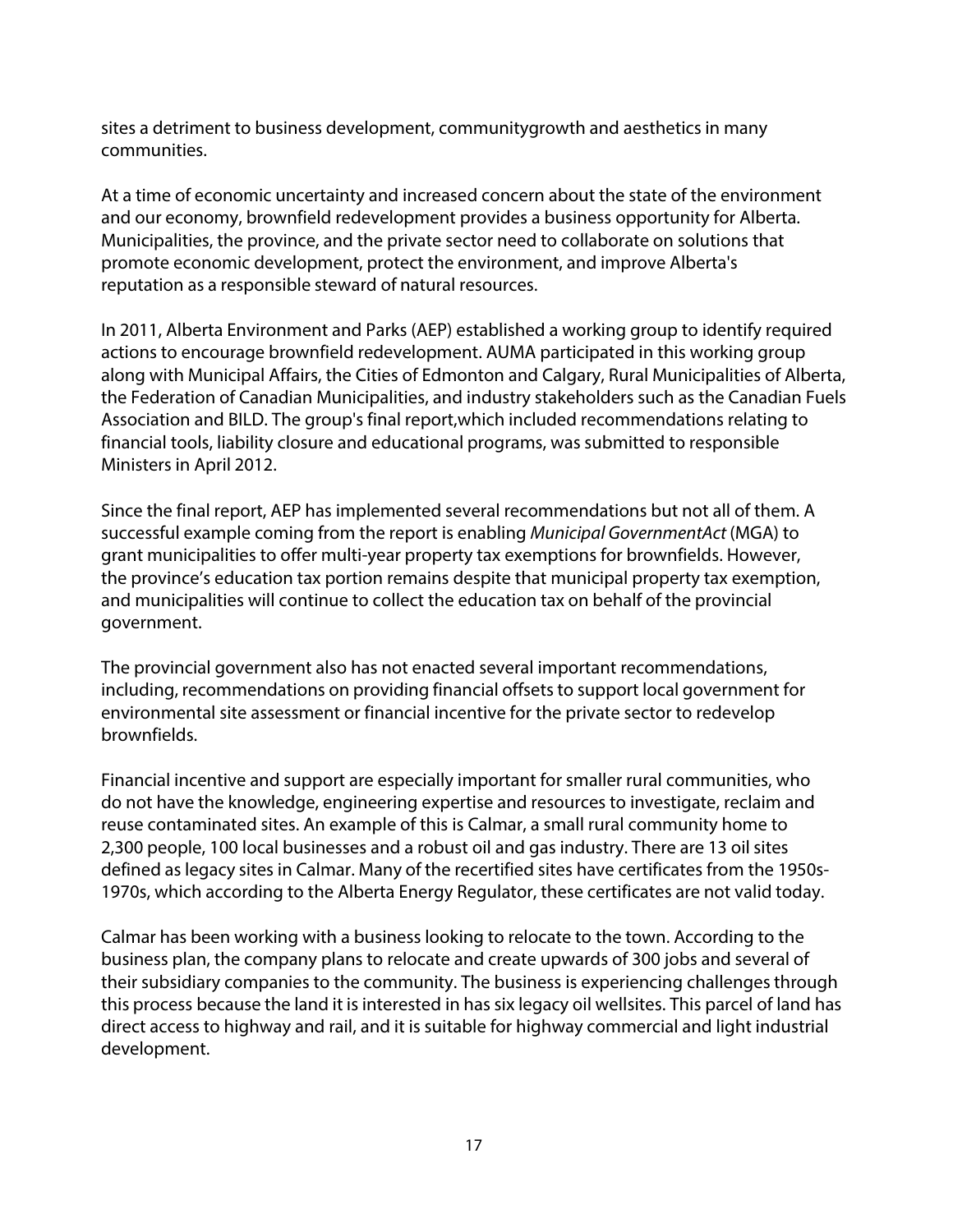Many years ago, these six oil wells were abandoned, and the property eventually went into receivership due to tax forfeiture for years. Through exhausting and frustrating two-year-long research, it was discovered that three of six oil sites are in the final remediation phase. The other three have unknown liabilities, and they would require a Phase 1 and 2 Environmental Site Assessment. The estimated cost of both assessments is approximately \$25,000 - \$50,000 per site not including reclamation costs. An amount that many communities cannot afford.

Alberta needs a better system to allow local governments and businesses to discover, investigate, remediate, and redevelop brownfields, and we need the provincial government to be a partner in this. Brownfields are barriers to job creation, local investment, tax revenue generation, sustainability of communities, and entrepreneurs to start new businesses. Today's regulatory system is burdensome, red-tape-ridden, slow and confusing. Streamlining the system is equally important as having financial incentives for local government and businesses to redevelop brownfields. Reclaim brownfields are more than just about protecting our environment. It is also about job creation and viability of our communities.

#### **AUMA Comments:**

As noted, this resolution builds on AUMA's previous work and advocacy on brownfield redevelopment, further background can be found on its Brownfield Redevelopment Hub. Should this resolution be adopted, AUMA will pursue implementation of its recommendations within the context of our red tape reduction, economic development and assessment and taxation related initiatives.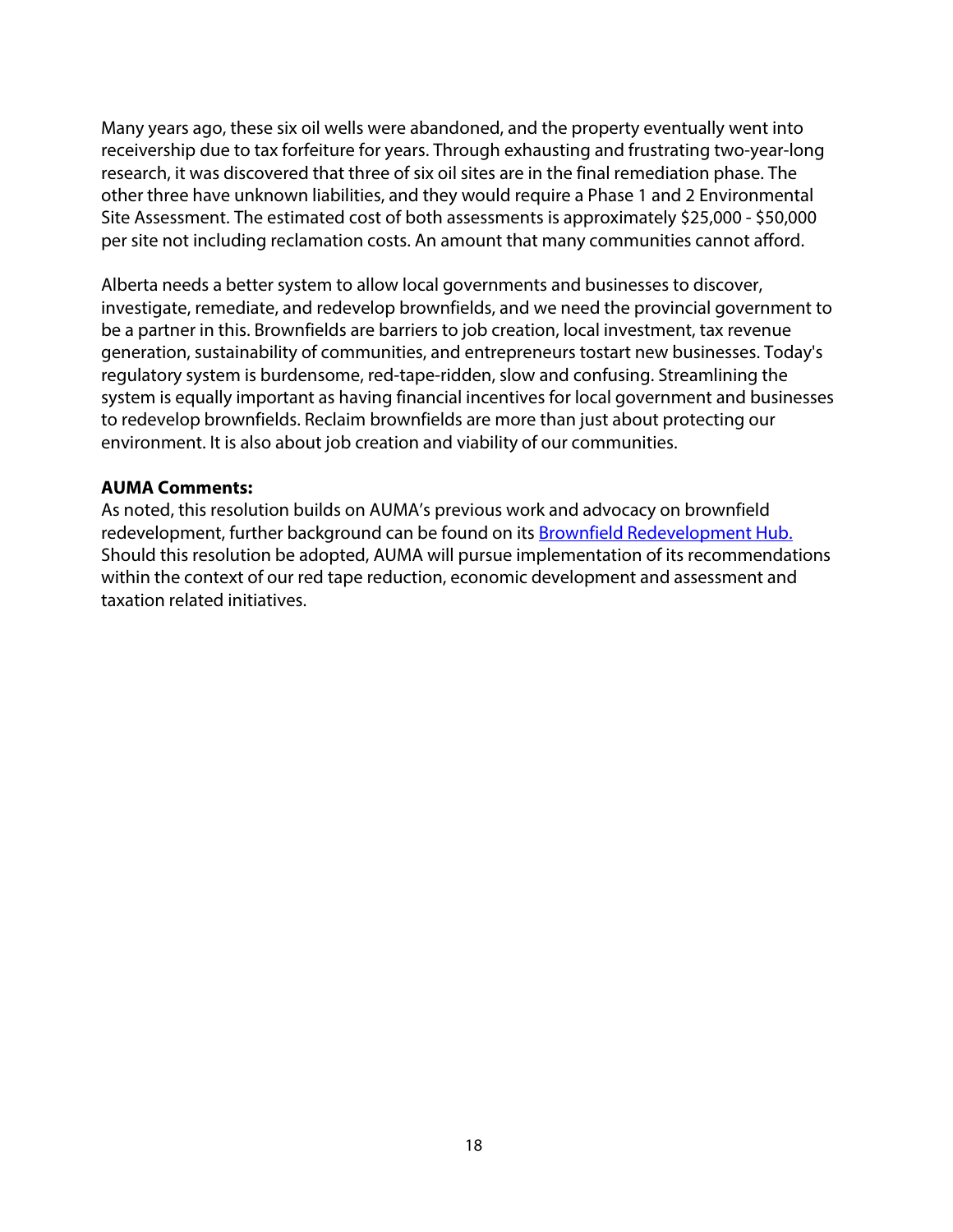#### **AUMA Resolution 2021.B2: Provincial Commitment to Transition to an Extended Producer Responsibility for Household Hazardous Waste Program**

#### **Moved by: AUMA Board of Directors**

#### **Seconded by: N/A**

**WHEREAS** the Government of Alberta's Household Hazardous Waste (HHW) Program has provided funding to encourage municipalities to separate household hazardous waste from the overall municipal waste stream since 1998;

**WHEREAS** Alberta Environment and Parks (AEP) launched a public engagement seeking stakeholder input to enable an Extended Producer Responsibility (EPR) policy on packaging and paper products, and HHW;

**WHEREAS** Alberta Infrastructure (AI) decided to end its financial support to the Swan Hills Treatment Centre effective June 1, 2021, and in doing so it ended 30 years of support for helping properly dispose of HHW materials in Alberta; and

**WHEREAS** municipalities are concerned that AI's cancellation of financial support is leaving municipalities to make up for an approximately \$2 million shortfall to continue this service at the exact time the province is transitioning to a permanent EPR HHW Program.

**IT IS THEREFORE RESOLVED THAT** the AUMA request the Government of Alberta provide bridge funding to support the HHW collection until a permanent EPR household hazardous waste program is in place.

#### **BACKGROUND:**

The HHW Program has traditionally been funded by three entities:

- AEP provides funding for two aspects of the program:
	- o Approximately \$1.5 million (2016-171 ) for material consolidation from municipalities and transportation to the Swan Hills Treatment Centre (The Centre),
	- o Approximately \$480,000 (2016-17) for material disposal at the Centre.
- AI has subsidized (about \$1.5 million in 2016-17) the cost of material disposal at the Centre by waiving the disposal fees.
- Municipalities fund a significant portion of HHW collection and are often a part of material transportation.

On June 1, 2021, AI reduced funding to the Centre. The decision led to layoffs impacting all local communities in the area. Prior to the layoffs, the Centre employed around 100 employees, with the majority living in Swan Hills. AI's decision also affected the province-wide collection of HHW

<sup>1</sup> Available data published by the Government of Alberta: https://www.alberta.ca/household-hazardous-wasteprogram.aspx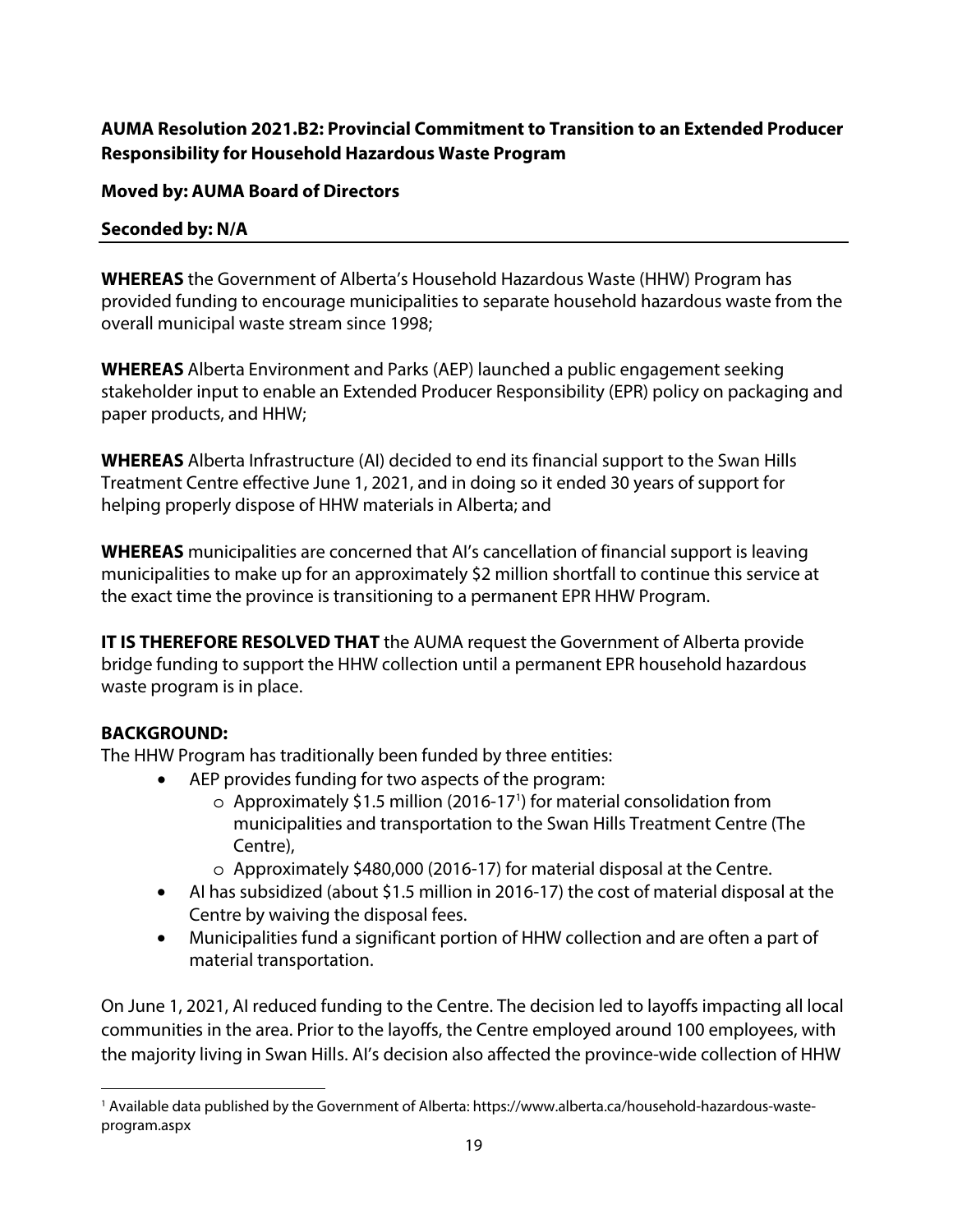materials. The cut has resulted in downloading approximately \$2 million per year to municipalities. Municipalities already contributing are now expected to carry an additional financial burden to transport the materials out of the province. In the past, the HHW created in Alberta was treated properly here and was not directed to local landfills and transfer stations.

The Government of Alberta is sending contradictory policy directions to Albertans. One ministry is creating EPR policies to expand recycling while another is putting up barriers to Albertans wanting to do the right thing by recycling their HHW.

Municipalities support an EPR HHW program, but a program could be a few years away. Local governments are already one of the funding partners of the HHW Program. They need the provincial government to partner to encourage Albertans not to dispose of HHW in their garbage during this transition period and develop a transition plan to ensure an EPR program can be launched as soon as possible.

#### **AUMA Comments:**

Should members adopt this resolution, AUMA will advocate for a bridge funding program to support the existing HHW Program within the context of our EPR initiative. For more context on this priority initiative, visit **AUMA's Waste Management Hub.**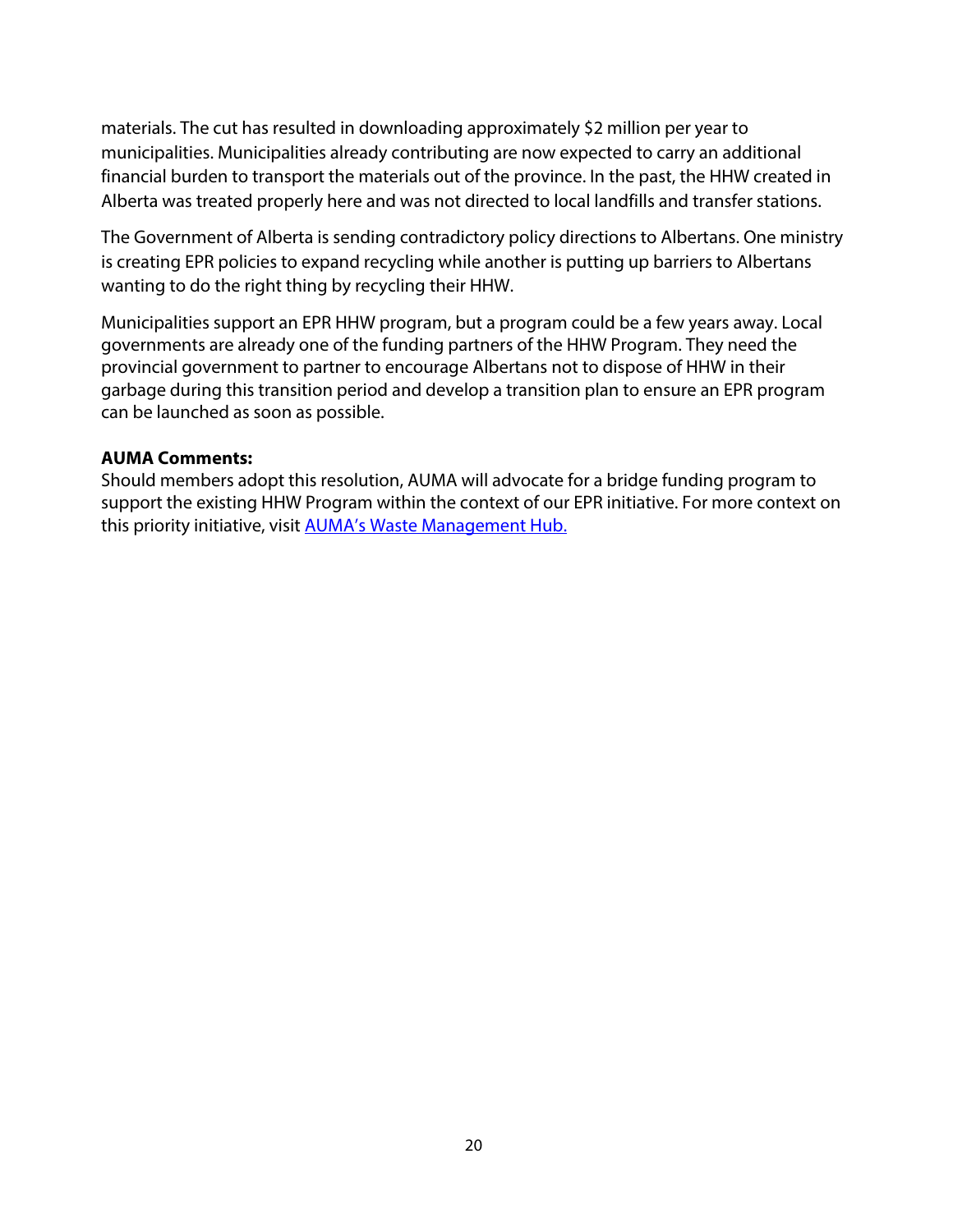#### **AUMA Resolution 2021.B3: Advocacy on Financial Measures**

#### **Moved by: City of Calgary**

#### **Seconded by: Town of Okotoks**

**WHEREAS** Alberta's municipalities have long advocated for long-term, stable, predictable and appropriate funding in order to remain financially viable and continue to provide the services and infrastructure needed by our citizens;

**WHEREAS** the AUMA in 2020 passed a resolution, submitted by the City of Edmonton, advocating for the Government of Alberta to reshape municipal finance for a new time and provide municipalities with reasonable measures and tools, and the responsibility that goes with them, to enable cities, towns, and villages to sustainably meet their operating and capital budget needs;

**WHEREAS** to support Calgary's economic recovery and financial resiliency, Calgary City Council identified the need for a Financial Task Force with a mandate to identify and assess innovative solutions for short-term economic mitigation, long-term economic recovery, and revenue options to improve the City of Calgary's financial resilience;

**WHEREAS** several of the Financial Task Force's recommendations are of interest to all of Alberta's municipalities in our on-going advocacy with the Government of Alberta on municipal financial reform;

**WHEREAS** the Financial Task Force recommended working with the Government of Alberta on municipal financial reform such as:

- Expansion of revenue tools;
- Property tax flexibility;
- Taxation of non-property related activity; and
- Non-residential sub-classes;

**WHEREAS** without changes to legislation, there is limited opportunity for change in these areas;

**WHEREAS** research and analysis are needed that documents the extent of the decline in bricks and mortar retail and the current transition to new models of goods and services delivery to demonstrate that municipalities' traditional real estate tax revenues cannot capture the transition to e-commerce transactions;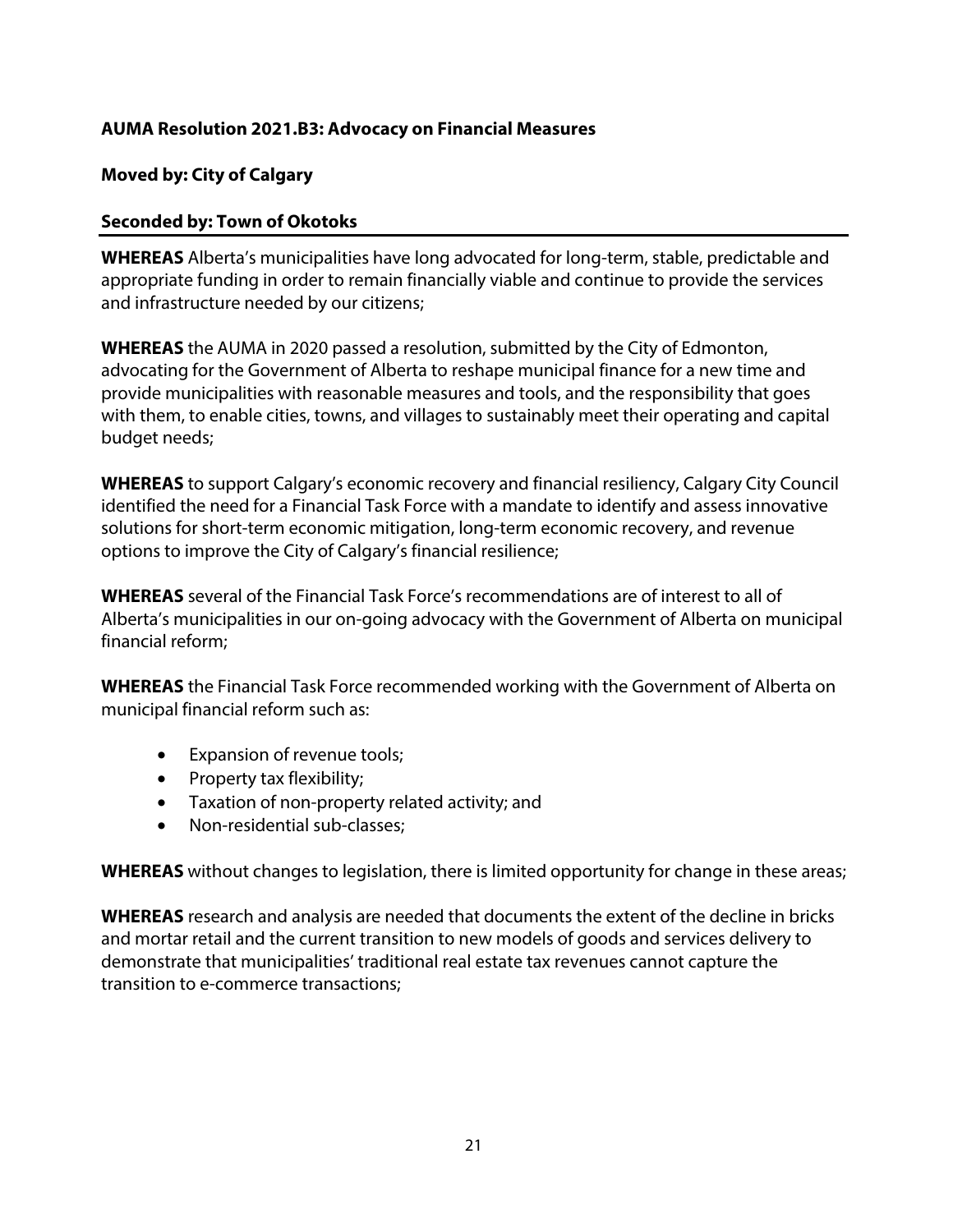**WHEREAS** research and analysis identifying a comprehensive list of services and associated costs redirected to municipalities is required to support AUMA and Alberta municipalities advocacy and dialogue with the Government of Alberta in determining the fiscal tools necessary to allow effective delivery of those services by the municipality; and

**WHEREAS** incorporating some of the Financial Taskforce recommendations can focus and improve AUMA's ongoing advocacy and work.

**IT IS THEREFORE RESOLVED THAT** the Alberta Urban Municipalities Association continue to advocate to the Government of Alberta for municipal finance reform, including:

- The expansion of revenue tools to reduce reliance on property taxes as opportunities allow;
- The expansion of property tax flexibility as opportunities allow;
- The expansion of revenue tools to non-property related activities as opportunities allow;
- The development of non-residential property sub-classes that are efficient and easily administered to allow municipalities a tool for targeted financial relief;

**FURTHER BE IT RESOLVED THAT** to support our advocacy, the AUMA, in collaboration with Alberta's municipalities, and if possible, the Government of Alberta undertake research studies and/or collect information on:

- The impact of e-commerce and the new models of goods and services delivery on municipal economies and finances; and
- Identifying a comprehensive list of services and associated costs redirected to municipalities.

#### **BACKGROUND:**

To support Calgary's economic recovery and financial resiliency, Calgary City Council identified the need for a Financial Task Force (FTF) with the mandate to identify and assess innovative solutions for short-term economic mitigation, long-term economic recovery, and revenue options for The City of Calgary's financial resiliency. The FTF worked for nine months over 2019- 2020 and made 35 recommendations, all of which were adopted by Calgary City Council in June 2020.

The City of Calgary sees alignment with AUMA's advocacy on municipal finance reform, a policy that was adopted at the 2020 AUMA Convention, and several of the FTF's recommendations. The proposed resolution directs the AUMA incorporate several of the FTF's recommendations into AUMA municipal finance reform policy to help support our collective municipal advocacy towards the Government of Alberta. The resolution asks that the AUMA to include specific policies such as:

• Expansion of revenue tools – The revenue sources available to municipalities are restricted by provincial legislation and AUMA and Alberta's municipalities have long advocated for the ability to use alternate revenue tools – if municipalities could improve the diversity and reliance on other, non-property tax revenue sources this would help create long-term,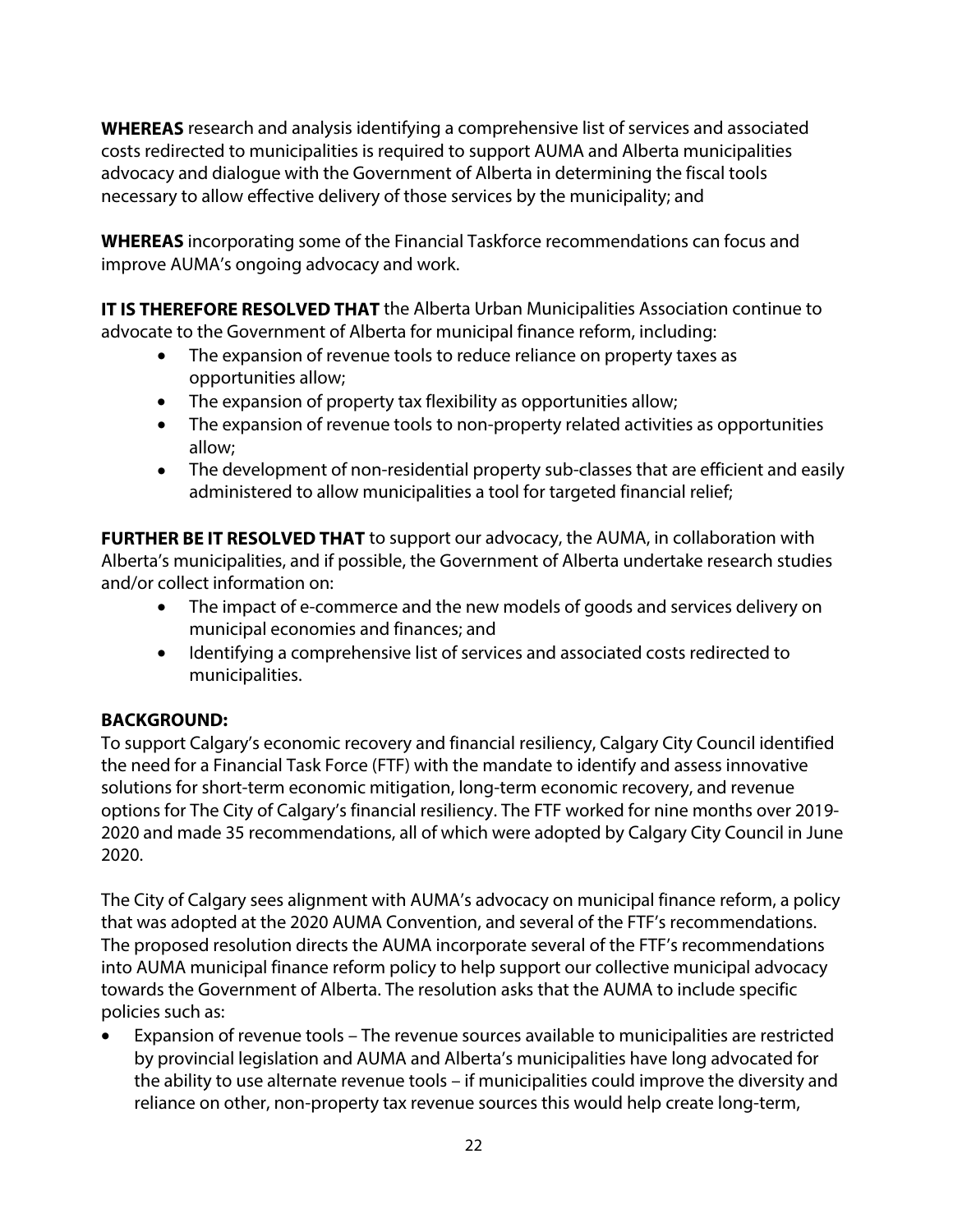stable, predictable municipal funding and lessen the reliance of municipalities on property tax and the need for sustained property tax increases;

- Property tax flexibility The ability to differentiate taxation for businesses and organizations that make significant contributions to the character and fabric of a municipality including organizations like Business Improvement Areas (BIAs), non-profit organizations and owner-operated small businesses with limited financial means;
- Taxation of non-property related activity Our economy is everchanging with the rapidly growing e-commerce activity that is transforming behaviours within society and municipalities need the capacity to adjust and adapt to changing demands and uses on municipal infrastructure and on municipal economies;
- Non-residential sub-classes Work with the Government of Alberta to expand the tools available for responses when tax circumstances that are unique to certain nonresidential taxpayer groups emerge and provide the capacity for targeted property tax relief because the current sub-class definition makes for a blunt tool for property tax relief; and
- Calls for the AUMA and municipalities to either do further research and analysis and/or collection information to document:
	- o The extent of the decline in bricks and mortar retail and the current transition to new models of goods and services delivery to demonstrate that municipalities' traditional real estate tax revenues cannot capture the transition to e-commerce transactions; and
	- o A comprehensive list of services and associated costs redirected to municipalities by the Government of Alberta.

Adding these polices into AUMA's advocacy on municipal finance reform would help support and focus AUMA's and Alberta's municipalities in their on-going advocacy and dialogue with the Government of Alberta. It would assist in helping our collective advocacy for the fiscal tools necessary to allow municipalities to continue to provide effective delivery of services into the future, and help Alberta's municipalities towards meeting the challenges of a rapidly evolving economy and society.

#### **AUMA Comments:**

As noted, this resolution aligns with an existing 2020 resolution and ongoing work of AUMA to advocate to the Government of Alberta for municipalities to have an expanded suite of revenue tools to address the current and future scope of services that municipalities will be responsible for. The continual change in expectations of local public services along with changes in demand for non-residential property, and the downloading of public services by other levels of government, highlight the importance of municipal governments having the appropriate fiscal tools to sustainably serve Alberta communities into the future.

If this resolution is adopted, given the complexity of this issue and its linkages to other AUMA positions, AUMA would approach this issue with a high level of engagement with members to define priority financial tools, measures, and targeted outcomes and then engage the Government of Alberta on members' recommendations.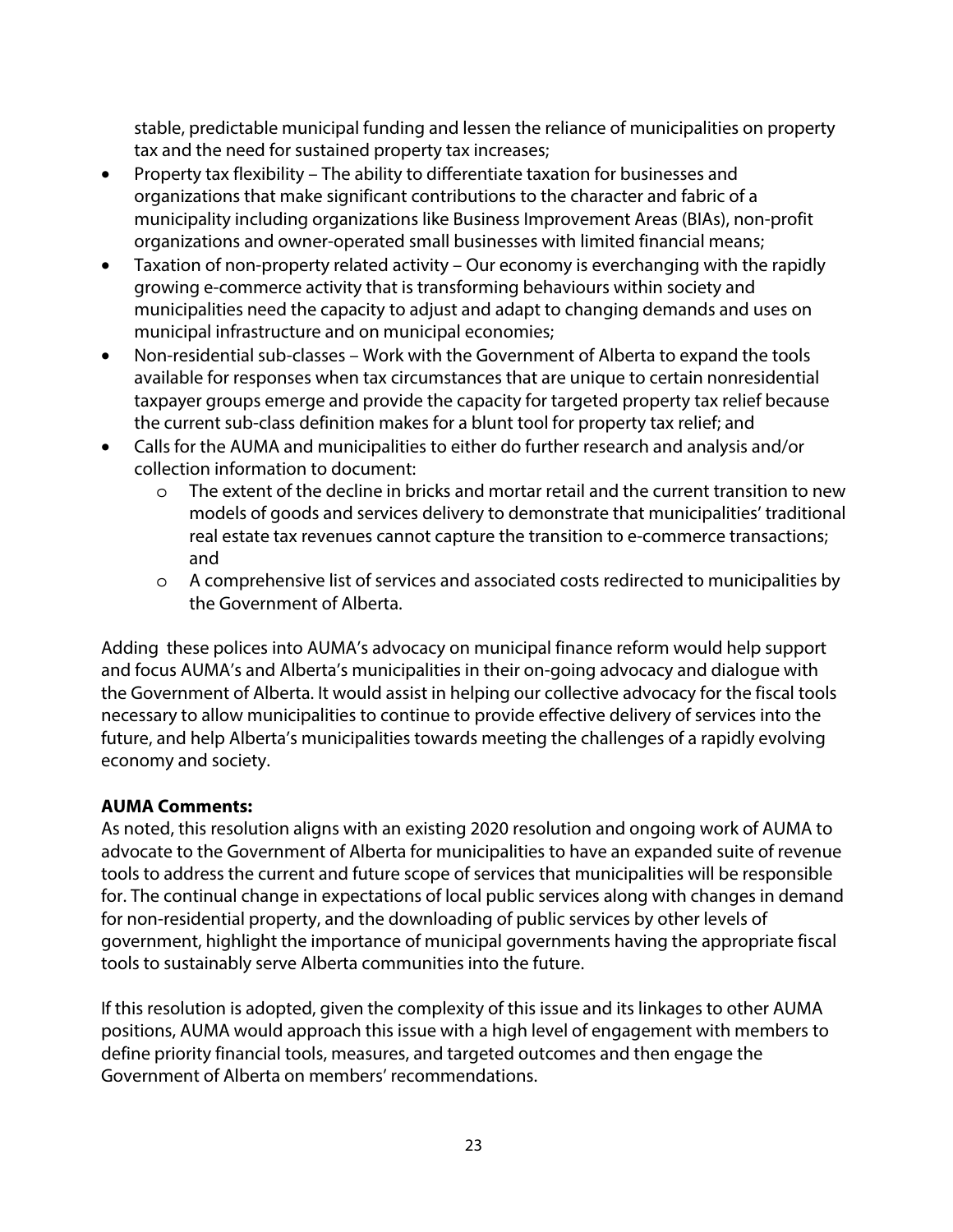#### **AUMA Resolution 2021.B4: Online Voting for Municipal Elections**

#### **Moved by: City of Lethbridge**

#### **Seconded by: City of St. Albert**

**WHEREAS** online voting, as an option, could be deemed as a convenience by many voters, with the potential to increase voter participation;

**WHEREAS** the technology now exists to provide secure and auditable online voting processes;

**WHEREAS** the general population is increasingly embracing the use of technology for a wide variety of uses;

**WHEREAS** the use of online voting would provide opportunities for efficiencies and lower costs for municipalities by reducing the number of polling stations and associated staffing; and

**WHEREAS** voters could participate in a barrier-free election process, unimpeded by mobility challenges, parking issues, traffic jams, line-ups to vote, ballot shortages or adverse weather.

**IT IS THEREFORE RESOLVED THAT** the Alberta Urban Municipalities Association enter into discussions with the Government of Alberta and advocate for the necessary legislative changes to the Local Authorities Election Act to permit secure online voting.

#### **BACKGROUND:**

Online voting has long been considered high risk because internet systems and databases can be hacked. As technology advances and the need for online voting becomes more appealing, exploring online voting for Alberta could increase voter turnout and enable voters who are not living within their riding or close to a polling station to vote. Online voting would allow for military and overseas residents, Indigenous voters, students studying outside of their riding, the elderly and those with disabilities to easily vote. In addition, with the COVID-19 pandemic as a prime example of potential scenarios that prohibit the ability to gather in large groups, those who do not wish to leave their homes and be in a public space would be enabled to vote. This would also be very appealing to the younger generations or those with a busy life-work schedule to vote from the comfort of their computers. The issue of online voting has been discussed extensively around the world and tried in a few jurisdictions in Canada and various other countries. Although the option of online voting is fairly new, we believe there are now companies that have developed safe technologies that would support effective and transparent elections in Alberta.

**Advantages** of online voting include but are not limited to:

- Convenience and accessibility for all voters. Voters do not need to travel to polling stations within defined periods or line up to register and vote;
- Those with health or mobility restrictions can participate,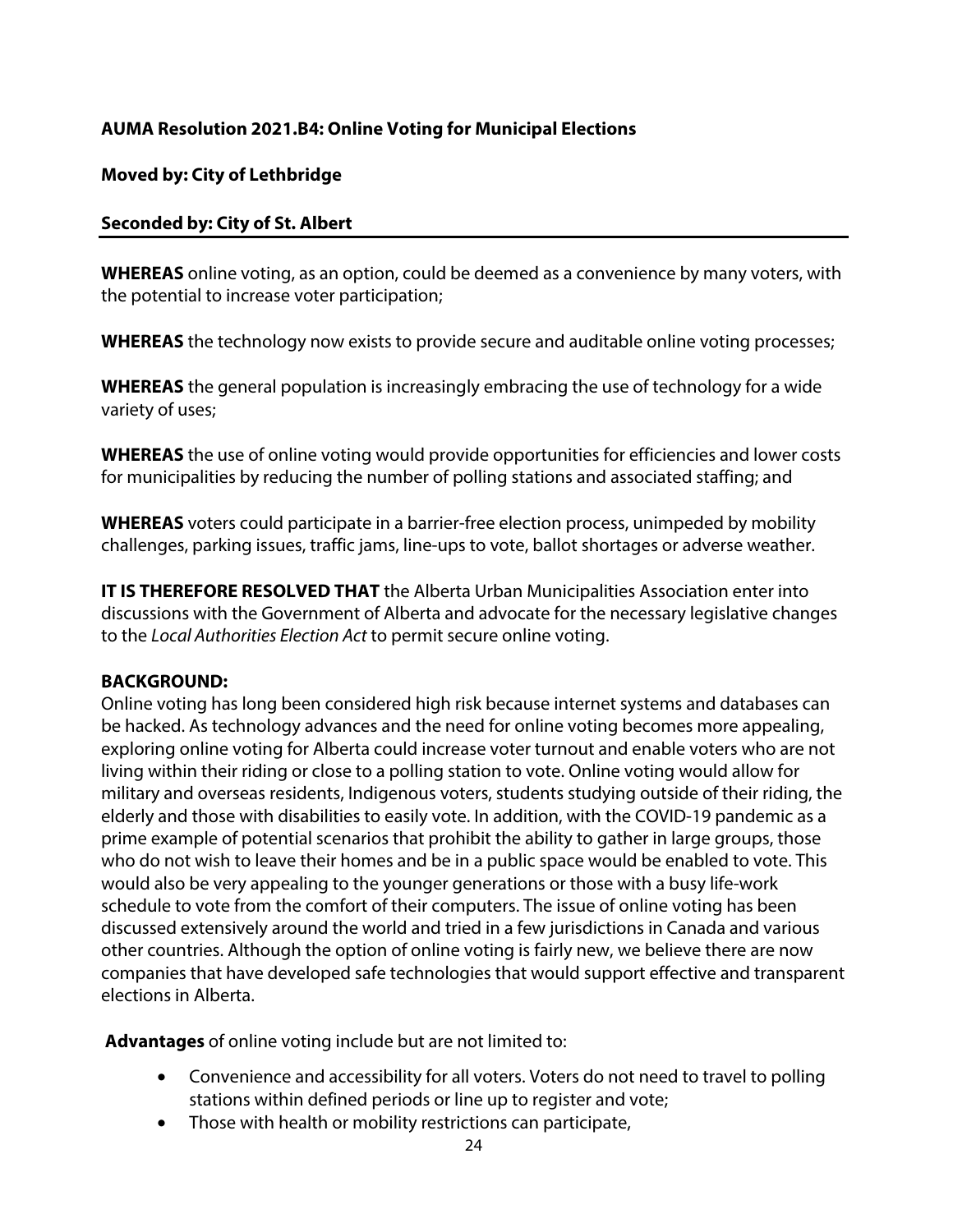- Lower cost of voting than traditional methods;
- Potential to increase voter turnout;
- Decreases the time spent tallying votes when automated electronically;
- Instant absentee ballot: and,
- Avoids issue of a limited number of printed ballots (ballot shortages).

**Disadvantages** of online voting include but are not limited to:

- Hacks or viruses being used to corrupt the results;
- Potential to open the election process to cyber-terrorism,
- Identity theft or misrepresentation;
- Technical difficulties such as server crashes;
- Difficulty verifying voter identification;
- Internet connectivity in rural areas or limited access to the internet; and,
- Limited understanding of how to online vote or distrust of the system.

We encourage the Alberta government to review and analyze the technology and tech companies that have been working diligently to address cybersecurity concerns for the implementation of the 2025 Alberta election. For example, some companies have developed blockchain as a security mechanism to ward off hackers online and decrease the risk of manual manipulation. Blockchain distributes data to several servers; therefore, if one server is hacked, it will signal the other servers that there has been a change. This significantly enhances the cybersecurity of online voting and protects voter personal information. There are fingerprint and facial recognition options that could be implemented as an additional security feature.

We encourage and advocate for the support of Albertan companies that are developing technologies for online voting. Alberta could be a leading example for other jurisdictions of successful online voting. The ability to access online voting on home computers and mobile devices is now an available option and could be tested over the next four years to make it available for the 2025 Alberta municipal elections. In addition, there would need to be amendments to the Local Authorities Election Act to permit online voting. Online voting is currently precluded by Alberta legislation.

The Alberta Urban Municipalities Association would need to begin early discussions with the Alberta government to receive verification processes and begin changes to legislation for potential implementation of October 2025.

#### **AUMA Comments:**

If this resolution is adopted, AUMA would advocate for online voting within the context of the broader review of the Local Authorities Election Act (LAEA) which the province typically does after each municipal election.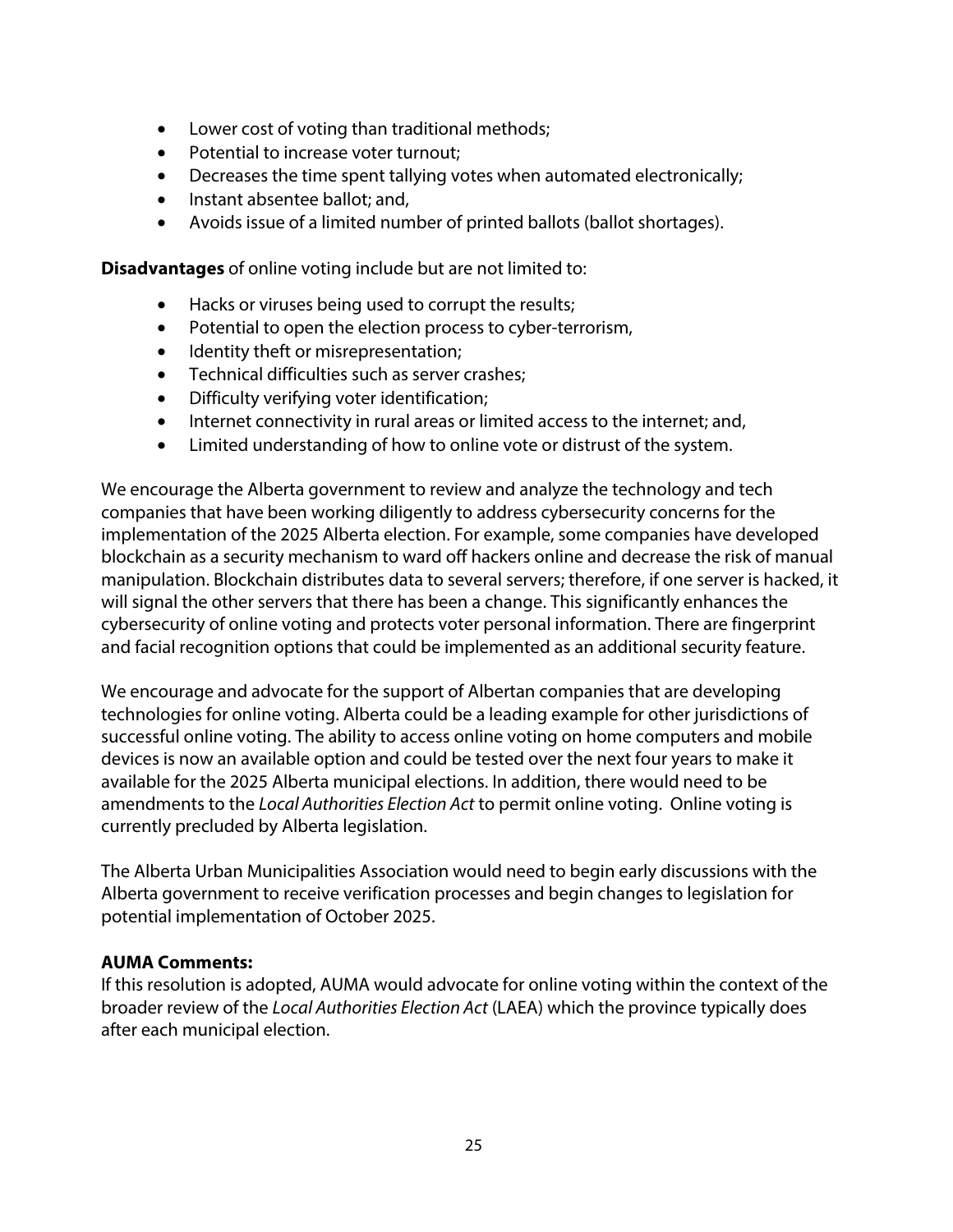#### **AUMA Resolution 2021.B5: Expansion of Authority to Support Affordable Housing**

#### **Moved by: Town of Okotoks**

#### **Seconded by: Town of Canmore**

**WHEREAS** the cost of housing has been consistently increasing across Alberta and Canadian municipalities, and lower income Albertans seem to be disproportionately affected especially with economic impacts from the COVID-19 pandemic;

**WHEREAS** affordable housing for families, seniors and individuals is defined as housing that costs not more than 30% of a household's total annual income, including heat, water and sewer expenses;

**WHEREAS** the Federation of Canadian Municipalities has a housing advocacy program which states "housing is the bedrock of livable and prosperous communities. We advocate for action on social and affordable housing, so all Canadians have a decent place to call home. Housing is more than just a roof over your head. Safe, affordable housing makes our cities and communities welcoming places to live, work and start a business. It's also key to retaining workers and attracting newcomers to enrich our neighbourhoods and drive economic growth";

**WHEREAS** section 264(2) of the Municipal Government Act (MGA) prescribes the authorities for all municipalities under which loans may be provided to non-profit organizations for affordable housing initiatives and limits this authority to provides these types of loans; and

**WHEREAS** the local improvement tax process under Section 390.1-390.9 of the MGA was expanded to create additional authorities to make loans to individual homeowners for the purposes of encouraging environmental improvements under the Clean Energy Improvement Program (CEIP).

**IT IS THEREFORE RESOLVED THAT** the AUMA advocate for the Government of Alberta to make amendments to the Municipal Government Act to provide additional financial tools, through expansion of the local improvement tax process, that enable individuals to increase affordable housing options, such as secondary suites and accessory buildings.

#### **BACKGROUND:**

In support of providing safe and affordable housing for all residents of Alberta, tools under the MGA need to be expanded to provide homeowners similar local improvement tax options that were provided for the purposes of environmental improvements. The CEIP program was accomplished with amendments to the MGA and the development of a corresponding regulation to provide municipalities with the discretionary authority to cover all or part of the costs for homeowners of environmental improvements. This municipal authority could be expanded to include providing similar financial supports to implement affordable housing initiatives, like secondary suites or accessory buildings. Affordable housing options, especially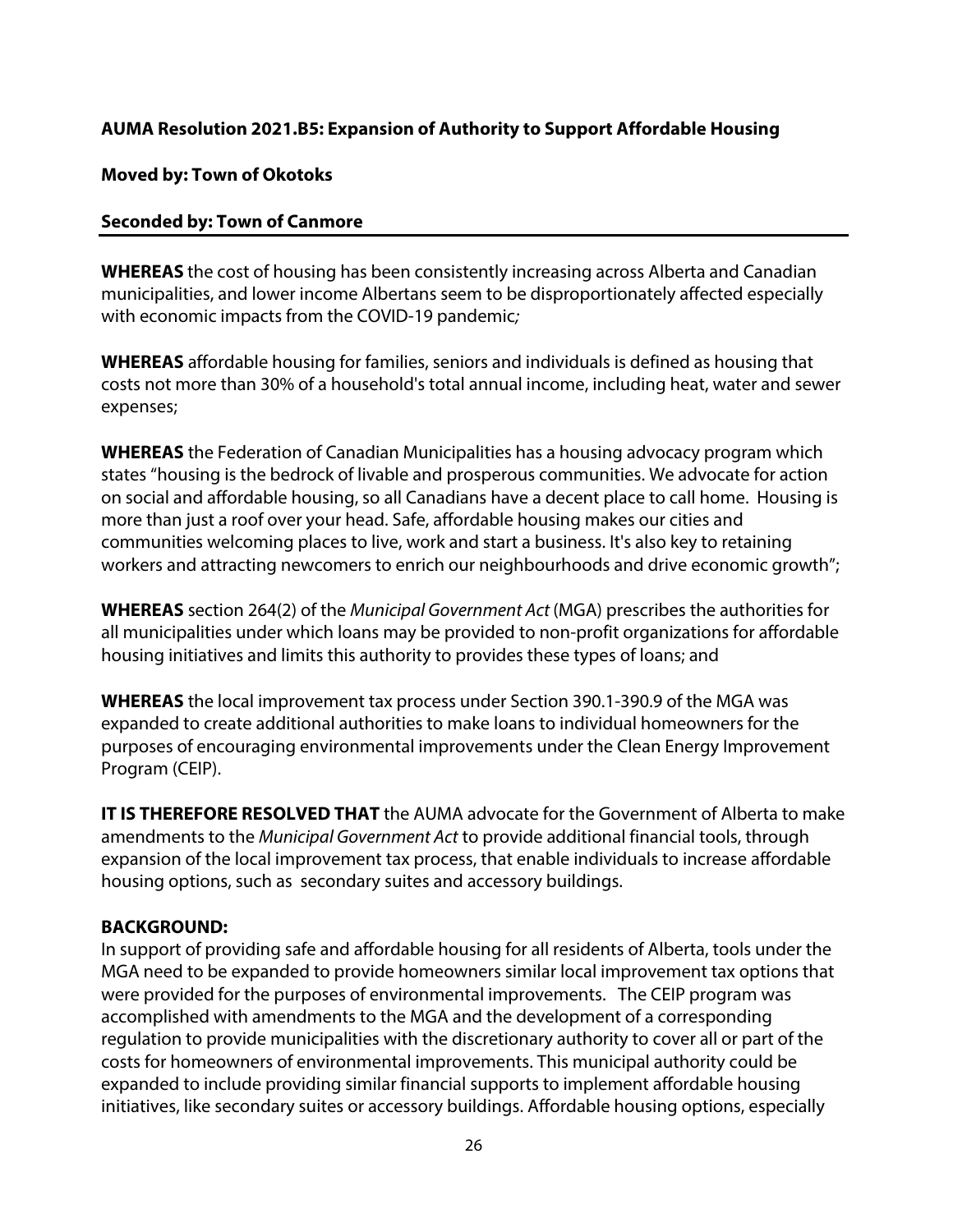for lower income individuals and families, are key for the health and economic development of all municipalities.

Secondary suites (including basement suites, granny suites, and lane housing) can provide additional rental product in a community. Homeowners are often not aware of the opportunity that this type of housing provides in assisting with their mortgage and may be motivated through this type of support or loan program to spend money to do so.

Municipalities are able to create the environment to enable the availability of this type of rental product through regulatory approaches but are not able to "loan" money to residents to introduce this housing into the community. Some municipalities have introduced limited grant programs to legalize existing illegal secondary suites or allow for new suites. This approach also requires cash contributions from the tax base to allow for the construction of these types of housing, rather than being directly costed to the homeowner.

The proposed program would work in a similar fashion to the CEIP where property owners could finance suites using competitive interest rates and repayment terms of up to 20-25 years and have the option to pay the project off at any time. Repayment would be made through their regular property tax bill. The Town of Okotoks is not aware of any other province that currently has this type of program to encourage affordable housing options.

#### **AUMA Comments:**

Municipal Affairs will be completing its red tape reduction review of Parts 9 and 10 of the MGA on Assessment and Taxation in 2022. Should this resolution be adopted, AUMA will include the proposal in this resolution as part of its input during the stakeholder engagement process.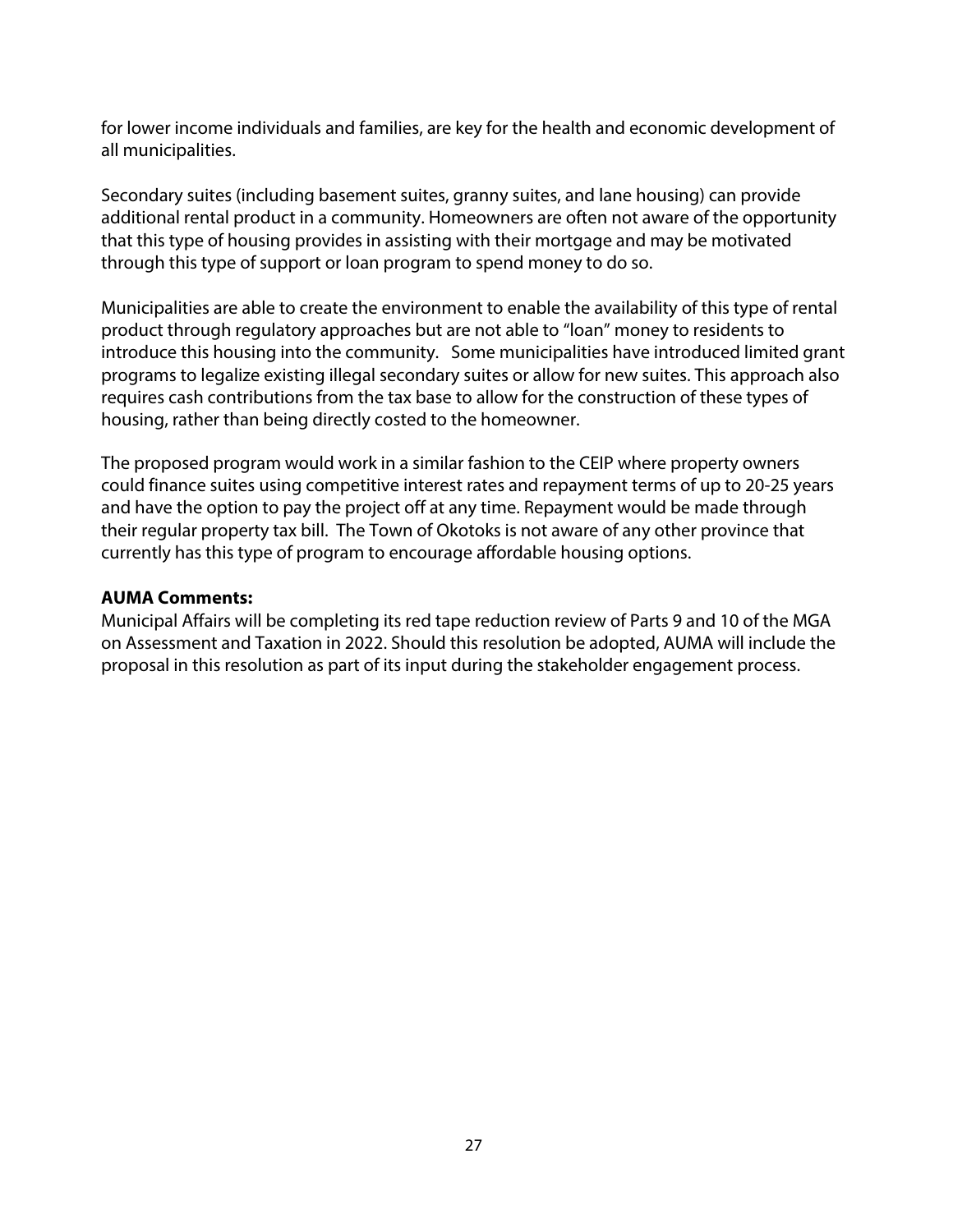#### **AUMA Resolution 2021.B6: Police Funding Model Accountability & Transparency**

#### **Moved by: Village of Stirling**

#### **Seconded by: Town of Magrath**

**WHEREAS** the Government of Alberta began issuing annual invoices in March 2021 to municipalities for the purposes of collecting the municipal cost share under the new Police Funding Model Regulation;

**WHEREAS** the Ministry of Municipal Affairs 2021-2024 Business Plan (February 2021) notes that Key Objective 2.2 is to "encourage municipal accountability and transparency";

**WHEREAS** key Objective 2.3 of the Municipal Affairs Business Plan clearly delineates the role of the Ministry to "oversee the property tax and assessment system";

**WHEREAS** the requisition by the province under the Police Funding Model Regulation is neither transparent or accountable to individual property taxpayers; and

**WHEREAS** a request for decision sponsored by the Town of Forestburg was adopted at the Spring 2021 Municipal Leaders' Caucus that proposes AUMA lobby the provincial government to make the necessary amendment to section 382(1) of the Municipal Government Act (MGA) to allow municipalities the ability to pass a special tax bylaw to raise revenues for police service costs should they deem it appropriate to do so.

**IT IS THEREFORE RESOLVED THAT** the AUMA also advocate for the Government of Alberta to treat the Police Funding Model requisition to municipalities like the education and housing authority requisitions by mandating their inclusion on assessment and tax notices provided to property owners.

#### **BACKGROUND:**

A minor legislative change to the definition of "requisition" in section s. 326(1)(a) of the MGA would permit municipalities to clearly communicate the costs associated with policing to residents. Unlike other municipal expenses, the cost share portion of the Police Funding Model is outside of the municipality's control.

The Police Funding Model is in effect an external requisition that does not take into account other related expenses like shared regional peace officer programs, and it is important to ensure transparency of policing costs being imposed on municipalities.

The Police Funding Model also will not result in additional front-line resources being deployed to many communities. Adding a line for the Police Funding Model requisition to the tax assessment notice would ensure a clear line of sight for residents on this additional cost.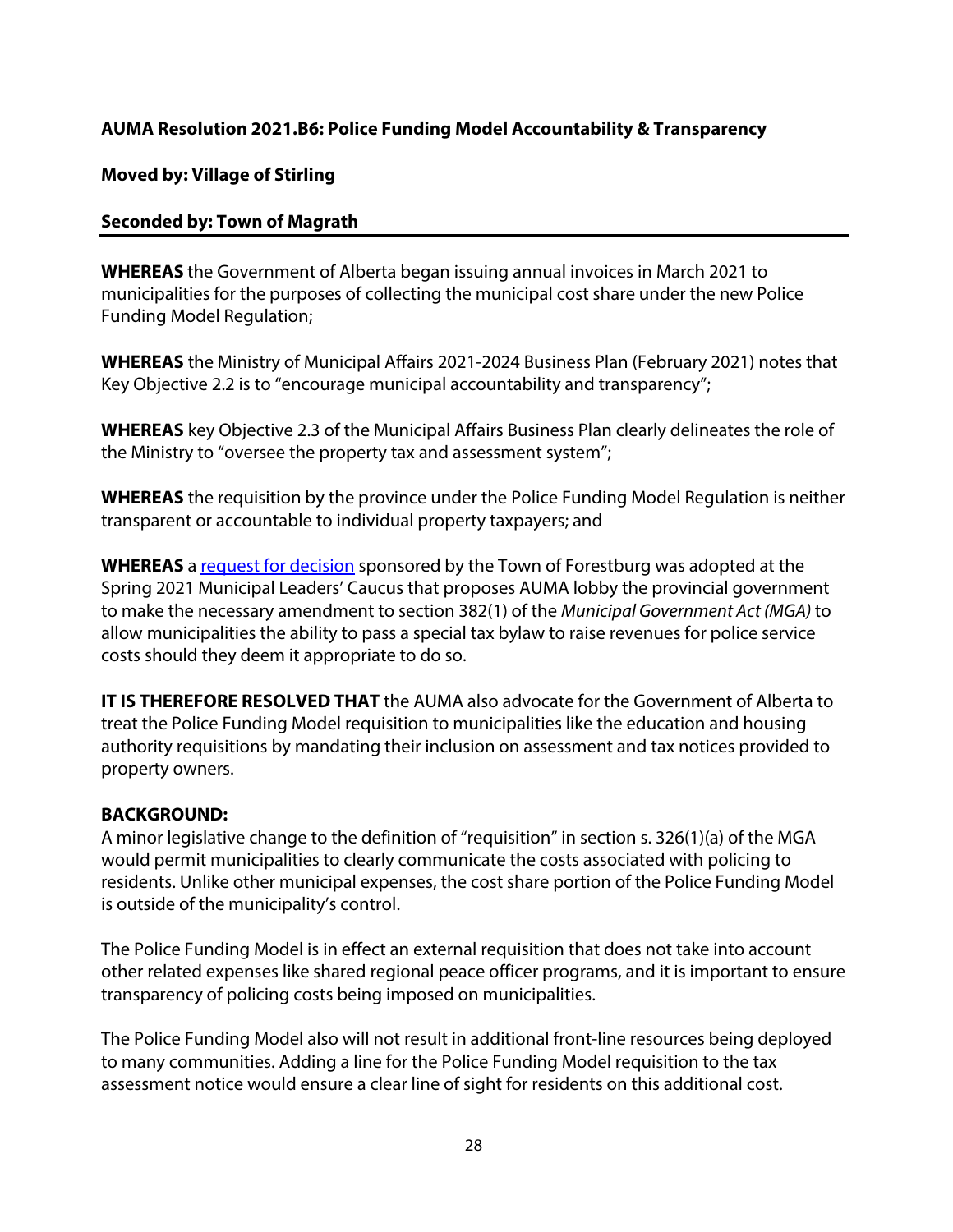It is unclear if the Government of Alberta will act on the recommendation from the Spring 2021 Municipal Leaders' Caucus request enabling the mechanism for a special tax bylaw and even if approved, some communities may choose not to adopt such a bylaw but may wish to be able to directly communicate the impact of the Police Funding Model to local rate payers.

#### **AUMA Comments:**

Municipal Affairs will conduct a red tape reduction review of Parts 9 and 10 of the MGA on Assessment and Taxation in 2022. Should the resolution be adopted, AUMA will include the proposal in this resolution as part of its input during the stakeholder engagement process.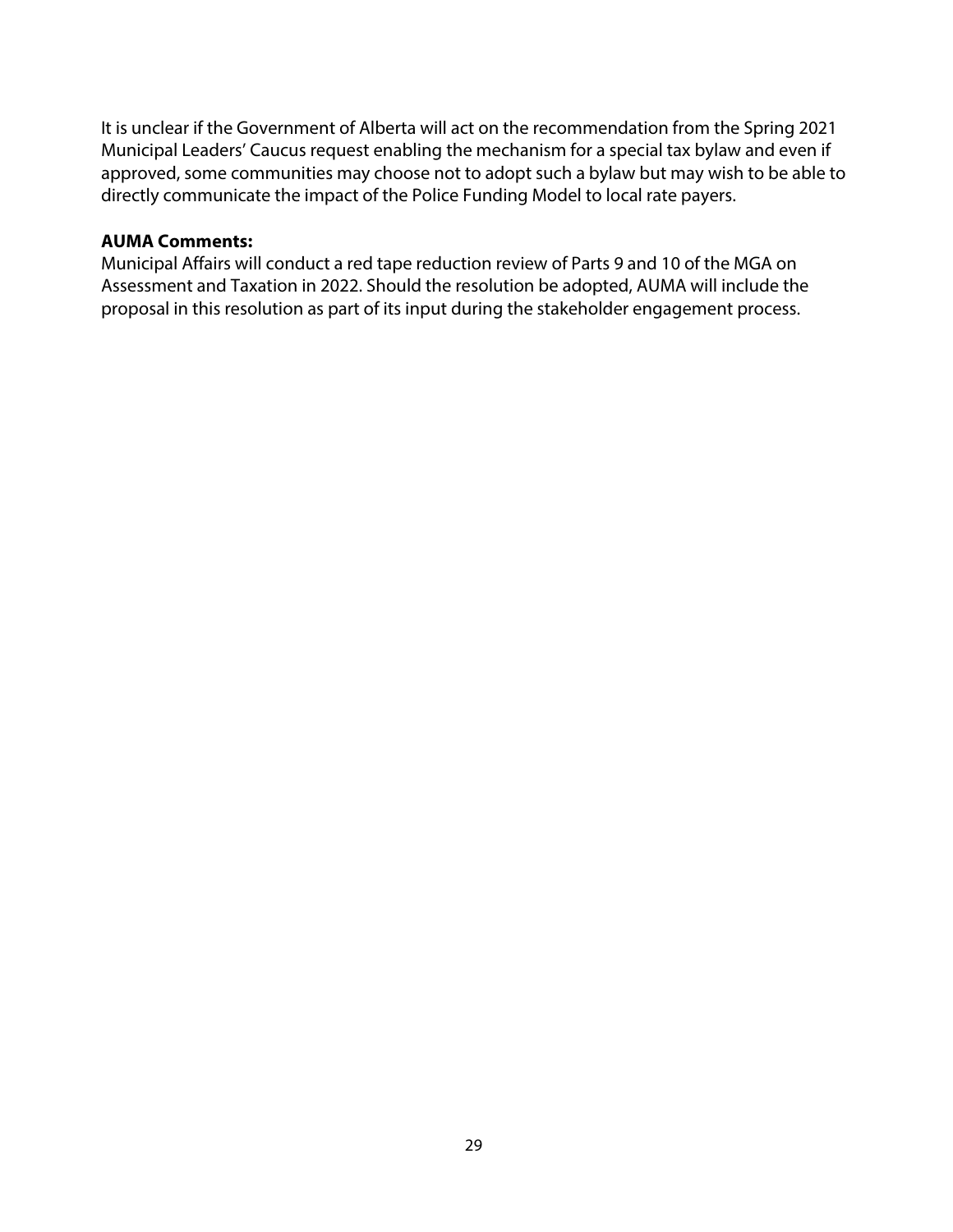#### **AUMA Resolution 2021.B7: Regional Centre Funding**

#### **Moved by: City of Grande Prairie**

#### **Seconded by: City of Lethbridge**

**WHEREAS** some municipalities serve as regional service centre hubs for commerce, recreation, health care, social services, and provincial amenities;

**WHEREAS** there are unique challenges that are disproportionately faced by regional centres;

**WHEREAS** these unique challenges result in a disproportionate tax burden being placed on residents of these communities; and

**WHEREAS** the Alberta government's 50% reduction in GIPOT funding disproportionately impacts regional centres which typically have more provincial facilities such as court houses, hospitals, schools, etc.

**IT IS THEREFORE RESOLVED THAT** the AUMA advocate for a dedicated funding stream for municipalities who serve as regional service centres.

#### **BACKGROUND:**

Some municipalities in the Province serve as regional centres where a variety of services are located. As a regional service centre, a municipality has increased costs due to the variety of municipal services it must provide while not receiving offsetting revenue for these costs.

For example, regional service centres are typically where community halls, churches, nonprofits, and social housing projects are located. None of these facilities generate property tax, yet the municipality still has to provide snow removal, fire services, storm drainage, etc. to these properties.

These services are also provided to provincial properties such as court houses and health facilities. While some funding for these services are provided by the Province through GIPOT, in recent years this funding has been cut by 50%.

Additionally, regional service centres attract a greater number of street engaged and at-risk individuals. This increases the demand for the social services provided by these municipalities. While the Province does support many of the direct costs of providing services to this population, there are many indirect costs that are borne by the municipalities such as increased policing/enforcement costs and funding to non-profits operating in the sector.

Having a dedicated funding stream for regional centres would address the disproportionate burden that is placed on their taxpayers.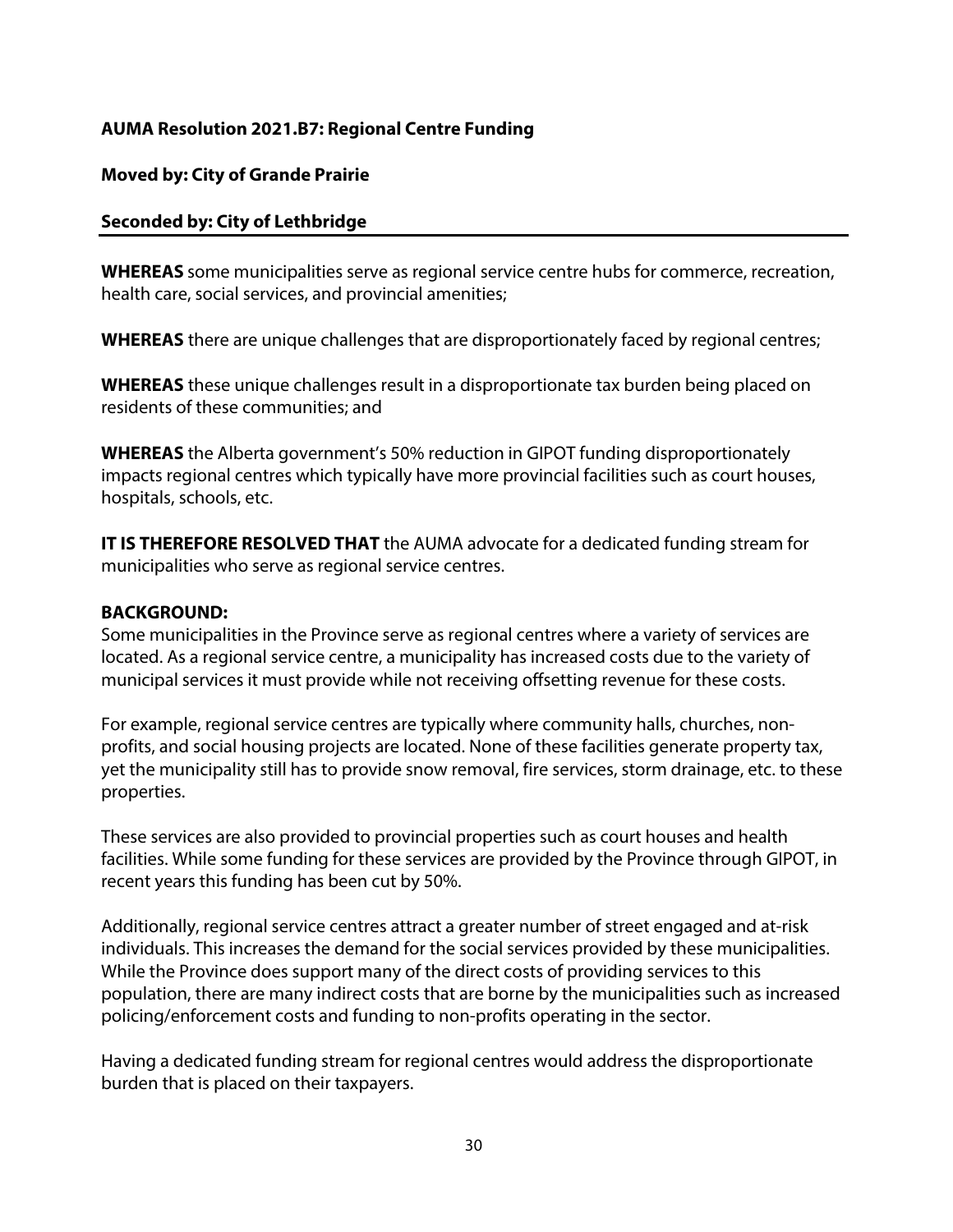#### **AUMA Comments:**

AUMA does not currently have a position on this specific issue. If this resolution is passed, it would be forwarded to the Government of Alberta for response and further advocacy would be recommended to AUMA's Board by AUMA's Municipal Governance Committee within the context of other priorities and positions related to funding and intermunicipal collaboration.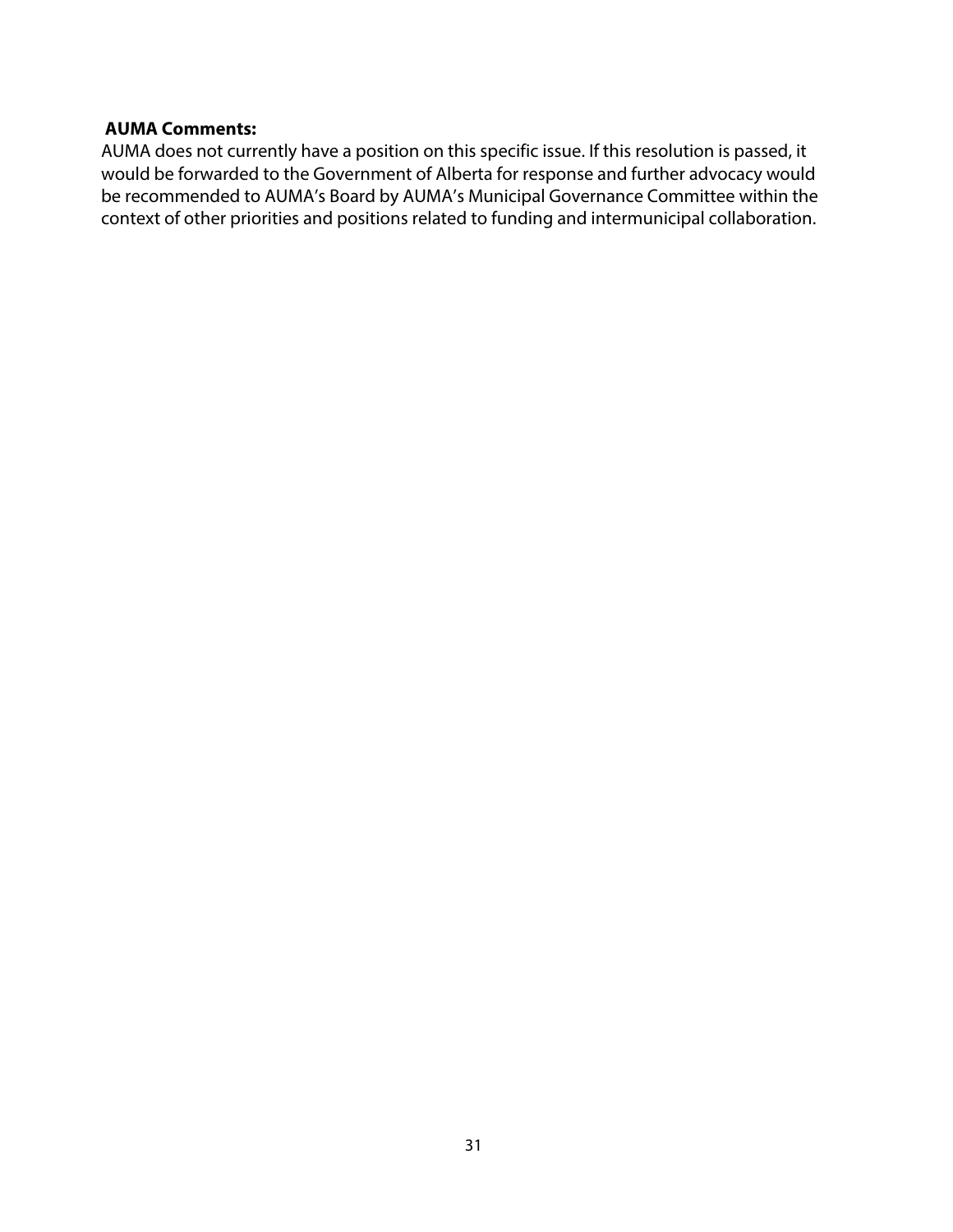#### **AUMA Resolution 2021.B8: National Flood Insurance Strategy and Community Resiliency Advocacy**

#### **Moved by: Regional Municipality of Wood Buffalo**

#### **Seconded by: Lac La Biche County**

**WHEREAS** the Government of Canada has created a National Task Force on Flood Insurance and Relocation, including representation from the federal, provincial, and territorial governments and the insurance industry;

**WHEREAS** the Task Force will look at options to protect homeowners who are at high risk of flooding and do not have adequate insurance protection and examine the viability of a lowcost national flood insurance program, among other goals;

**WHEREAS** at the same time, Indigenous Services Canada will work with First Nations partners on a dedicated Steering Committee on First Nations Home Flood Insurance Needs to examine the unique context on reserves;

**WHEREAS** flooding is the most common and costly natural disaster in Canada, causing over \$1B in direct damage to residential property and impacting thousands of Canadians every year; and

**WHEREAS** according to the Insurance Bureau of Canada, only 39 percent of residential property owners had access in 2019 to overland flood insurance with these property owners in high-risk flood areas being increasingly unable to access flood insurance, affordable or otherwise.

**IT IS THEREFORE RESOLVED THAT** the AUMA advocate for the Government of Alberta to participate in and contribute to the work of the National Task Force on Flood Insurance and Relocation, with the goal of developing a national high-risk residential flood insurance program and to secure sustainable, long-term funding for provinces, Indigenous communities and municipalities for flood mitigation programs, projects and initiatives that increase overall community resiliency.

#### **BACKGROUND:**

#### **Government of Canada Creates Task Force on Flood Insurance and Relocation From: Public Safety Canada news release (November 23, 2020)**

"The cost of climate change is undeniable. Flooding continues to be the most frequent and costly natural disaster in Canada. Water damage goes beyond the destruction of property; it also places an emotional toll on individuals as their homes are destroyed and families are displaced. Each year, too many Canadians, including Indigenous communities, are exposed to the worst effects of climate change. To help people get ready for climate risks and realities, the Government of Canada is taking action to create a more resilient and sustainable approach to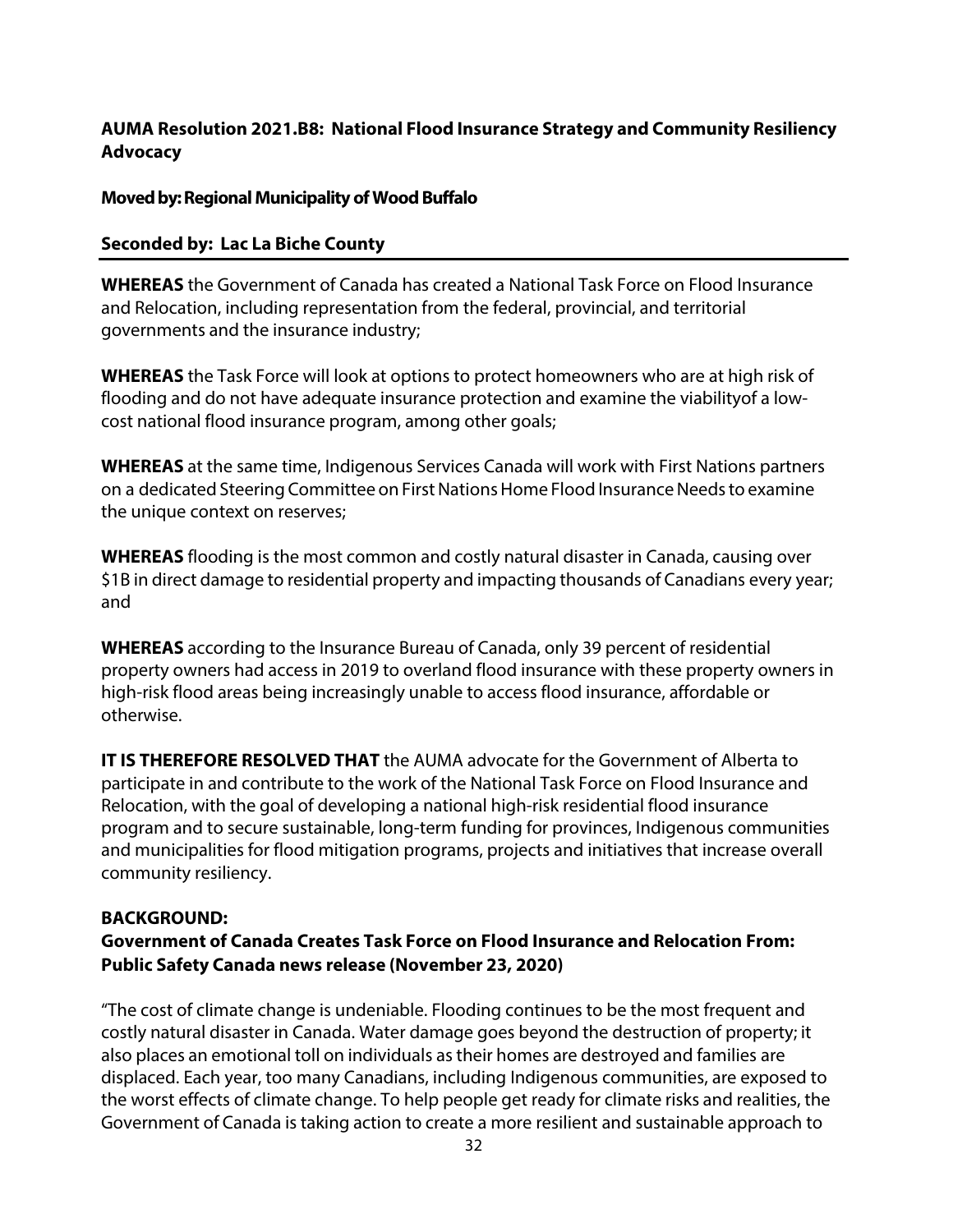#### floods in Canada.

Today, the Minister of Public Safety and Emergency Preparedness, the Honourable Bill Blair, and the Minister of Families, Children and Social Development, the Honourable Ahmed Hussen, announced the creation of an interdisciplinary Task Force on Flood Insurance and Relocation. As a first step in creating a National High Risk Residential Flood Insurance Program, the Task Force will look at options to protect homeowners who are at high risk of flooding and don't have adequate insurance protection and examine the viability of a low-cost national flood insurance program. The Task Force will also consider options for potential relocation for residents of areas at the highest risk of recurrent flooding.

The Task Force will be composed of representatives from federal, provincial and territorial governments and the insurance industry. At the same time, Indigenous Services Canada will work with First Nations partners on a dedicated Steering Committee on First Nations Home Flood Insurance Needs to examine the unique context on reserves.

The Government of Canada is also committed to ensuring that broad Indigenous perspectives are included in flood risk management in Canada. The Task Force and Steering Committee will share information with one another, and work closely together to engage with various partners, including with First Nations off-reserve, Inuit, and Métis communities and organizations. Both entities will begin their work by January 2021 and will report on their findings by Spring 2022.

We will continue to help people whose jobs and livelihoods are affected when disasters strike and help people and communities deal with the realities of increased climate related risks and disasters and ultimately, increase the country's resiliency to natural disasters. To further support communities in effectively managing, mitigating, preparing, and responding to all sorts of hazardous events, including flooding, Public Safety Canada willalso be undertaking a review of the Disaster Financial Assistance arrangements, in order to assess and improve the sustainability of this program.

Further, as committed in the July 2020 Economic Update, the National Disaster Mitigation Program will be extended through to 2022, to cost-share flood mitigation projects with provinces and territories. A call for proposals will soon be launched to continue this important work."

#### **Quick Facts:**

Flooding is the most common and costly occurring natural hazard in Canada, causing over \$1 billion in direct damage to households, property and infrastructure and affecting thousands of Canadians each year.

As announced in the Speech from the Throne, the Government of Canada is investing in reducing the impact of climate-related disasters, like floods and wildfires, to make communities safer and more resilient.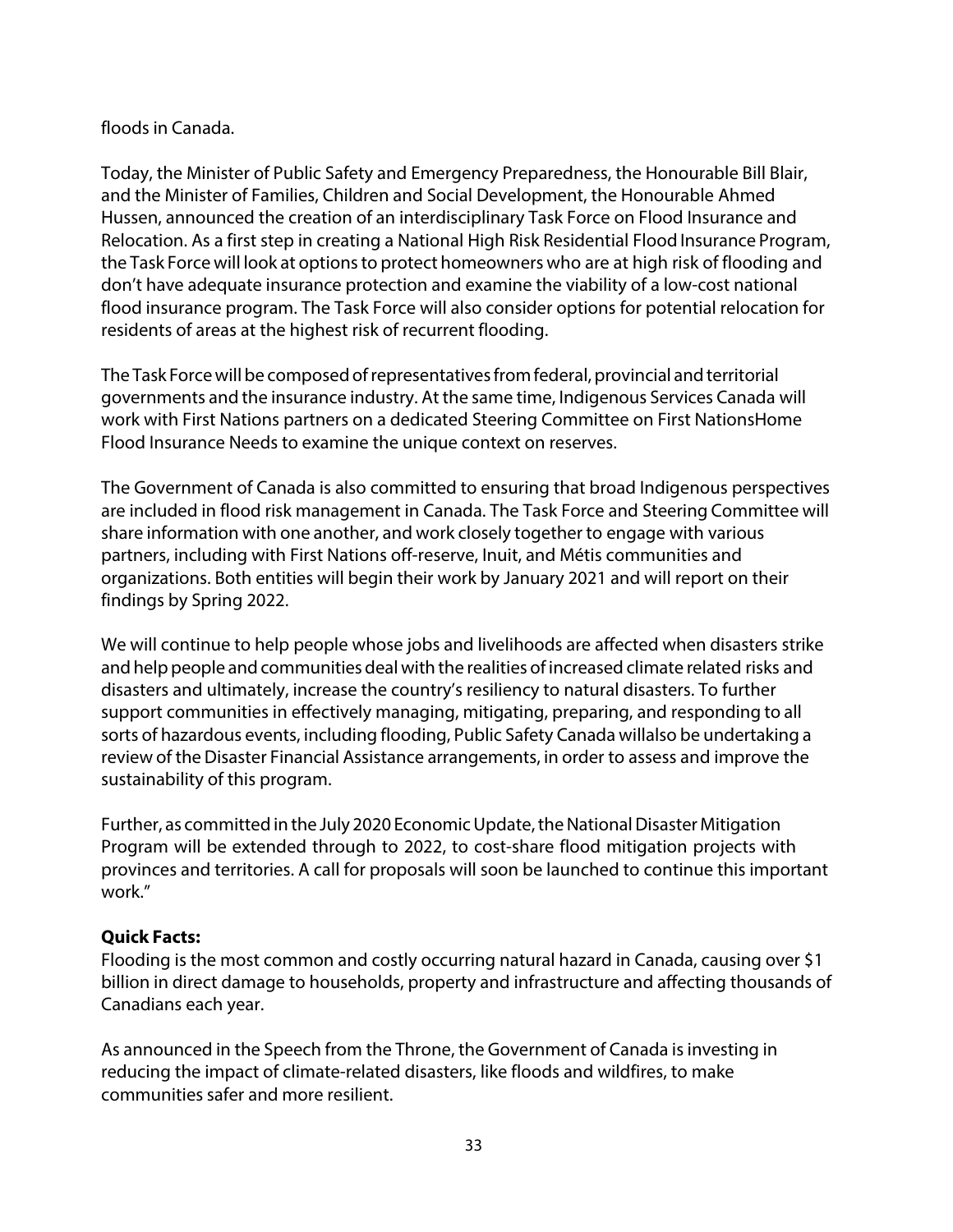The Task Force on Flood Insurance and Relocation is tasked with examining a national residential flood insurance program for homeowners living in areas of high-risk flooding and measures for a national action plan to assist high-risk homeowners with potential relocation to safer areas.

In the event of a large-scale natural disaster, the Government of Canada provides financial assistance for recovery to provincial and territorial governments through Disaster Financial Assistance Arrangements (DFAA). In order to assess the sustainability of the DFAA, Public Safety Canada is undertaking a review of its terms and conditions.

According to an estimate by the Insurance Bureau of Canada, approximately 39 per cent of homeowners had access in 2019 to overland flood insurance. While the availability of flood insurance in Canada has grown since the insurance industry introduced it in 2015, it is mostly homes in low and medium risk areas that have been insured against flood damages. Homeowners in high-risk flood areas cannot access flood insurance because the high costs make it challenging for the industry to offer insurance at an affordable ratefor homeowners.

According to Canadian Voices on Flood Risk 2020, a report by Partners for Action, only 6% of respondents knew that they live in a designated flood risk area.

#### **AUMA Comments:**

This resolution aligns with previous AUMA advocacy on flood mitigation. If this resolution is passed, it would be forwarded to the Government of Alberta for response and further advocacy would be recommended to AUMA's Board by AUMA's Infrastructure and Energy Committee within the context of related priorities and positions.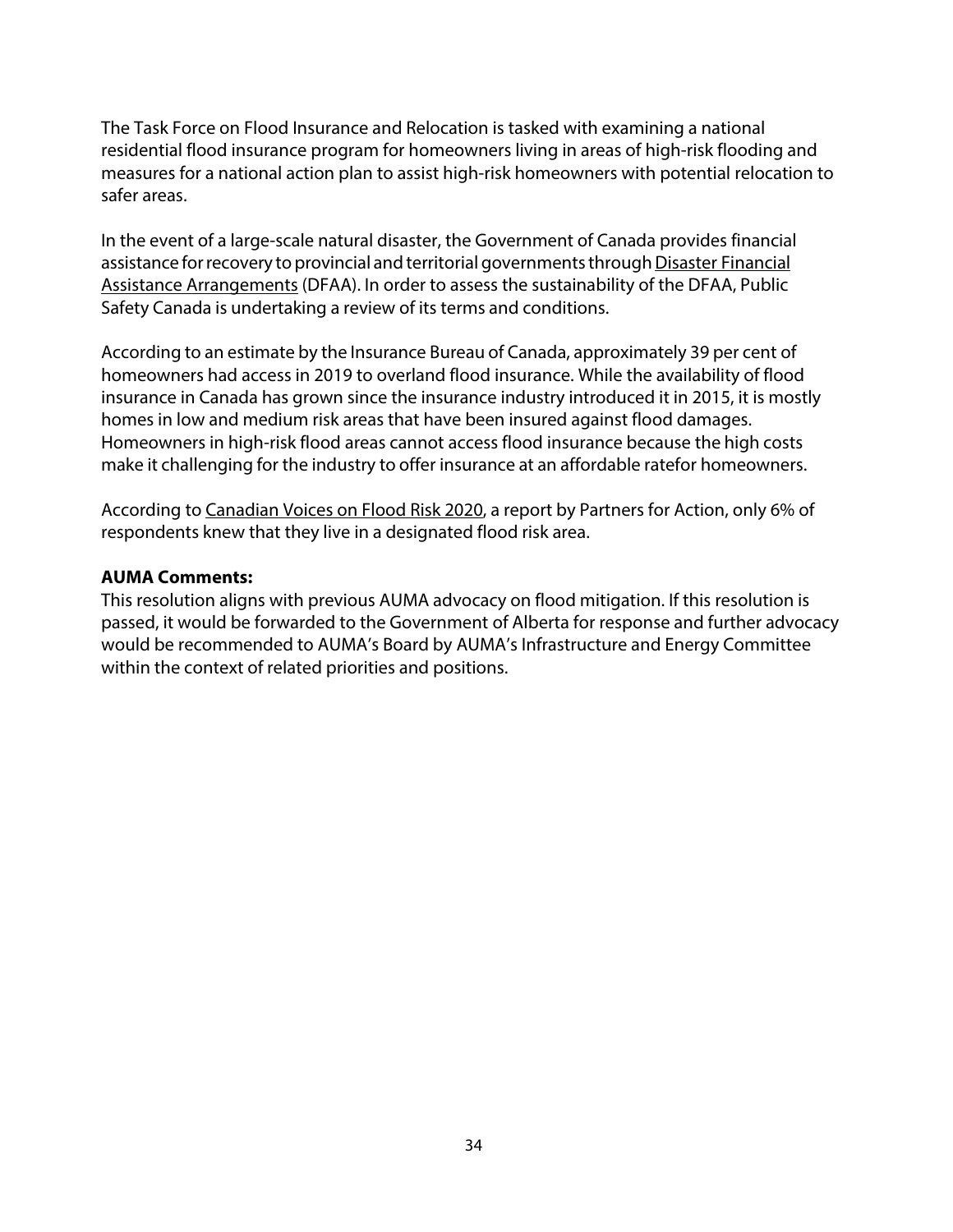#### **AUMA Resolution 2021.B9: Improved Provincial-Municipal Emergency Collaboration and Communications**

**Moved by: The City of Calgary** 

#### **Seconded by: Town of Okotoks**

**WHEREAS** Alberta and its municipalities have been recognized nationally and internationally in the past for their collaborative, inter-governmental and inter-agency approach to emergency response;

**WHEREAS** Alberta's traditional emergency management processes involve the Government of Alberta (through the Alberta Emergency Management Agency (AEMA)) providing support in a collaborative and timely manner to Alberta's municipalities who play an essential leadership role within their jurisdiction in responding to the emergency event occurring in their community;

**WHEREAS** throughout the COVID-19 pandemic there has been a lack of proactive communication and meaningful engagement and collaboration from the Government of Alberta towards Alberta's municipalities, and this has resulted in negative outcomes for municipalities and their citizens;

**WHEREAS** during the COVID-19 pandemic there has been very little opportunity for Alberta's municipalities to provide advanced input on public health measures or decisions, even though these have significant consequences at the local level and local advice, in many cases, could have improved the effectiveness of provincial measures;

**WHEREAS** during the COVID-19 pandemic, Alberta's municipalities rarely received formal advance notice of the details and timing of public health measures before they were announced and had to find out details of measures through press conferences at the same time as the public;

**WHEREAS** official Public Health Orders and Ministerial Orders were typically not published until often several days after the restrictions were implemented; and

**WHEREAS** this lack of collaboration has been the source of major challenges for implementation of public health measures for municipal services, communications and public engagement, and enforcement of public health measures by local enforcement agencies. The result has been confusion, reputational impacts, financial loss, and impacts to service delivery.

**IT IS THEREFORE RESOLVED THAT** the Alberta Urban Municipalities Association urge the Government of Alberta to: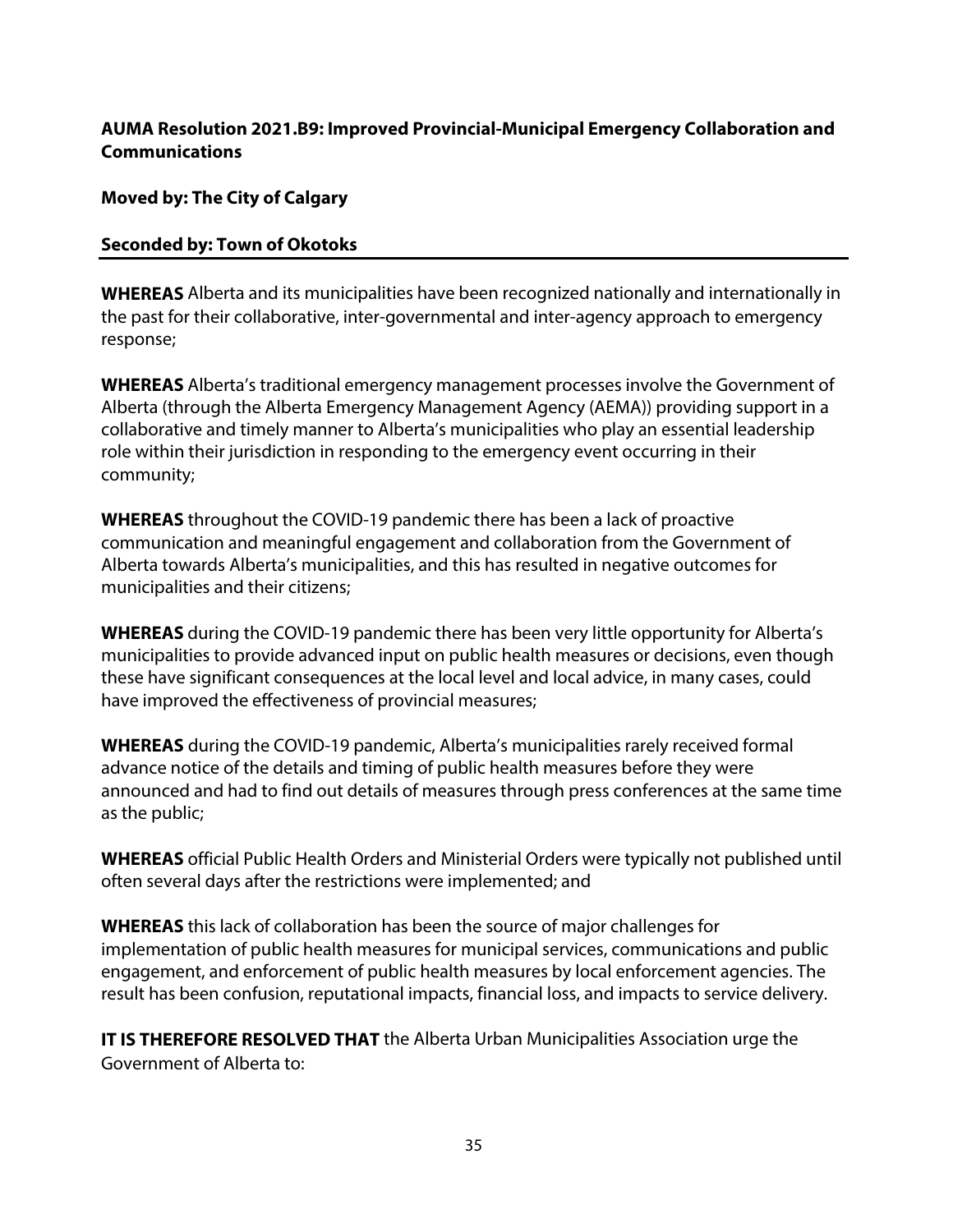- Work collaboratively with municipalities and their emergency management organizations on conducting a comprehensive lessons-learned review of the COVID-19 pandemic response and incorporate those lessons in an improved Provincial emergency response and communications plan;
- Commit that going forward Alberta's municipalities and their emergency management organizations will be treated as trusted and valued partners in Provincial emergency response; and
- Establish an advisory group of municipal emergency management organizations and other key stakeholders to better advise and support the Government of Alberta's decision making and emergency order drafting and to improve emergency communications, coordination and collaboration.

#### **BACKGROUND:**

Throughout the COVID-19 pandemic, there has been a lack of proactive communication and meaningful engagement from the Government of Alberta towards Alberta municipalities and their emergency management organizations. This has resulted in negative outcomes for Albertans.

Alberta's municipalities and their emergency management agencies have positive working relationships with their operational counterparts within the Government of Alberta, however, the decision-making process that was adopted by the Government of Alberta for the pandemic limited the ability of both orders of government to effectively collaborate. In traditional emergency management processes, local authorities play a leadership role within their jurisdiction and are provided support by the Government of Alberta (through the AEMA) in a collaborative manner through a well-established framework. During the pandemic, there has been very little opportunity for municipalities to provide advance input on public health measures, Ministerial Orders and provincial decisions even though these have had significant consequences at the local level and Alberta's municipalities are required to implement and enforce them.

There have been several occasions over the past 15 months where if municipalities had been given either the opportunity to provide input into the drafting of orders, or advance notice of their issuing, confusion would have been prevented and the efficiency of implementation of orders improved.

Alberta's municipalities recognize the Government of Alberta's mandate to lead on public health issues and pandemic response, and that protracted engagement with every municipality in Alberta would be a challenge. Despite this challenge, communication flow and coordination needs to be improved for future emergency events.

The pandemic response did not just include issues requiring the timely communication between different orders of government, the drafting and execution of public health orders, and public communications. The wider pandemic response also included supports and financial aid for individuals, businesses and municipalities to meet immediate short-term challenges and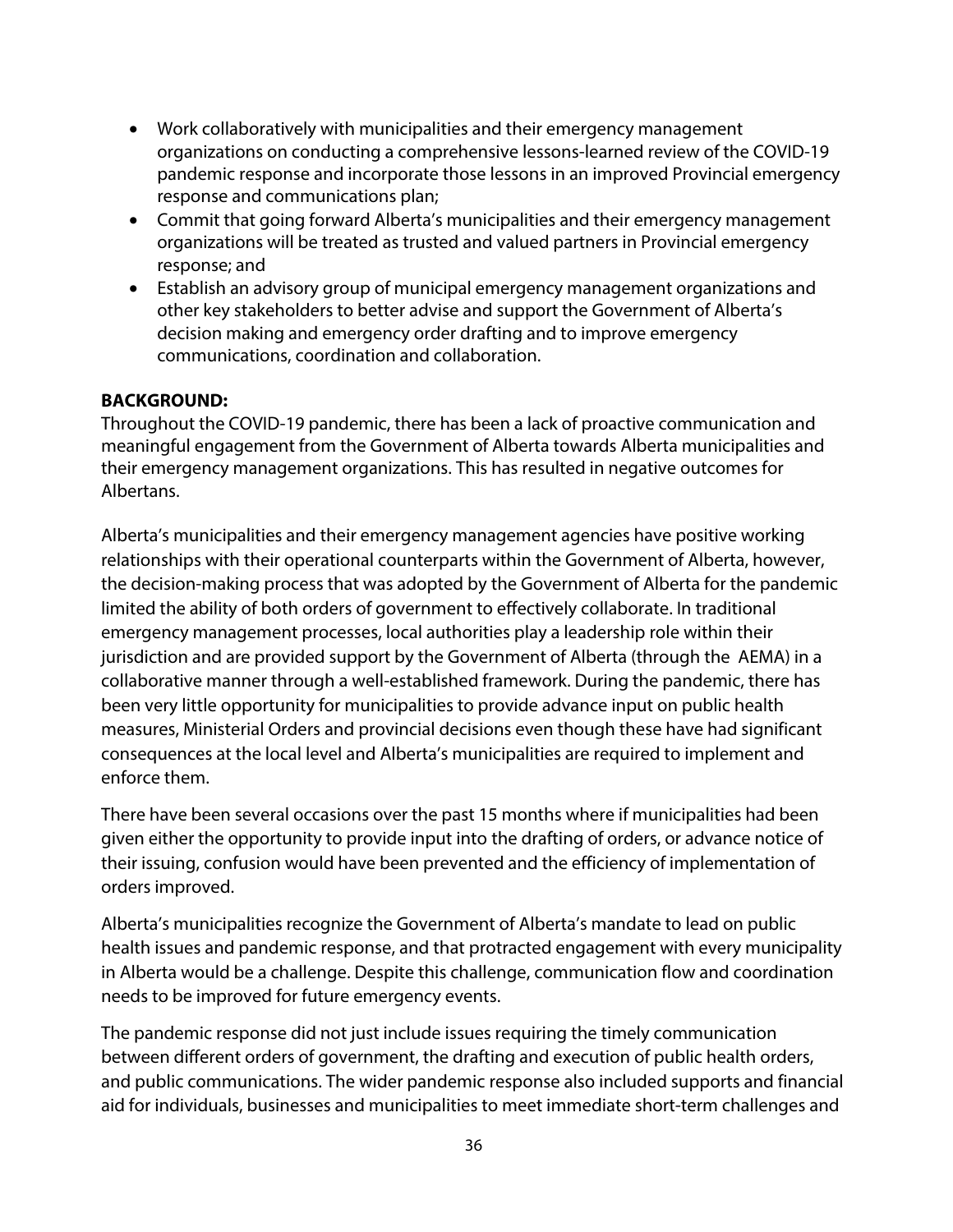support long-term post-pandemic recovery. During the pandemic, both location-specific and province-wide orders and measures were enacted (in urban, rural, and Indigenous settings) and their utility and effectiveness must be understood to improve future responses in similar emergency situations.

The wider pandemic response also required Alberta's municipalities to make difficult decisions regarding their own local pandemic response. Municipal councils and administrations had to determine, under difficult financial and health circumstances, which services should be prioritized and at what level of service (i.e. continued or reduced). During the pandemic, municipal governments worked hard to find innovative solutions to support the welfare and safety of their citizens and businesses while advocating to the Government of Alberta for financial support and stimulus investments.

As the pandemic ends, it is important for organizations to review their emergency response, to proactively conduct a lessons learned review to identify issues and deficiencies and look towards improving their plans and best practices, in order to be better prepared when a similar emergency occurs in the future. In the municipal emergency management context this includes, but is not exclusive to, reviewing issues of emergency response, the drafting and issuing of health orders, improved communication between orders of government, business supports, clarification of essential services, review of financial aid programs, value of municipal stimulus program, consideration of multiple scales of response and recovery (urban, rural, Indigenous) and review of vaccination and mass casualty planning.

This resolution is proposing to AUMA members that the Government of Alberta and Alberta's municipalities conduct a comprehensive review of the pandemic response together to find solutions to these issues, improve provincial-municipal cooperation and collaboration, and improve emergency communications and coordination going forward into any similar emergency event. A permanent advisory group is needed, made up of members from Alberta's emergency management organizations and other key municipal stakeholders, which could provide a resource to aid the Government of Alberta's decision making and improve municipalprovincial collaboration, coordination and communications.

#### **AUMA Comments:**

This resolution aligns with previous AUMA advocacy on emergency management. If this resolution is passed, it would be forwarded to the Government of Alberta for response and further advocacy would be recommended to AUMA's Board by AUMA's Infrastructure and Energy Committee within the context of related priorities and positions.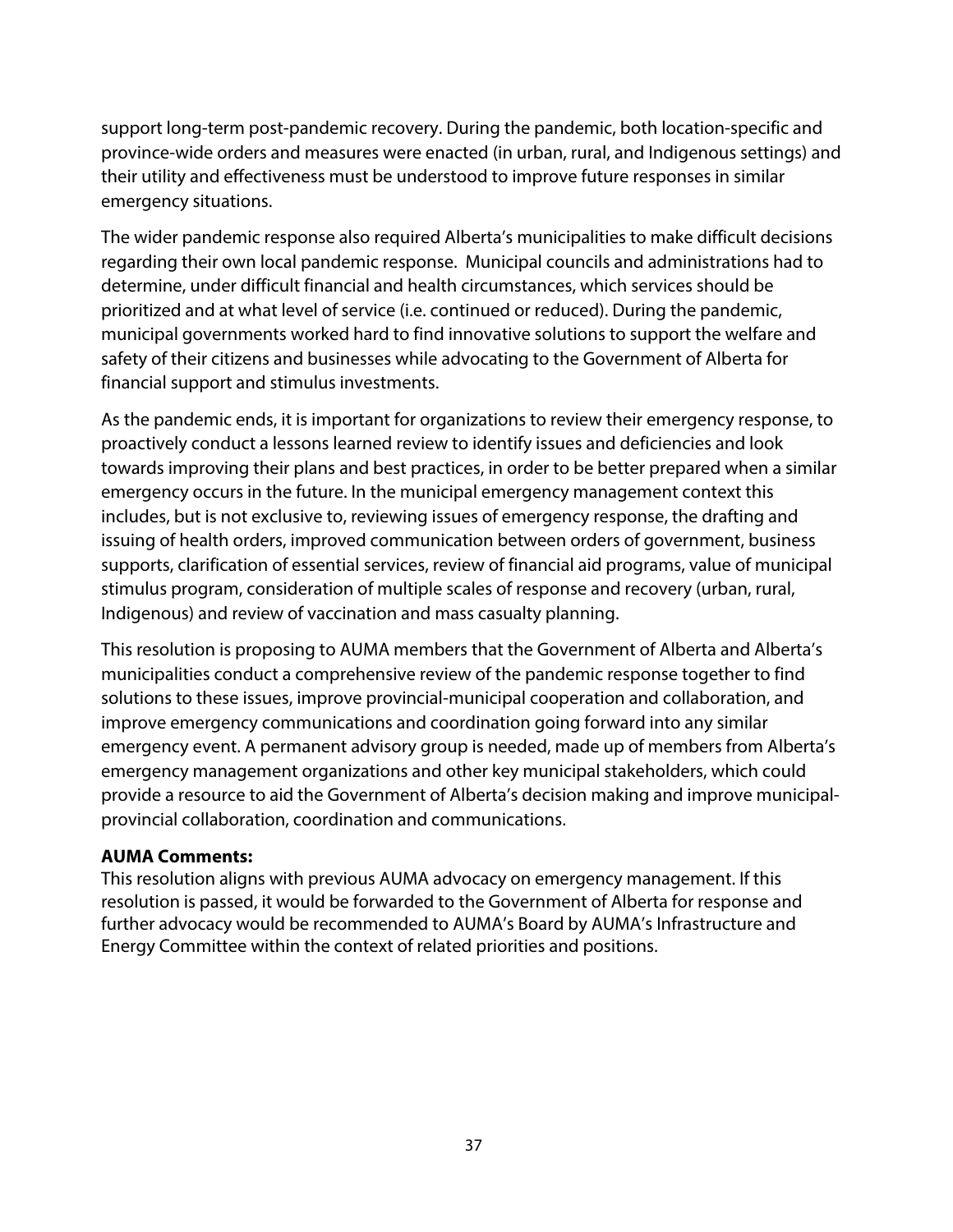#### **AUMA Resolution 2021.B10: Provincial Broadband Strategy**

#### **Moved by: AUMA Board of Directors**

#### **Seconded by: N/A**

**WHEREAS** the digital divide is increasingly limiting access to economic, health, social, and educational opportunities across Alberta;

**WHEREAS** the availability of high-speed, reliable internet is key to attracting business and residents and this has an impact on economic development and viability of municipalities;

**WHEREAS** there exists provincially a piecemeal approach with municipalities, non-profits and private sector individually trying to solve this issue with a lack of resources and coordination, and limited opportunities to share lessons learned; and

**WHEREAS** development of a broadband strategy has been listed as a provincial business plan initiative since 2019.

**IT IS THEREFORE RESOLVED THAT** AUMA advocate for the Government of Alberta to immediately engage municipalities and other stakeholders in developing a provincial broadband strategy with measurable goals, concrete actions and a dedicated budget that recognizes broadband as an essential utility.

#### **BACKGROUND:**

Broadband is an essential service that provides communities access to education, healthcare, government, and the marketplace. In the 20<sup>th</sup> century, provincial governments directly invested in expanding access to telephone. A similar effort is required to bridge the digital divide in the 21<sup>st</sup> century.

The federal government aims to have 98 per cent of Canadian households connected with 50 megabits per second (Mbps) download speeds and 10 Mbps upload speeds (commonly referred to as the 50/10 threshold). According to the Canadian Radio-television and Telecommunications Commission (CRTC), only 45.6% of small towns, villages and other areas defined as rural in Canada can access these speeds<sup>1</sup>. Yet even this low number is likely overinflated as the current method of capturing Broadband access is based on one connection in an area meeting the 50/10 threshold.

The federal government provides funding through programs like the Universal Broadband Fund to attempt to address this divide, however the fund is \$1.75 billion Canada-wide, of which Alberta expects around \$200 million. Service Alberta estimates it would cost \$1 billion to connect all Albertans to the target internet speed.2 Municipalities are also limited in applying for

<sup>1</sup> https://crtc.gc.ca/eng/internet/internet.htm

<sup>2</sup> From: Alberta broadband strategy unclear despite push from province, feds for connectivity, www.cbc.ca, March 30, 2021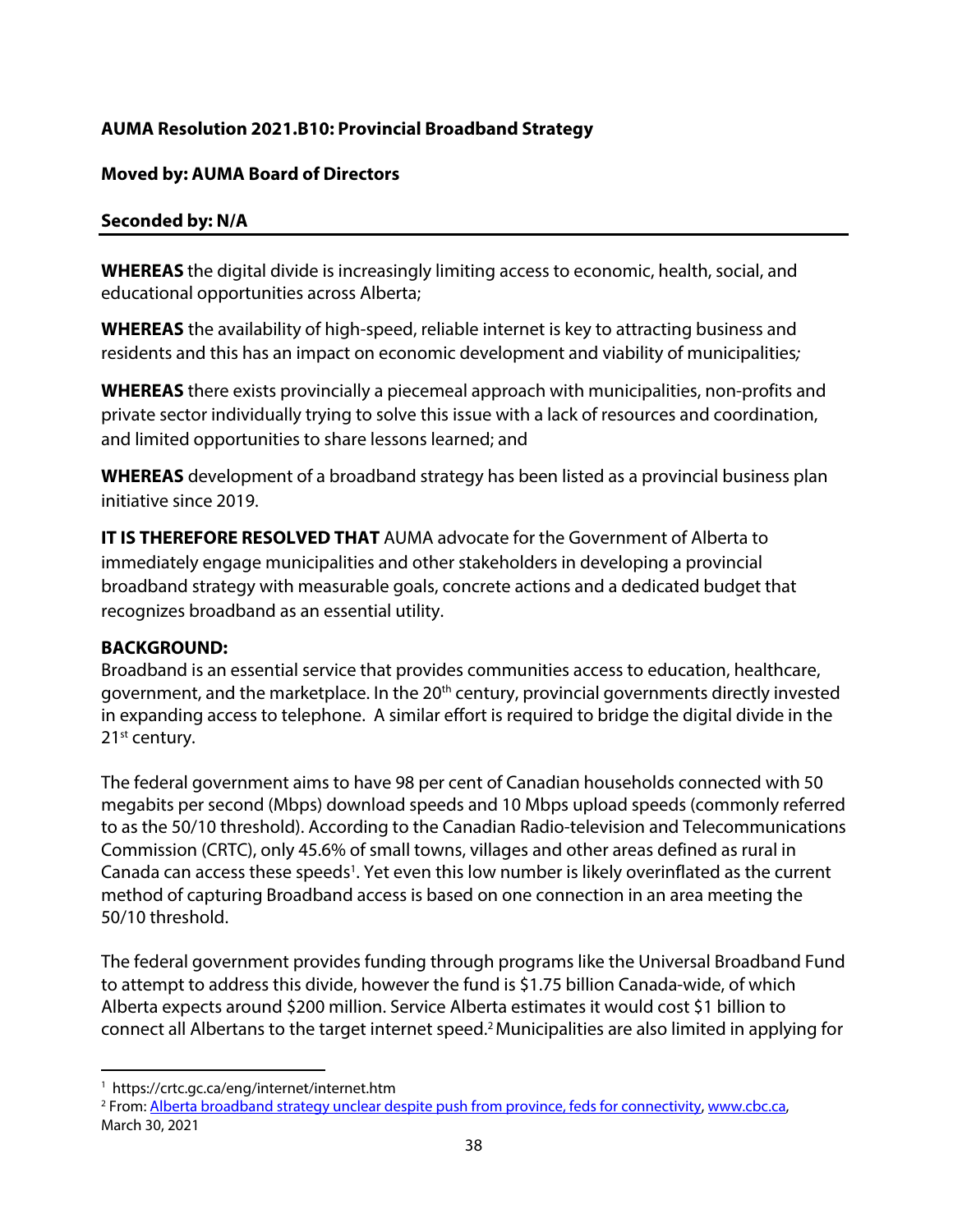this funding because the maps that determine eligibility are often inaccurate due to the issues mentioned above.

Even newer technology, such as 5G may have limited success at narrowing the digital divide, if it is deployed using existing infrastructure which leaves gaps in both cellular and internet coverage. While other technologies, such as satellite, are currently cost prohibitive for many users.

Municipalities can be stymied when they try to drive their own solutions for broadband. Telecommunications companies require significant financial contributions to upgrade infrastructure ahead of their internal schedules. Some municipalities look to establish their own community Internet Service Provider (ISP). However, municipalities often lack the capacity to source infrastructure and gather the information to build a business case. In addition, there is a great deal of risk associated with municipal investments in broadband, including that local infrastructure will be taken advantage of by ISP providers without adequate compensation.

There are successful examples of community broadband in Alberta. Communities like Olds, Delburne, and Kainai (Blood) First Nation have managed to develop successful ISPs, and a provincial broadband strategy would help municipalities to emulate these successes. A strategy is needed from the provincial government to provide coordination among municipalities, nonprofits and telecommunications companies to support broadband access across the province for the benefit of all communities. A strategy will also provide the data needed to confirm the essential nature of broadband in Alberta. A provincial strategy would provide utility to municipalities that are wanting to pursue a broadband project by establishing resources for financial analysis, mapping of existing infrastructure, and metrics for developing business cases.

In 2015, AUMA members passed a resolution co-sponsored by 14 towns and villages emphasizing the importance of affordable internet access and advocating for the province to advocate for a broadband policy. In 2016, the City of St. Albert sponsored requesting the province include municipalities as key stakeholders in the development of broadband programs and provide funding for municipalities to increase access to high-speed internet. Municipalities small and large from across Alberta continue to emphasize the essential nature of broadband infrastructure in supporting the economic and social wellbeing of communities.

Since 2019, the Government of Alberta's business plans have indicated that Service Alberta will develop a broadband framework or strategy, but to date there has been no concrete engagement of municipalities or other stakeholders in its development.

It is essential that the strategy be completed in advance of the next provincial election so that progress can be made to measurably improving broadband access without further delays.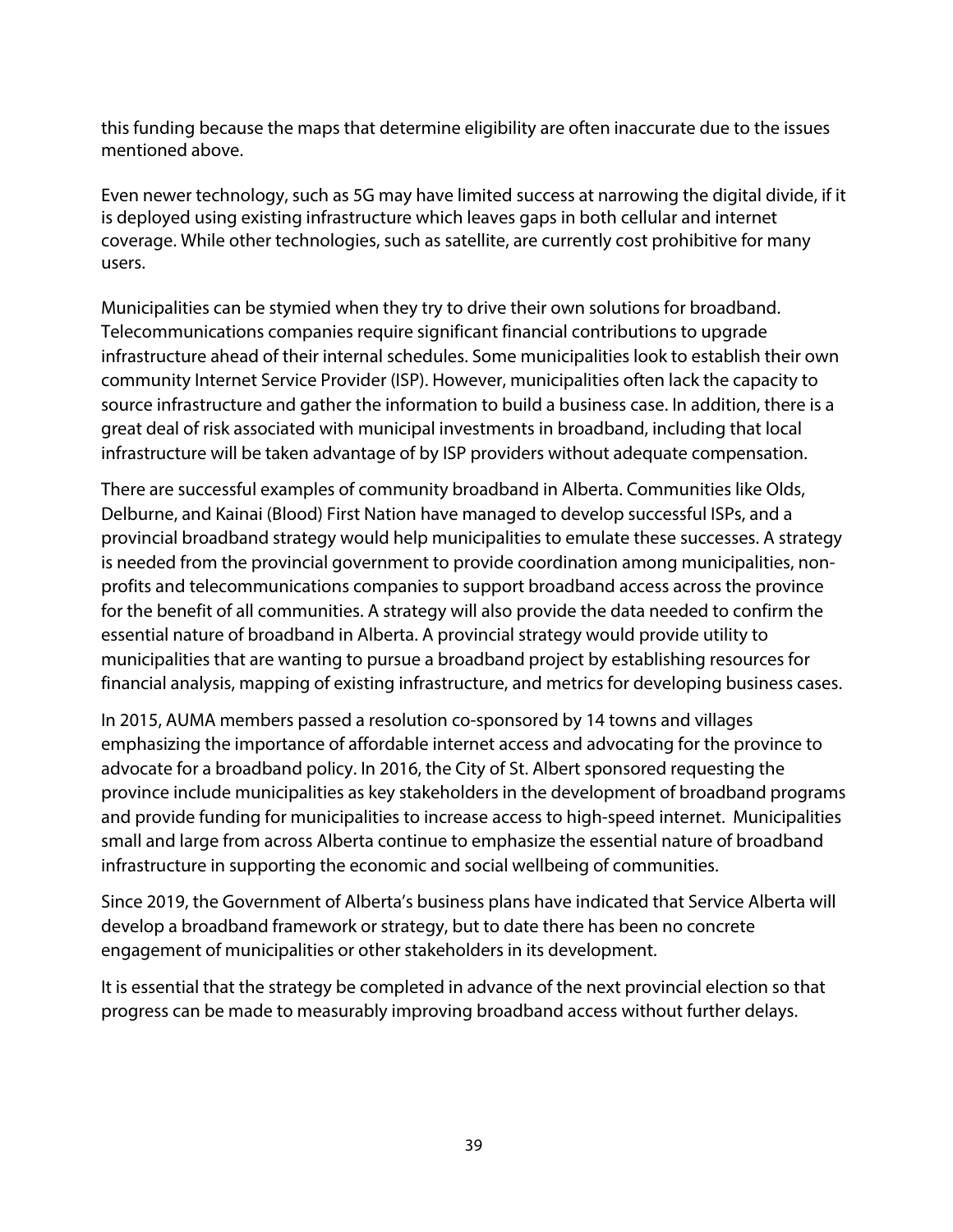Business Plan Excerpts:

• Service Alberta Business Plan 2021-24

The ministry is committed to building a framework to support widespread access to high-speed broadband across the province to ensure that all Albertans can take advantage of online services and remote learning. Making connectivity a foundational part of the province will encourage investment, job creation and economic diversification.

• Service Alberta Business Plan 2020-23

Improve connectivity services to public sector facilities, and collaborate with business and partners to develop a framework to support widespread access to high-speed broadband.

• Service Alberta Business Plan 2019-2022 Develop a strategy to support widespread access to high-speed broadband and realize the opportunities for innovation and efficiency inherent in digital service delivery

#### **AUMA Comments:**

Advocating for increased access to reliable, affordable high-speed internet is a high priority for AUMA and closely related to our work on municipal viability as well as economic recovery and resiliency.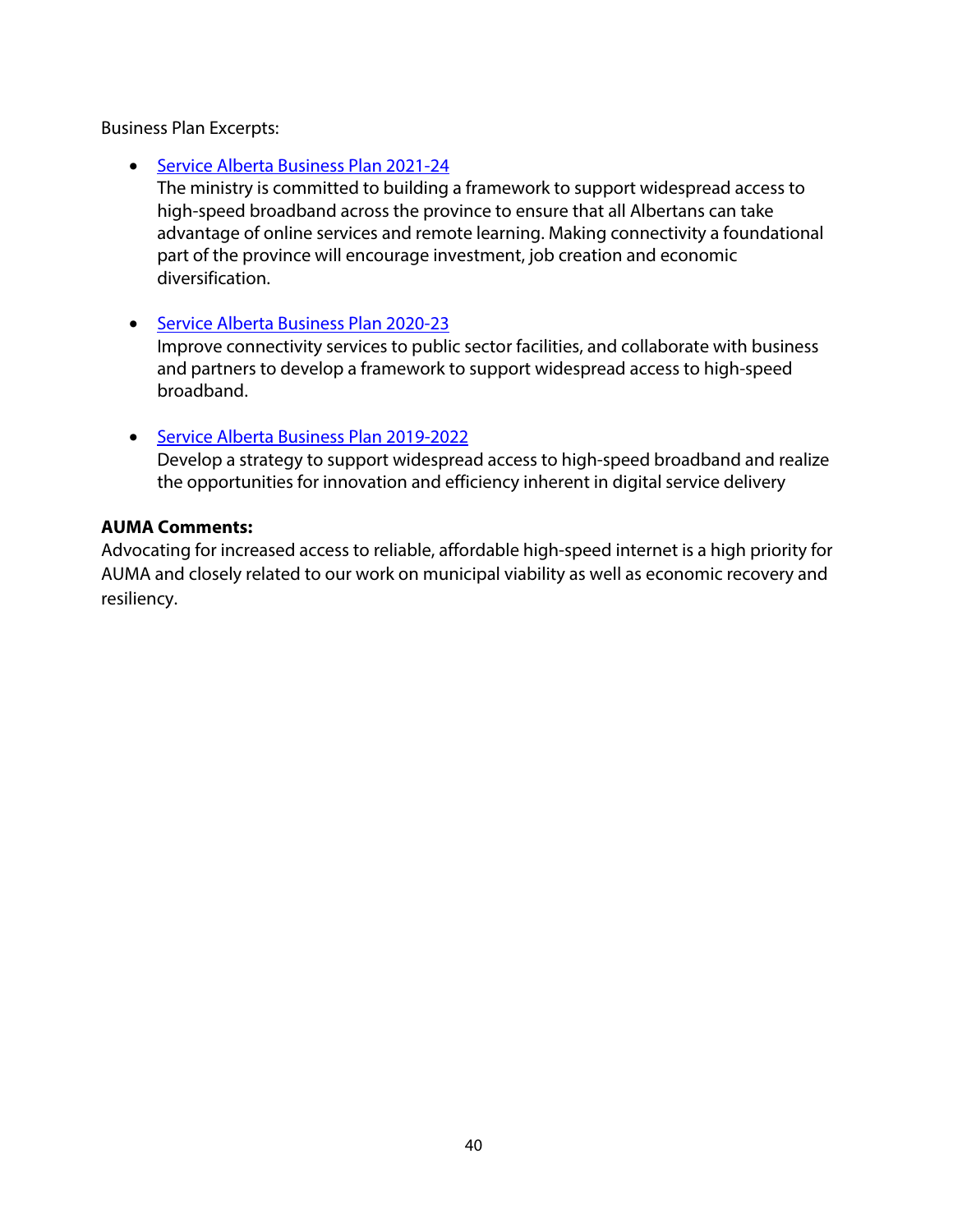#### **AUMA Resolution 2021.B11: Mental Health and Wellness for Public Safety Personnel**

#### **Moved by: City of Fort Saskatchewan**

#### **Seconded by: Wetaskiwin**

**WHEREAS** public safety personnel are defined as those professionals who work in a field that, due to the nature of their operational duties to protect the safety of others, are necessarily exposed to potentially psychologically traumatic events with exceptional frequency (Carleton et al., 2019);

**WHEREAS** public safety personnel appear to be at an increased risk for developing a psychological injury due to their nature of their work (Carleton et al., 2019, 2020) and 44.5% meet the criteria for one or more mental disorders (Carleton, 2018a);

**WHEREAS** posttraumatic stress disorder (PTSD) is a potentially disabling condition that is now a widely recognized public health issue, particularly among public safety personnel. A recent study conducted by Carleton et al. (2018) investigated the proportion of Canadian public safety personnel reporting symptom clusters consistent with various mental disorders. The results indicated that 23.2% of the total sample screened positive for PTSD (in contrast, estimates of the prevalence of PTSD among the general population range from 1.1 to 3.5%);

**WHEREAS** public safety personnel report suicidal behaviours at rates up to three times the rates for the general population (Carleton, 2018b);

**WHEREAS** significant stigmas associated with mental health remain, despite relatively recent improvements (Krakauer et al., 2020; McCall et al., in press; Ricciardelli et al., 2020). Public safety personnel require resources that are confidential and career specific; policies and procedures that normalize mental health disorder as a job hazard, not a personal failure; effective education to increase awareness and buy-in (beginning with leadership); social support from peers and leaders; and integrative return-to-work policies; and

**WHEREAS** Municipalities are the employers of public safety personnel and derive community safety benefits from an engaged mentally healthy and resilient workforce, which requires coordinated evidence-based solutions to support the best interests of these jurisdictions.

**IT IS THEREFORE RESOLVED THAT** the Alberta Urban Municipalities Association request that the Government of Alberta work cooperatively with public safety personnel organizations and allied stakeholders to research, develop and implement evidence-based solutions to address mental health and wellness of public safety personnel in the Province of Alberta.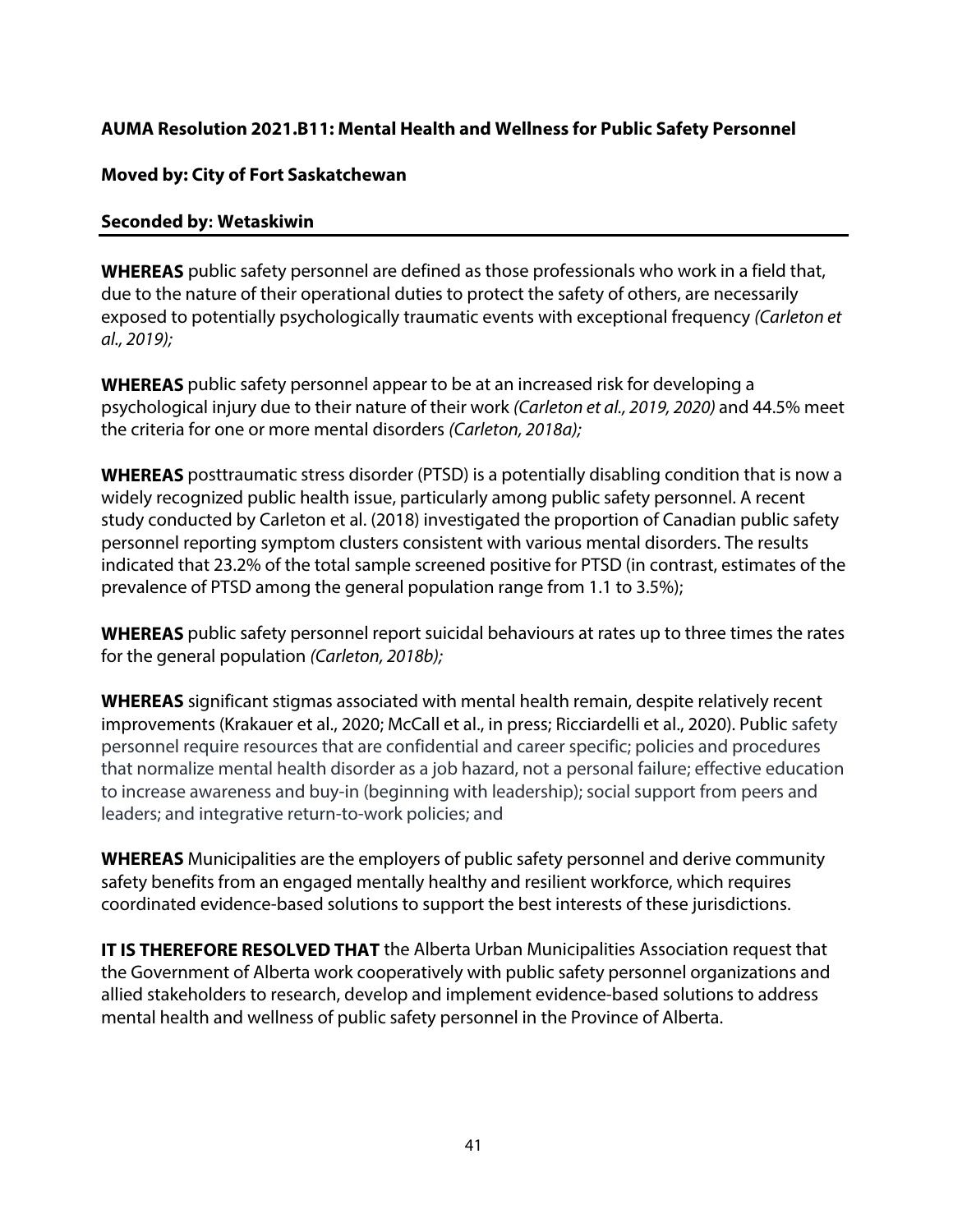#### **BACKGROUND:**

**\*They run in when everyone else runs out.**

Public safety personnel are people who respond to the scenes of emergencies, and include police, firefighters, and paramedics, among other emergency personnel. Public safety personnel work by definition involves frequent exposures to potentially psychologically traumatic events, such as witnessing deaths and injuries, including the deaths or major injuries of children and mass casualty events; as such, the number of exposures public safety persons can have in one week may be more than what members of the general public experience in a lifetime! Public safety personnel report having varied responses to the events depending on numerous dynamic factors, Public safety personnel have typically worked in a "suck it up" culture – for themselves and for others – often facing problematic and punitive comments for the public, such as "you knew what you signed up for". Thus, various types of stress reactions, including posttraumatic stress disorder symptoms, can gradually and progressively build up over time. Increasing exposures can result in cumulative trauma. The stigma associated with being a "helper" who then asks for help has been and remains unacceptably prevalent in public safety personnel organizations, and can be a significant barrier to seeking much needed help.

Other factors can impact the mental health of public safety personnel, including shift work, disruptions to family and social lives, and perceived levels of organizational support.

Public safety personnel have often continued to work for a long time after becoming injured, despite reduced ability to cope and continued subsequent exposures to potentially psychologically traumatic events. Eventually, public safety personnel may reach a "breaking point", even after what may appear to be a relatively common place exposure, as a result of the cumulative stressors. A comparison can be made to injuring one's ankle. If one continues to walk on the ankle without allowing time for healing, the ankle may become increasingly vulnerable to re-injury.

Historically, public safety personnel have, at times, experienced difficulty having the cumulative impact of exposures and stress be recognized by employers and worker's compensation boards. Some have even had compensation claims denied due to difficulty identifying a singular workrelated event that could be considered "uncommon enough" relative to their other work experiences to "explain" or "justify' a mental health diagnosis, such as Posttraumatic Stress Disorder.

In a 2016 study, the Canadian Institute for Public Safety Research and Treatment (CIPSRT) found that 75% of public safety organizations who reported having a mental health program in place failed to meet the basic standards of the program's model (Authors, 2016). Another study warned against such variations from a model's validated protocols with the potential of such unfounded variations causing iatrogenic harm (Fikretoglu et al., 2019). In another 2019 study, CIPSRT found that most programs overlook the type of help public safety personnel are most willing to access (Carleton et al., 2019b). Thus, with the current research, we have never been more informed to improve the mental health and wellness programming we provide to our public safety personnel - those persons whose every workday is responding to the worst days of the publics' lives.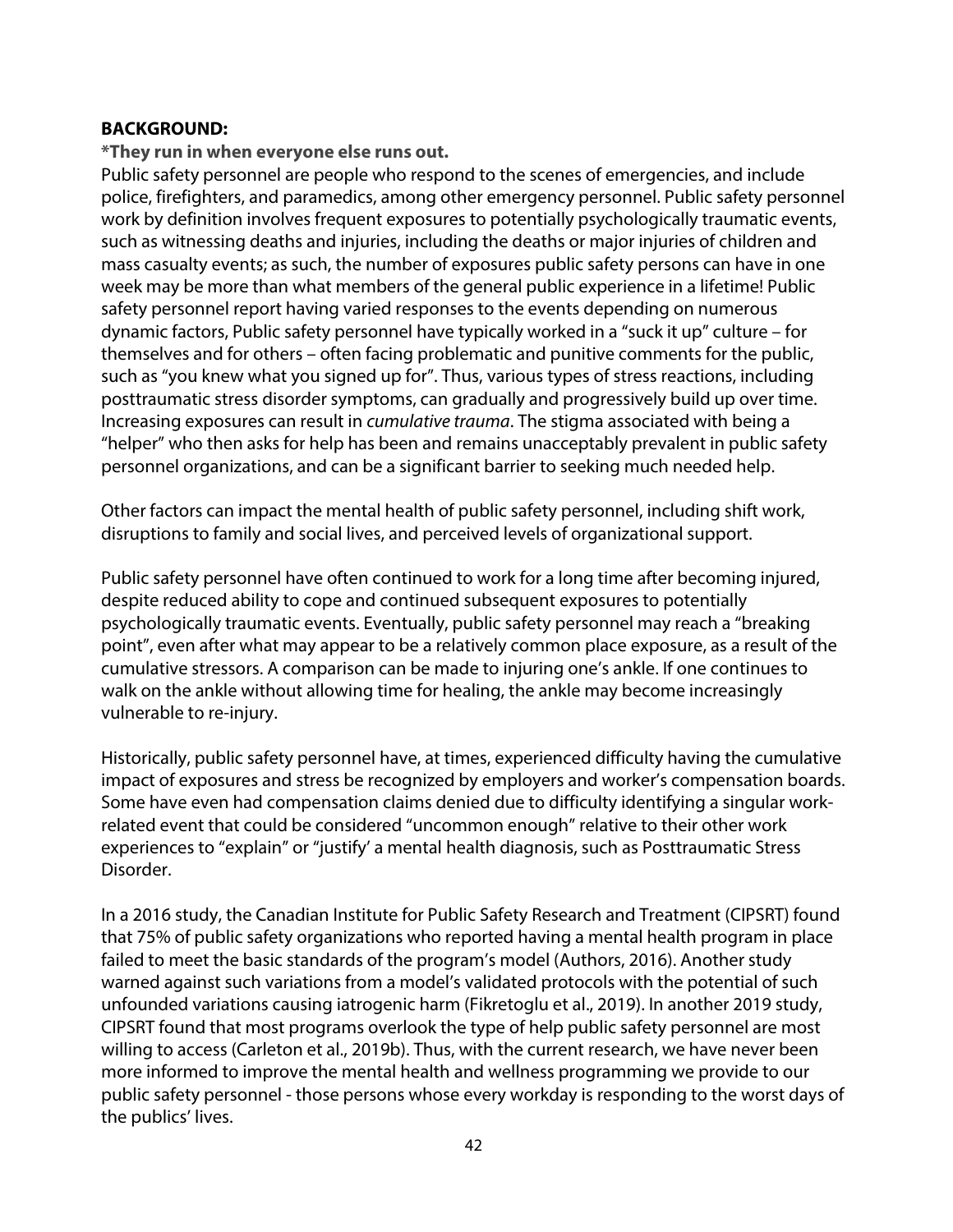\*Canadian Mental Health Association

#### **AUMA Comments:**

AUMA does not currently have a position on this specific issue, but the topic generally aligns with AUMA advocacy on the need for enhanced mental health supports. If this resolution is passed, it would be forwarded to the Government of Alberta for response and further advocacy would be recommended to AUMA's Board by AUMA's Safe and Healthy Communities Committee within the context of related priorities and positions.

#### **SOURCES:**

Authors et al., (2016). Peer Support and Crisis-Focused Psychological Intervention Programs in Canadian First Responders: Blue Paper. University of Regina. Canadian Institute for Public Safety Research and Treatment.

Bikos, L.J. (2020) "It's all window dressing:" Canadian police officers' perceptions of mental health stigma in their workplace. Policing: An International Journal, 44(1), 63- 76. https://doi.org/10.1108/PIJPSM-07-2020-0126

Carleton, R. N. et al. (2020). Assessing the Relative Impact of Diverse Stressors Among Public Safety Personnel. International Journal of Environmental Research and Public Health, 17. https://doi.org/10.3390/ijerph17041234

Carleton, R. N. et al. (2019). Exposures to Potentially Traumatic Events Among Public Safety Personnel in Canada. Canadian Journal of Behavioural Science, 51, 37-52. https://doi.org/10.1037/cbs0000115

Carleton, R. N. et al. (2018b). Suicidal ideation, plans, and attempts among public safety personnel in Canada. Canadian Psychology, 59, 220-231. https://doi.org/10.1037/cap0000136

Carleton, R. N. et al. (2018a). Mental Disorder Symptoms Among Public Safety Personnel. Canadian Journal of Psychiatry, 63, 54-64. https://doi.org/10.1177/0706743717723825

Krakauer, R. L. et al. (2020). Examining mental health knowledge, stigma, and service use intentions among public safety personnel. Front Psychol, 11, 949. https://doi.org/10.3389/fpsyg.2020.00949

McCall, H. C. et al. (in press). Stakeholder perspectives on Internet-delivered cognitive behavioural therapy for public safety personnel: A qualitative analysis. Canadian Journal of Behavioural Science. doi: 10.1037/cbs0000242

Ricciardelli, R. et al. (2020). "Playing the system": Structural factors potentiating mental health stigma, challenging awareness, and creating barriers to care for Canadian public safety personnel. Health, 24(3), 259-278. https://doi.org/10.1177/1363459318800167

Summary prepared by E. Kossick Reviewed & edited by B. Barootes and Bikos, L.J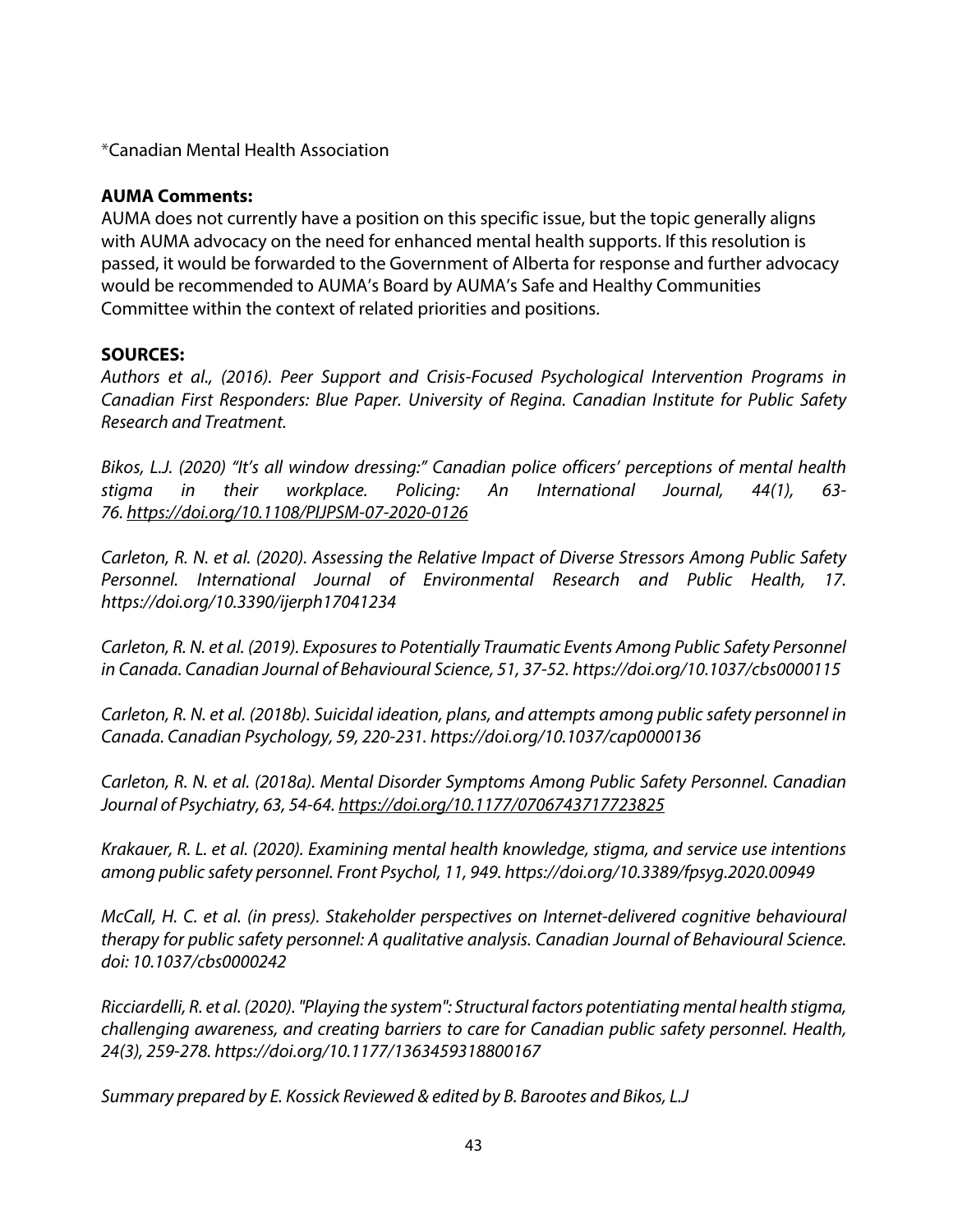#### **AUMA Resolution 2021.B12: Alberta Health Services Emergency Ambulance Dispatch – Independent Review**

**Moved by: The City of Red Deer** 

#### **Seconded by: Town of McGrath**

**WHEREAS** on January 12, 2021, emergency ambulance dispatch was fully consolidated into the Alberta Health Services (AHS) provincial dispatch system. This removed it from the four integrated satellite centers, which were used to assist in providing this vital health service. Since the move to a total provincial dispatch system, there have several cases of increased response times and technical errors, which put Albertans' lives at risk<sup>1</sup>;

**WHEREAS** the Alberta integrated satellite centres dispatch approach is proven to be an effective system in delivering prompt, efficient, and accurate emergency dispatch to the residents of Alberta;

**WHEREAS** past centralizations have degraded emergency response, but as this is the final consolidation, the real consequences have yet to be fully experienced by Albertans; and

**WHEREAS** many municipalities have experienced numerous errors and delays that affected emergency response times, these errors would not have occurred under the integrated satellite model. It is clear that AHS alone cannot meet the emergency dispatch demands for Alberta, thus putting lives at risk.

**IT IS THEREFORE RESOLVED THAT** the AUMA advocate to the Government of Alberta and the Minister of Health to undertake an independent third-party review of the AHS emergency ambulance dispatch system and to investigate the increase in response times and the technical outages that have occurred since January 12, 2021.

#### **BACKGROUND:**

\_\_\_\_\_\_\_\_\_\_\_\_\_

AHS Emergency Ambulance Dispatch is an issue that impacts all municipalities across the province. Red Deer, Lethbridge, Calgary and Regional Municipality of Wood Buffalo have been at the forefront in attempting to convince the Government of Alberta to reverse its decision to fully centralized ambulance emergency dispatch services.

The AUMA issued a statement on this matter back in August 2020. Key issues that were raised included that more information about the impact of consolidation on response times was required and that municipalities are totally frustrated regarding the lack of consultation on the

<sup>1</sup> https://calgary.ctvnews.ca/i-was-completely-shocked-dispatch-nightmare-operator-hangs-up-as-parentscall-to-save-dying-southern-alberta-teen-1.5409960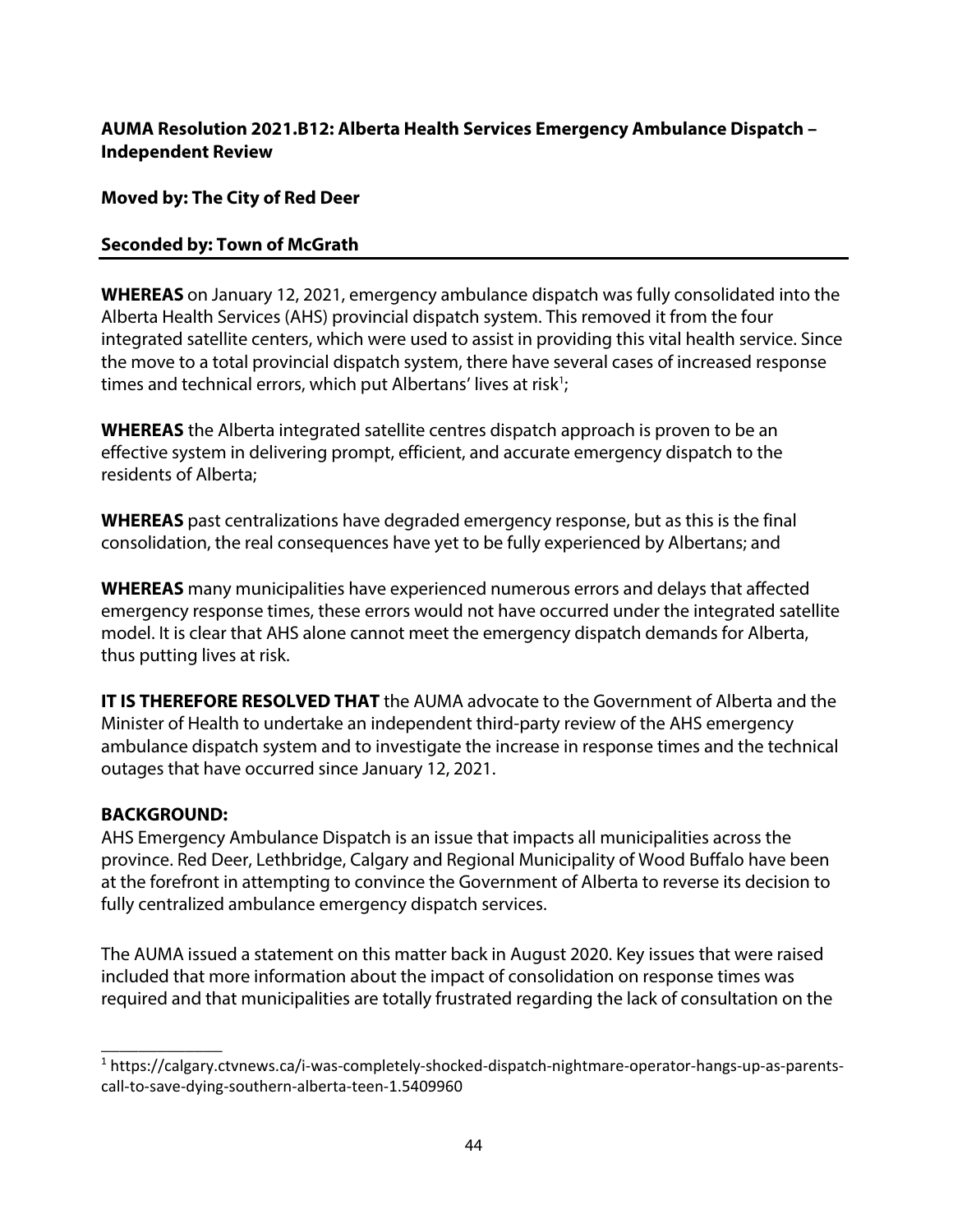matter. This new resolution speaks directly to the performance issues that AHS is experiencing with the centralized service model, and that an independent review of performance measures is required.

AHS officials have stated that dispatch centralization will not result in a degradation of service. This commitment was also made in previous consolidations, but to date 39 Alberta communities have gone on record that their communities experienced a degradation of service, both in timing and coordination of emergency dispatch, and in the number of ambulances available in their communities. In the words of a fellow Alberta Mayor whose community dispatch was consolidated into the provincial system in 2014, "We should have fought with you harder in 2013". In other words, had they known what was going to happen, instead of believing the appeasing assurances that emergency ambulance service would not degrade for their community, they would have done more to stop it.

Past centralizations have degraded emergency response, but as this is the final consolidation, the real consequences, intended and unintended, have yet to be fully experienced by Albertans. May we learn from other provinces' life and death experiences, instead of being forced to learn through the consequences that are on the horizon for Albertans.

This is an important municipal issue. It speaks to the safety and wellbeing of our residents, and the fact that municipalities were providing this dispatch service at a much higher standard before it was centralized.

Further background on the benefits of an integrated dispatch approach:

- Integrated dispatch services allow fire, EMS, and for Lethbridge and Calgary (and in the future for Red Deer), police communications operators to be in the same room.
- When a dispatcher learns a critical piece of information, the other dispatcher is immediately made aware through verbal communication within the room.
- When fire and EMS communicate in the same room, they provide for a faster response.
- Integrated dispatch services allow emergency response units to leave the station earlier in critical situations where seconds matter, or as often occurs, in advance of an ambulance.
- Integrated approach in emergency services means that individuals are cross-trained in both firefighting and emergency medical services response, providing a seamless response to any emergency by any and every member. Integration between fire and ambulance is critical for patient outcomes.
- Municipal dispatch staff are cross-trained 911 call takers, and both fire and medical dispatchers.
- The cross-training provides the most efficient and effective services to patients in need. This is imperative for patient outcomes.
- Integrated service allows fire units to be dispatched simultaneously as ambulances.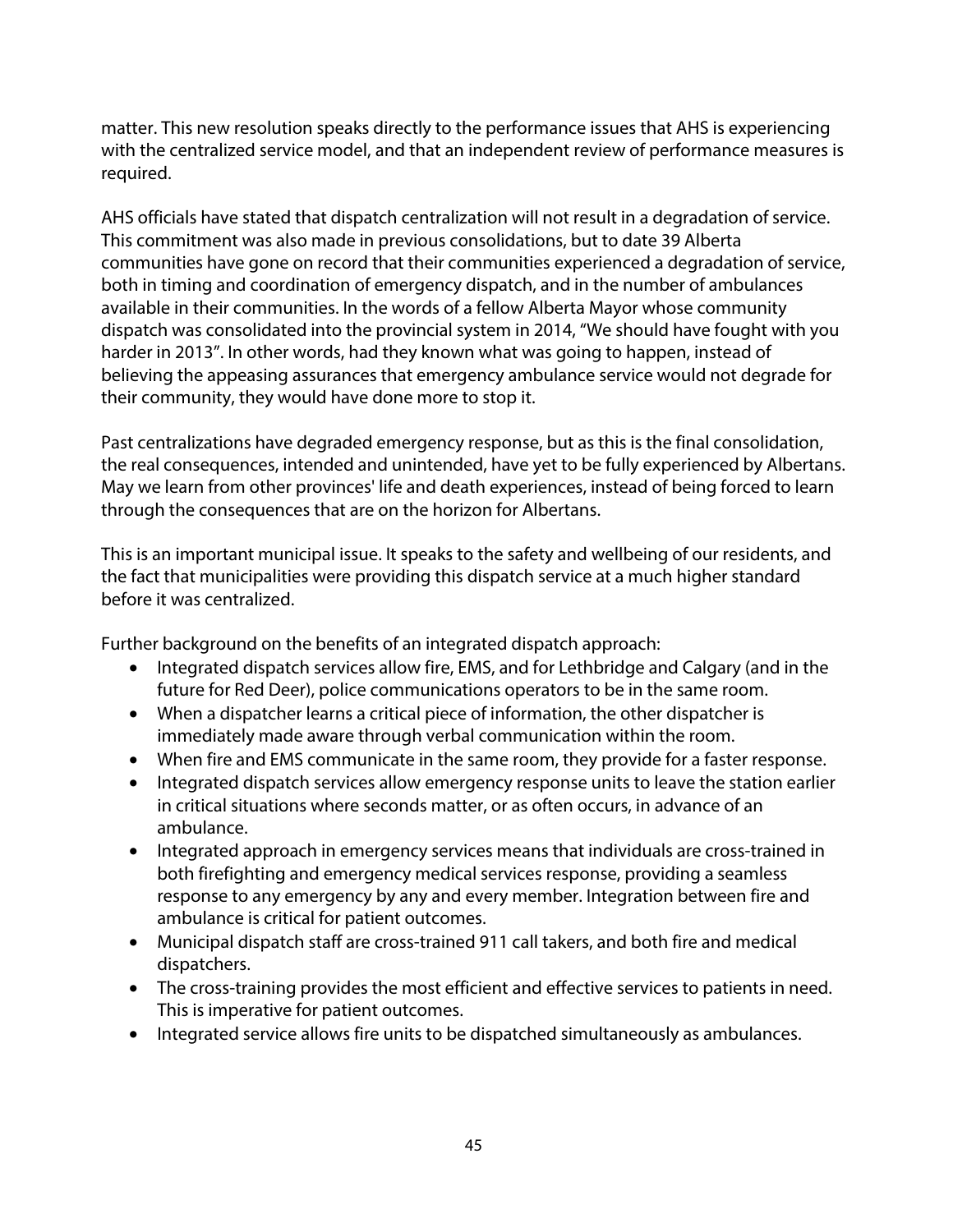#### **AUMA Comments:**

This resolution aligns with previous AUMA advocacy on emergency medical services and response times. If this resolution is passed, it would be forwarded to the Government of Alberta for response and further advocacy would be recommended to AUMA's Board by AUMA's Safe and Healthy Communities Committee within the context of related priorities and positions.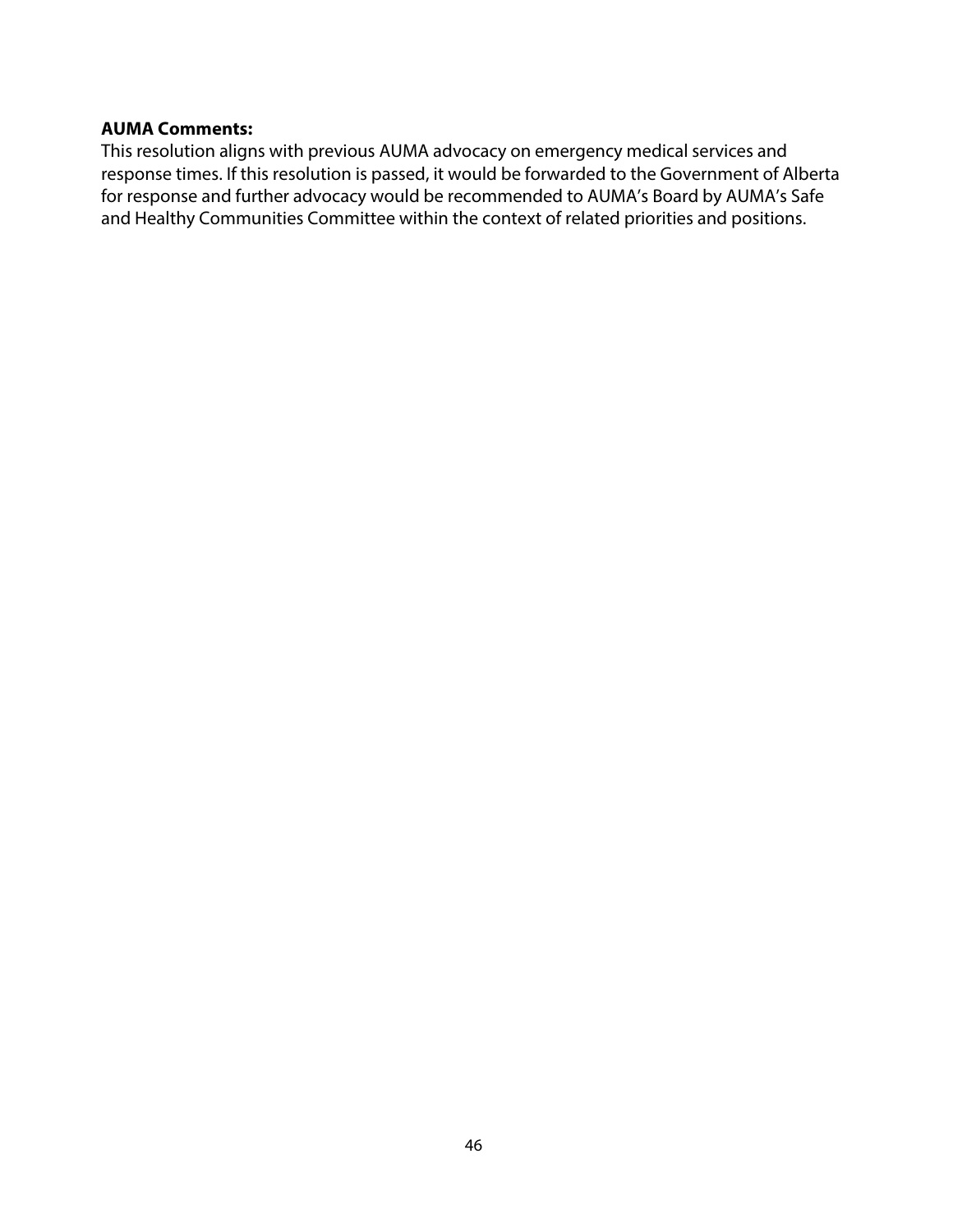## 2021 Resolutions

Category C – Other issues of potential interest to Alberta Municipalities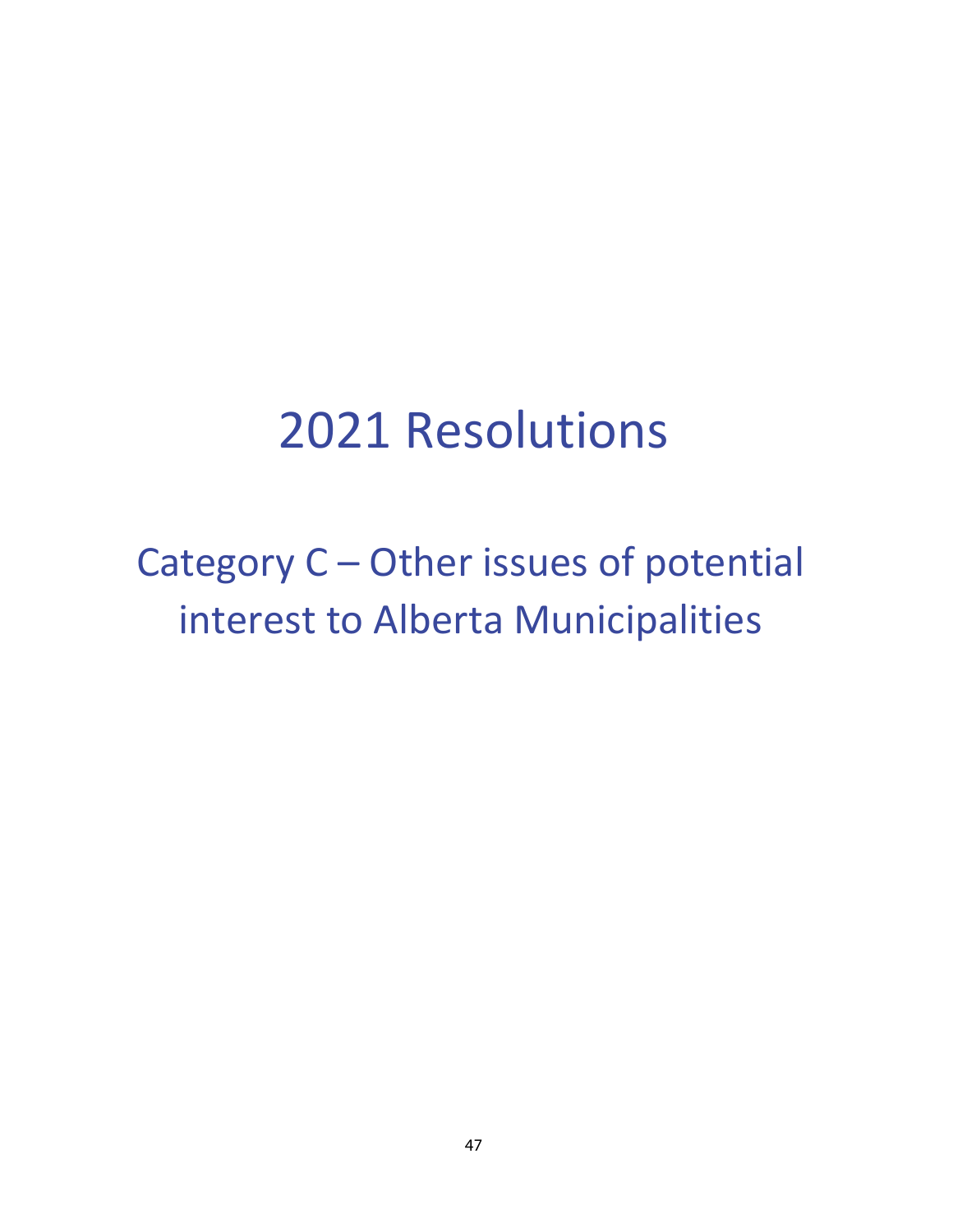#### **AUMA Resolution 2021.C1: Advocacy for a National Early Learning and Care Program**

#### **Moved by: City of Lethbridge**

#### **Seconded by: City of Spruce Grove**

**WHEREAS** a well-designed, National Early Learning and Care Program, that is affordable, high-quality, inclusive, and accessible, will support families economically and support more women in joining and staying in the workforce; and

**WHEREAS** the COVID pandemic has shown how communities and families are negatively impacted when early learning and care is not accessible, inclusive or affordable and should make us strive to fix this problem on behalf of parents, families and communities.

**IT IS THEREFORE RESOLVED THAT** the AUMA advocate to the Provincial Government for a National Early Learning and Care Program that will be high-quality, inclusive, affordable and accessible, developed with significant long-term sustained funding and which will create a Canada-wide early-learning and child-care system.

#### **BACKGROUND:**

Families and children across Canada have been impacted by insufficient childcare and learning during these uncertain times. This is further compounding poverty impacts, wage gaps and employment implications. While these concerns are being particularly felt during the pandemic, they will not disappear in the years ahead. It is vital for all orders of government to advocate on behalf of our residents for the programs that will best support families, our communities and our country. Provincial support and allocation of the funds from the federal "A Canada-Wide Early Learning and Child Care Plan" starts with the fundamental idea that early learning and care programs are essential for families and municipalities at large. Communities and residents across Alberta and Canada will benefit both economically and socially because of such a program.

Economically there are many reasons to support such a program. According to the Alberta Child Services Annual Report 2020-2021, there are 143,469 licensed and approved childcare cases for a total Albertan population of 4,444,277. The provincial government is incrementally increasing these spaces, however availability and affordability continue to be an issue for Alberta. First, without such a program, employers in Alberta and Canada could face low productivity due to parents missing work. There are also the lost wages to parents and sometimes a complete inability for parents to join the workforce. This results in a loss of income tax to governments, and from a municipal perspective could impact the ability of the low income to pay their property taxes. A parent should not be forced to choose between employment and childcare; employed parents contribute to the economy and early-educated children contribute to the future success of our economy. Second, local businesses cannot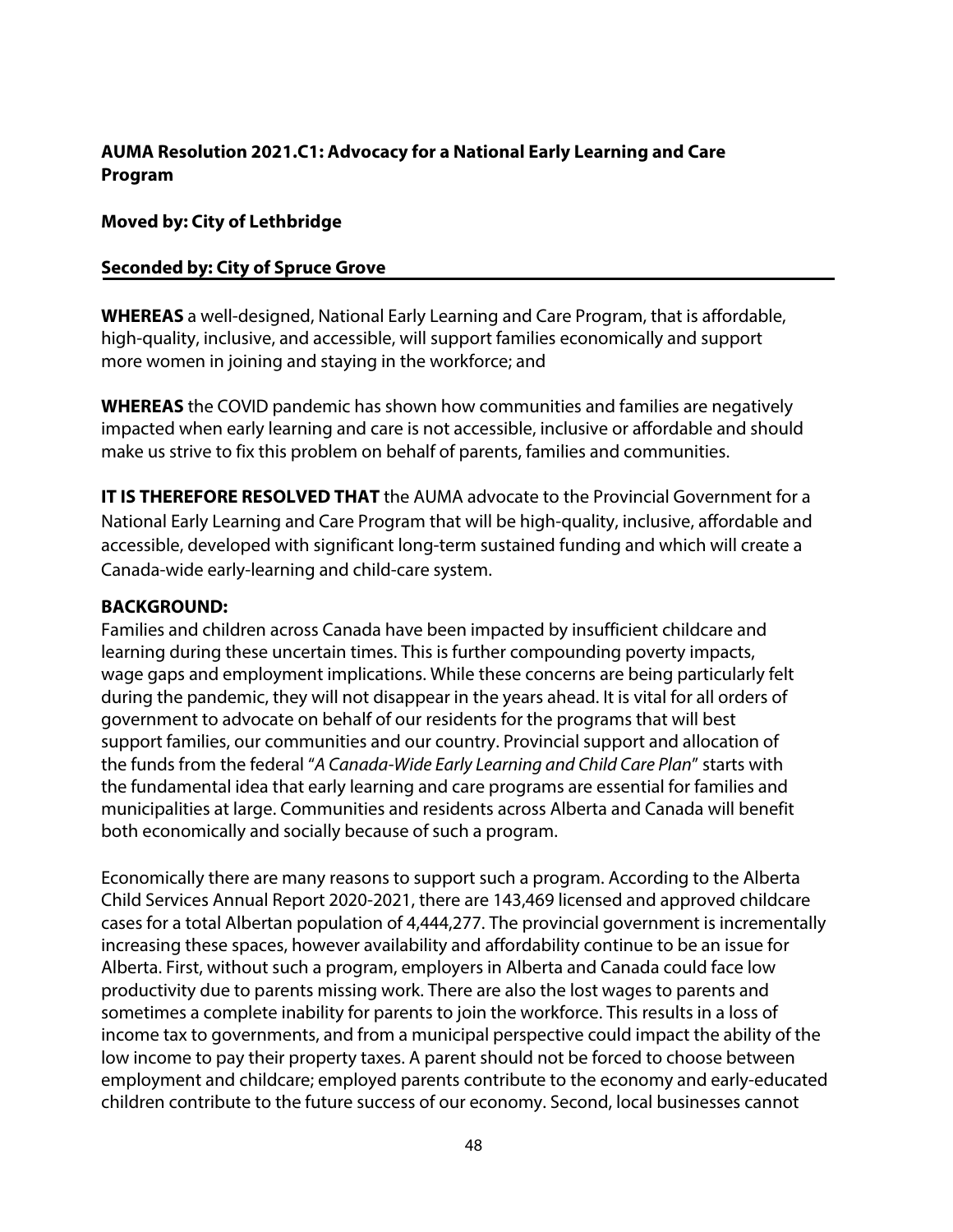recover without workers and some workers cannot return to work because they cannot afford childcare. The local restaurants rely heavily on these individuals and were severely impacted by the COVID-19 pandemic. Ensuring all have access to affordable childcare will help boost the productivity of the local economy. If families are supported by such a program, they will have more disposable income which can be used to support local businesses, to save for the future, to create educational opportunities for the parents and their children. Third, childcare is a municipal issue because every city, town, village, or rural area has different needs. A "one-sizefits-all" approach without advocacy and consultation with municipalities may result in the exclusion of key economic contributors such as Indigenous workers, shift workers, and rural/agriculture workers, all of whom are increasingly important for today's economy and arguably are now supporting Alberta's economy as the energy industry economic influence is strained. We also believe that pandemic times have demonstrated childcare is necessary for essential workers (the leading cohort of the Lethbridge economy) to continue effectively working as we navigate battling COVID-19 and maintaining access to all other healthcare. Finally, in Alberta, the average daily fee for centre-based child care businesses is higher than the national average:

|                                                      | Alberta 2021                                             |                                                                       |                                                                   | Canada 2021                                     |                                                          |                                                                       |                                                                   |                                              |
|------------------------------------------------------|----------------------------------------------------------|-----------------------------------------------------------------------|-------------------------------------------------------------------|-------------------------------------------------|----------------------------------------------------------|-----------------------------------------------------------------------|-------------------------------------------------------------------|----------------------------------------------|
| Child care<br>businesses by<br>type                  | Less than<br>18<br>months<br>old<br>children<br>enrolled | 18 months<br>to less than<br>36 months<br>old<br>children<br>enrolled | 3 years to<br>less than<br>5 years<br>old<br>children<br>enrolled | 5 years<br>and<br>older<br>children<br>enrolled | Less than<br>18<br>months<br>old<br>children<br>enrolled | 18 months<br>to less than<br>36 months<br>old<br>children<br>enrolled | 3 years to<br>less than<br>5 years<br>old<br>children<br>enrolled | 5 years<br>and older<br>children<br>enrolled |
|                                                      | <b>Dollars</b>                                           |                                                                       |                                                                   |                                                 | <b>Dollars</b>                                           |                                                                       |                                                                   |                                              |
| Centre-based<br>child care<br>businesses             | 50.0A                                                    | 46.0A                                                                 | 41.0B                                                             | 33.0B                                           | 46.0A                                                    | 41.0A                                                                 | 37.0A                                                             | 29.0A                                        |
| Licensed home-<br>based child care<br>businesses     | 33.0D                                                    | 35.0B                                                                 | 37.0B                                                             | 27.0D                                           | 37.0A                                                    | 34.0A                                                                 | 33.0A                                                             | 28.0B                                        |
| Unlicensed<br>home-based<br>child care<br>businesses | 35.0C                                                    | 35.0B                                                                 | 36.0B                                                             | 27.0C                                           | 37.0A                                                    | 38.0A                                                                 | 36.0A                                                             | 30.0B                                        |

Statistics Canada. Table 42-10-0019-01 Average daily fee per child by child care business type and age group, January 2020 and January 2021

From a social perspective, such a program will support families during these uncertain times and into the future and will help with poverty reduction. For example: according to Statistic Canada, in 2015, 14% of Lethbridge households were low-income, compared to 11% in Alberta and other cities of the same size (Grande Prairie and Red Deer). These rates were higher for single persons (27%), lone parents (26%), new immigrants (18%), Indigenous people (27%), and children (16%). Although childcare is provincially legislated jurisdiction, every municipality, including our own, has specific early learning and childcare needs. Ensuring high-quality, affordable programs would help us combat financial and social inequality. The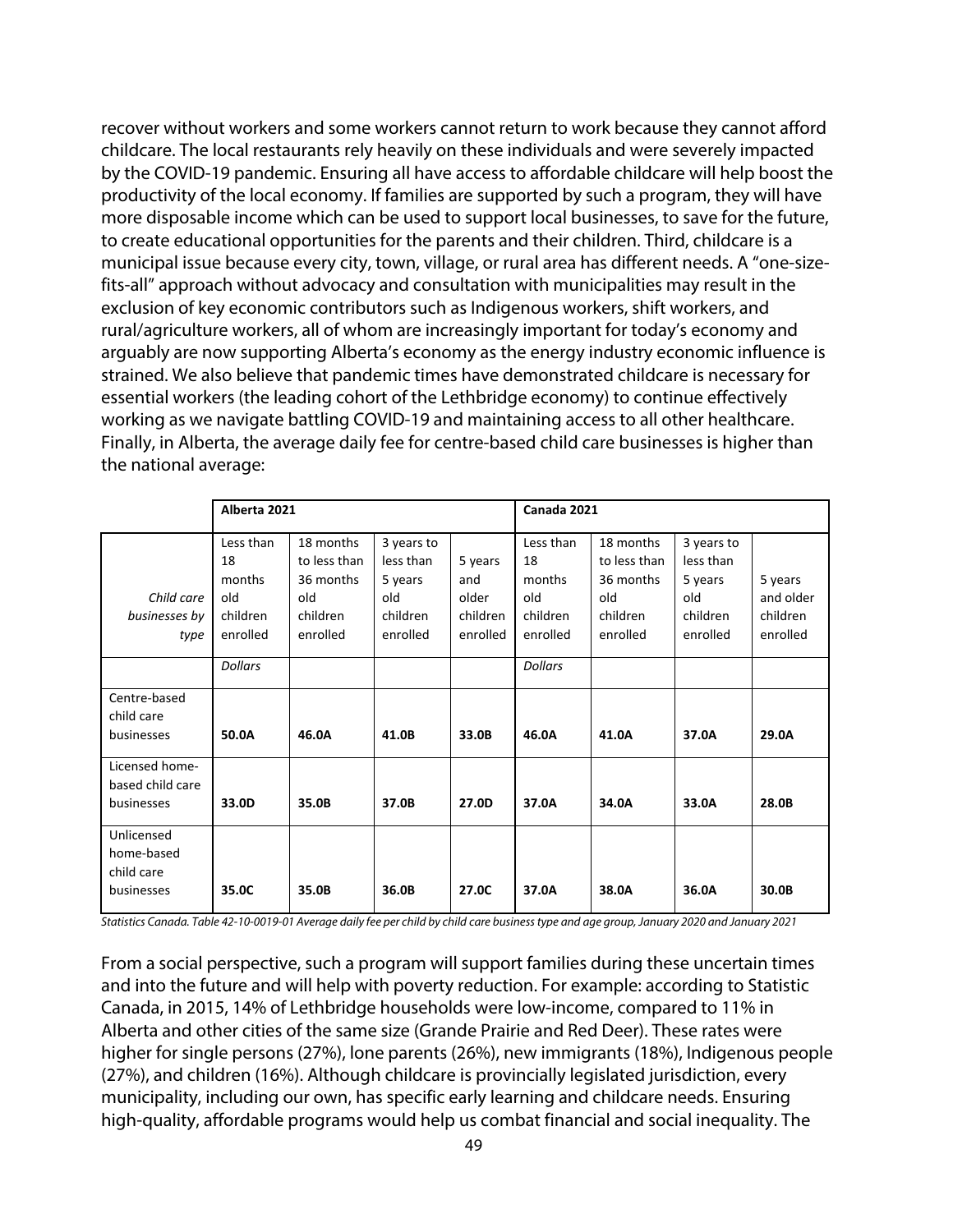early years of a child's life are instrumental in their development. Children who attend highquality early learning and care programs are more likely to succeed in future educational endeavours, attain employment, and develop the social and emotional skills required to help them be successful. Additionally, obtaining childcare for low-income earners is now not only a considerable burden to residents in Alberta but also a crisis to those who simply cannot afford childcare or do not have alternate options while navigating the current economic crisis. At a municipal level, this is a community development issue as much as it is a family issue; childcare contributes to community development plans. For example, a municipality would consider including childcare businesses in community plans; the same a municipality would consider location and need for schools. Communities largely impacted by low income, shift workers, etc., would be considered for specific childcare centres to support the families and economy as required.

A national program such as this is supported by the Canadian Chamber of Commerce as they realize that a lack of good childcare is holding back entrepreneurs and without childcare, businesses cannot be opened, which is holding back the economy and the economic recovery that our province and country are needing. A National Early Learning and Care Program that is high-quality, inclusive, affordable, and accessible, created with long-term, sustained funding, will provide solutions to many economic and social issues we face locally and nationally and is a fundamental next step to permanently pivoting our economy today and for generations to come.

#### **AUMA Comments:**

AUMA does not currently have a position on this issue. If this resolution is passed, it would be forwarded to the Government of Alberta for response and further advocacy would be recommended to AUMA's Board by AUMA's Safe and Healthy Communities Committee within the context of related priorities and positions.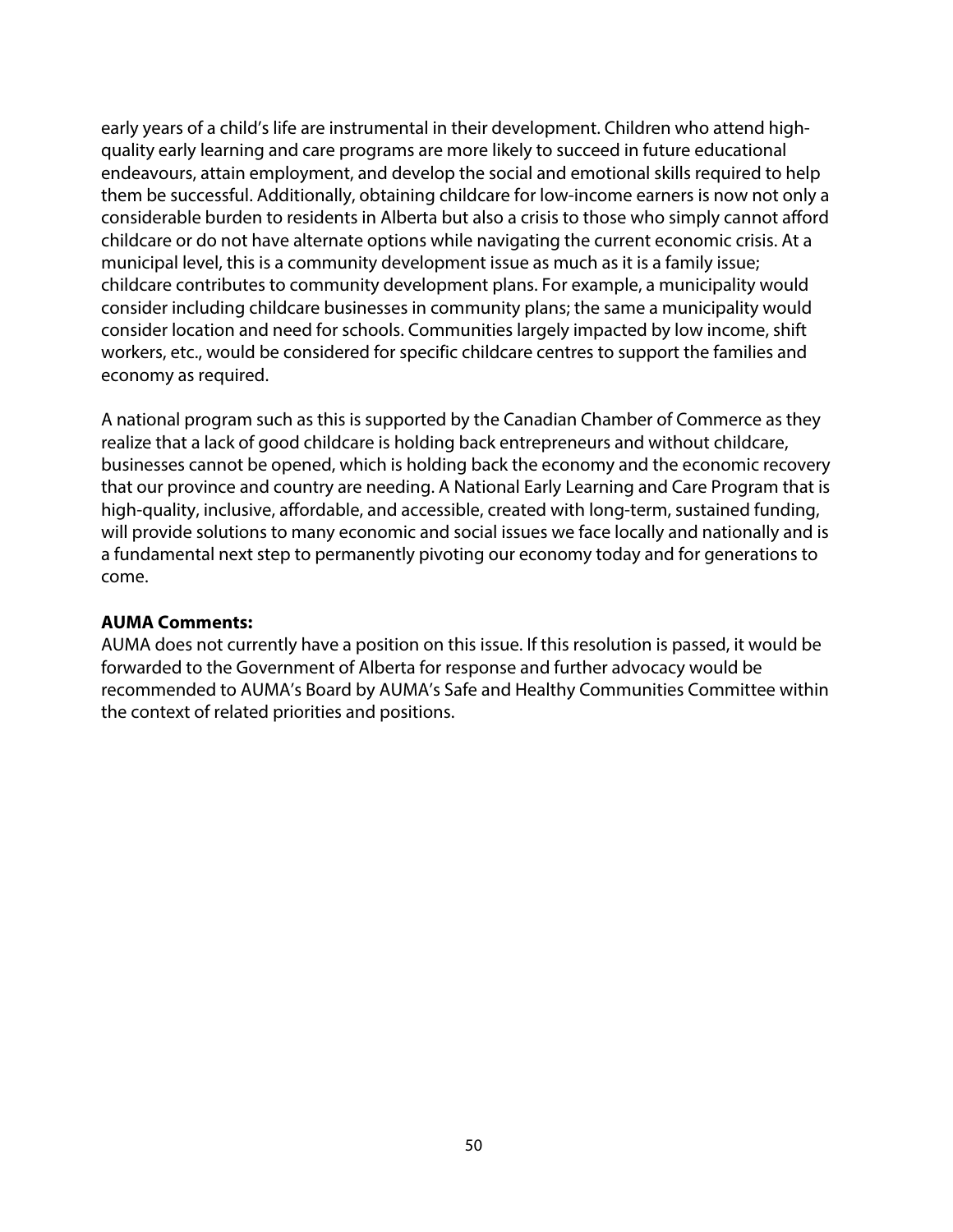#### **AUMA Resolution 2021.C2: Elder Care Model**

#### **Moved by: Town of Strathmore**

#### **Seconded by: Town of Okotoks**

**WHEREAS** it is the role of the government to provide for the safety, health, and welfare of people;

**WHEREAS** in the midst of the COVID-19 pandemic the Government of Alberta has identified a growing crisis to maintain an acceptable level of care for our aging population;

**WHEREAS** changing demographics in the population growth of Alberta Seniors significantly influence the demand for and provision of aged care;

**WHEREAS** people seeking aged care should have the right to equitable access to services, the right to exercise choice between available services, the right to freedom from degrading treatment, or any form of abuse, the right to liberty, the right of autonomy and the right to make decisions about their care, the right to fair and non-discriminatory treatment and the right to offer opinions and make complaints; and

**WHEREAS** seniors in Alberta are demanding enhanced choices in the care and services they received.

**IT IS THEREFORE RESOLVED THAT** the Alberta Urban Municipalities Association encourage the Government of Alberta to create and develop an elder care model in our Province that will offer client directed services focused on standards of care.

#### **BACKGROUND:**

#### **Demographics**

- In 2046, Alberta's population is expected to:
	- o Reach over 6.3 million people, an increase of roughly 2.0 million people from 2019, and
	- o Become older, with an average age of 41.5 years, up from 38.3 years in 2019.
- Albertans are expected to live longer on average, a girl born in Alberta in 2019 could expect to live to 83.6 years of age, while a boy could reach 79.0 years. Under the medium growth scenario, life expectancy at birth for females is projected to rise to 87.0 years by 2046, while for males it is expected to reach 83.7 years.
- In 2019, people aged 65 and older represented about 13% of the population. Under the medium growth scenario one in five, or 20%, is expected to be 65 years or older by 2046. The number of seniors is expected to exceed 1.2 million by 2046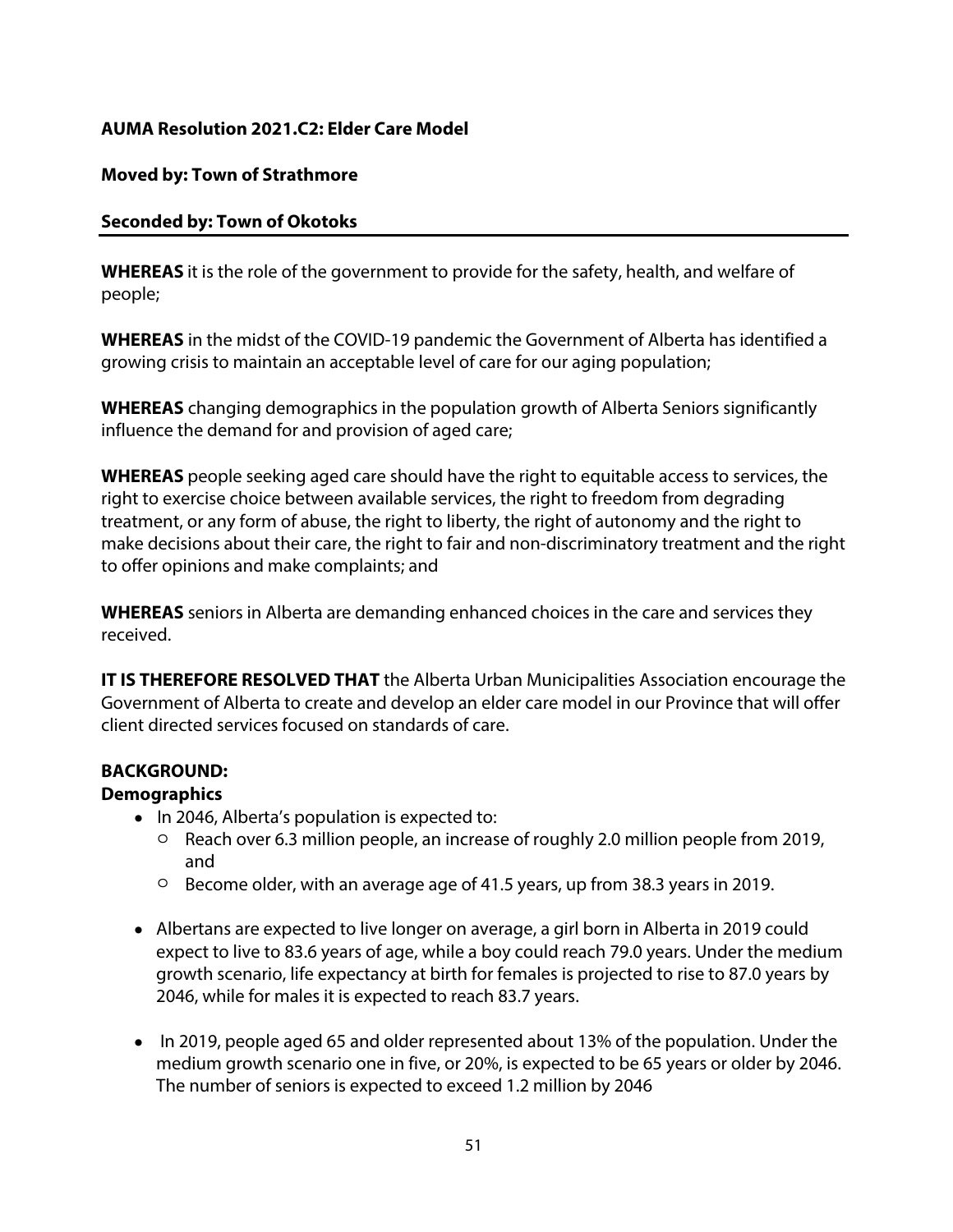#### Alberta Population Projections - Alberta and Census Divisions, 2020-2046 (August 28, 2020)

#### **Health Issues/Pandemics and the Impact on Age Care**

"The coronavirus pandemic, which particularly affects seniors, could prove to be a great opportunity to rethink the relationship our societies have with them", notes Martine Lagacé, a professor in the Department of Communication of the Faculty of Arts. "If, as a society, we learn the lessons from this health and social crisis, this pandemic could act as a trigger for developing public policies that further the social inclusion of seniors and fight ageism," says Lagacé, who specializes in social gerontology.

The large numbers of seniors who died in age care facilities during this COVID crisis has served to highlight issues for aged care in Alberta. The reported figures have inadvertently stigmatized Seniors who were already associated with fragility, end of life and other vulnerabilities. What value do we place on Seniors in our society? The hashtag, "Boomer-remover" widely utilized on social media to highlight the horrific rates of mortality among Seniors, is an example of ageism that we need to address overtly and systemically.

The evidence-based research regarding the isolation of Seniors has emphasized the extraordinary hardship experienced by Seniors during forced lockdowns; measures that were broadly applied because buildings were not sufficiently equipped for sectional isolation. New measures are needed to address the social, mental/emotional, financial, and technological inequities that have impacted Alberta's Seniors.

#### The impact of COVID-19 on seniors: Lessons to be learned | Research | University of Ottawa (uottawa.ca)

#### **Standards of Care**

Under a Ministry responsible for Seniors, specific responsibilities for the important functions should be assigned to a Senior's Advocate or Commissioner whose duty would be to oversee and ensure:

- quality, safety, and prudential regulation
- system management functions and funding administration
- ensuring that appropriate aged care services are widely available for BIPOC populations
- planning and development of the aged care workforce
- investigation and resolution of complaints

Systemic problems are serious and recurrent issues that stem from problems inherent in the design and operation of the aged care system. They may be funding, policy, cultural or operational issues. These systemic problems are interconnected. None of them exist in isolation and they often have a compounding effect on the quality and accessibility of aged care.

Aged Care Royal Commission Final Report: Summary (Australian example of a widely applied standard of care)

Aged care residents' prioritization of care: A mixed-methods study - Ludlow - 2021 - Health Expectations - Wiley Online Library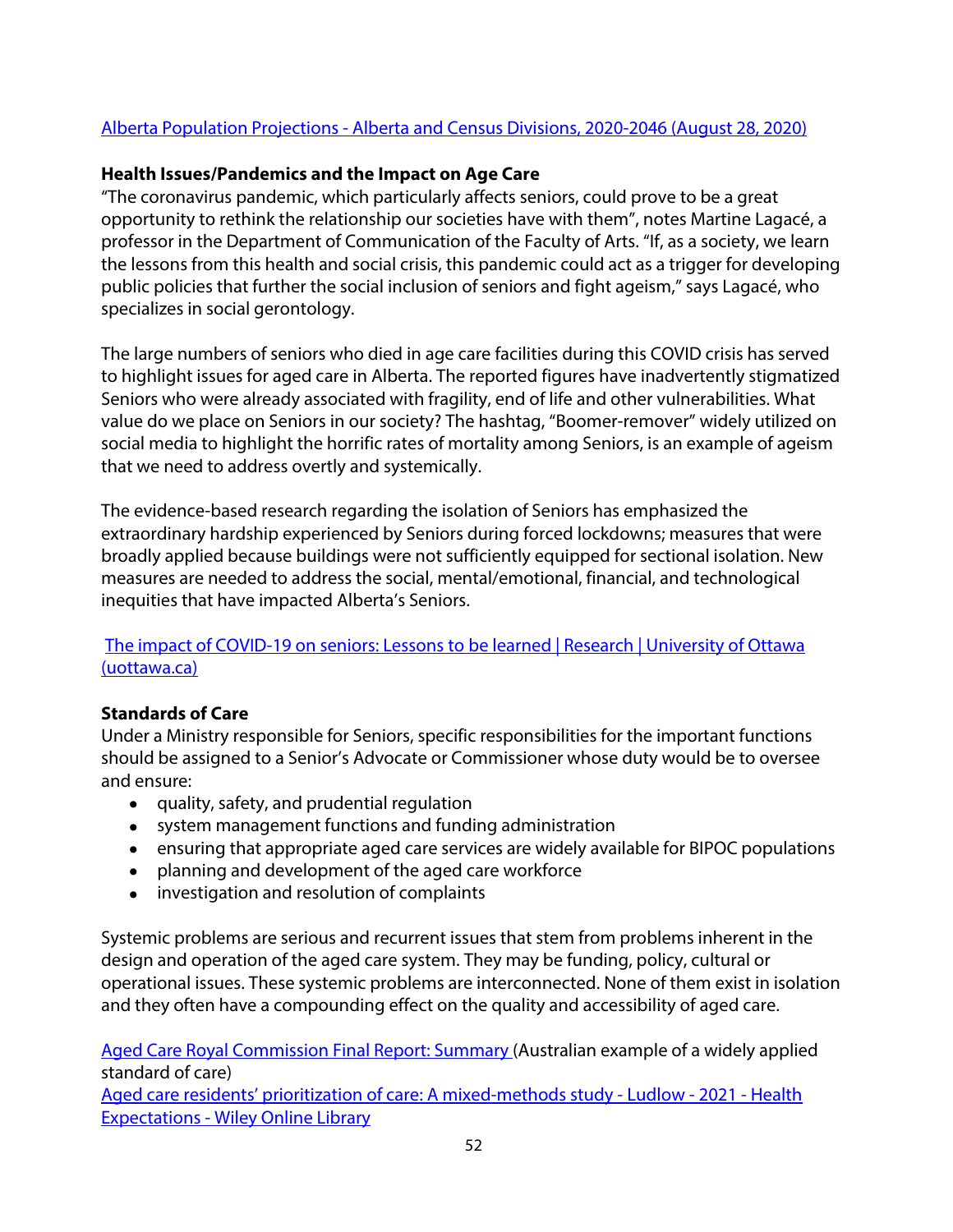#### **AUMA Comments:**

AUMA does not currently have a position on this issue. If this resolution is passed, it would be forwarded to the Government of Alberta for response and further advocacy would be recommended to AUMA's Board by AUMA's Safe and Healthy Communities Committee within the context of related priorities and positions.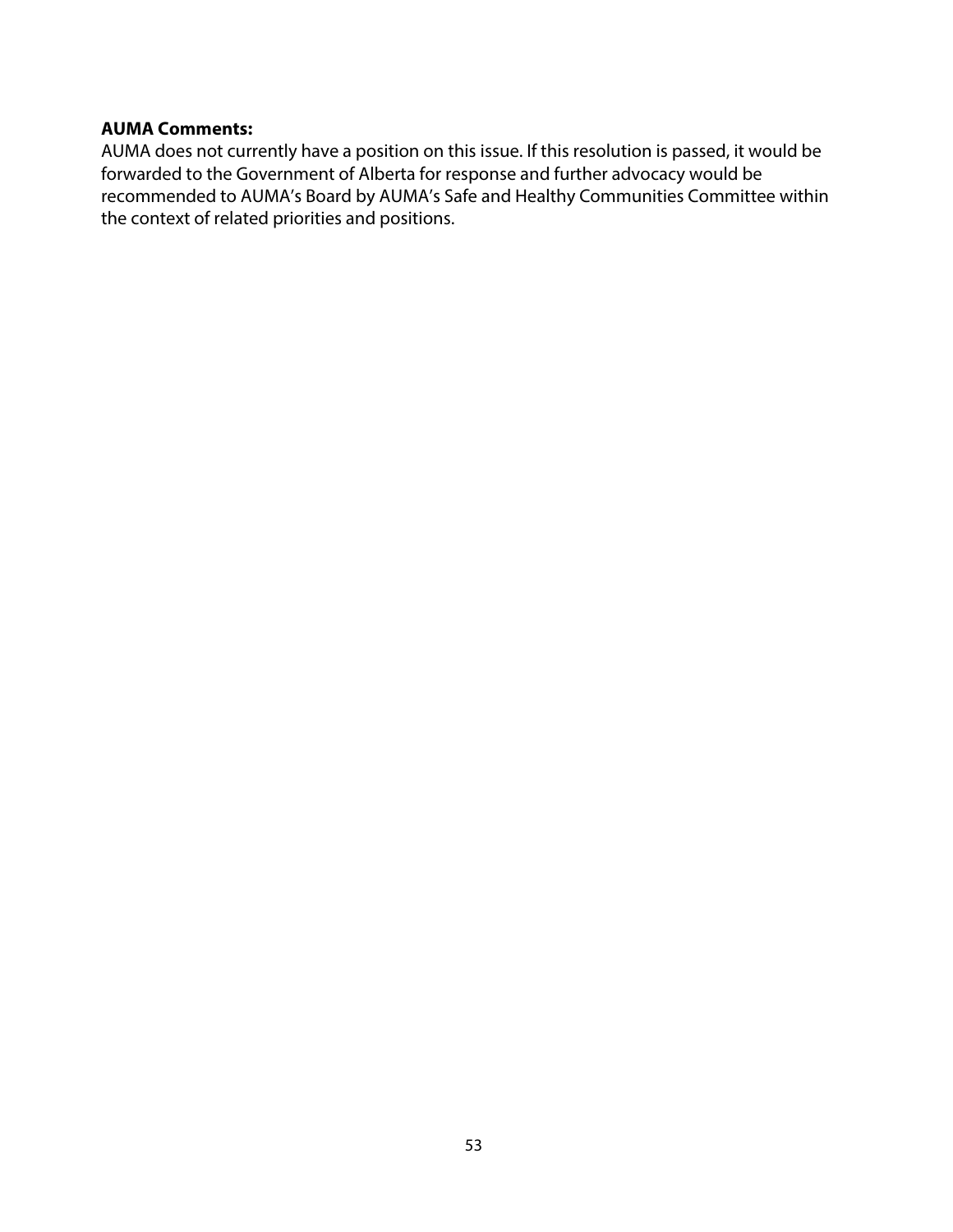#### **AUMA Resolution 2021.C3: Long Term Care**

#### **Moved by: Town of Strathmore**

#### **Seconded by: Town of Okotoks**

**WHEREAS** hospital and physician care are covered by Medicare, long-term care and home care are not, there are long wait lists for subsidized care and inequity in our system where those who can pay more get better access;

**WHEREAS** costs borne by both the province and by the families of Alberta in caring for aging parents continue to increase and are unsustainable in the long-term; and

**WHEREAS** the aging demographic and chronic lack of adequate housing and care solutions for seniors demands innovative solutions and the development of creative alternatives.

**IT IS THEREFORE RESOLVED THAT** the Alberta Urban Municipalities Association urge our provincial government to petition the Government of Canada to make long term care and home care "medically necessary" services under the terms of the Canada Health Act.

#### **BACKGROUND:**

- The aging population in Alberta represents a growing need and concern for the care of seniors. There is an ongoing shortage of living facilities for seniors who require assisted living and support, and the private opportunities can be financially out of reach for many Albertan families. Families placing their aging parents into assisted living facilities can find their resources significantly stretched by the enormous associated costs.
- Evidence-based research indicated that the fundamental causes of inferior or deficient care in aged care, particularly residential aged care, is that individuals do not reliably get the health care they deserve and need. The causes for substandard access to health care encompass lack of funding for proactive health care services provided to people at their place of residence, and an unwillingness by some health care providers to attend a person at their residence. A lack of clarity, and inconsistencies around the responsibilities of aged care and health care providers exists. These systemic issues are partly a result of the split in responsibilities for health care and aged care between federal and provincial governments.

S0144686X19001806jra 1145.1162 (cambridge.org)"In conclusion, we believe that the evidence presented here of life course trajectories of family care provides a foundation for understanding better patterns of care work across the life course".

Delivering, funding, and rating safe staffing levels and skills mix in aged care - ScienceDirect Care workers' perspectives of factors affecting a sustainable aged care workforce - Xiao - 2021 - International Nursing Review - Wiley Online Library Our Aging Population: Statistics (comfortlife.ca)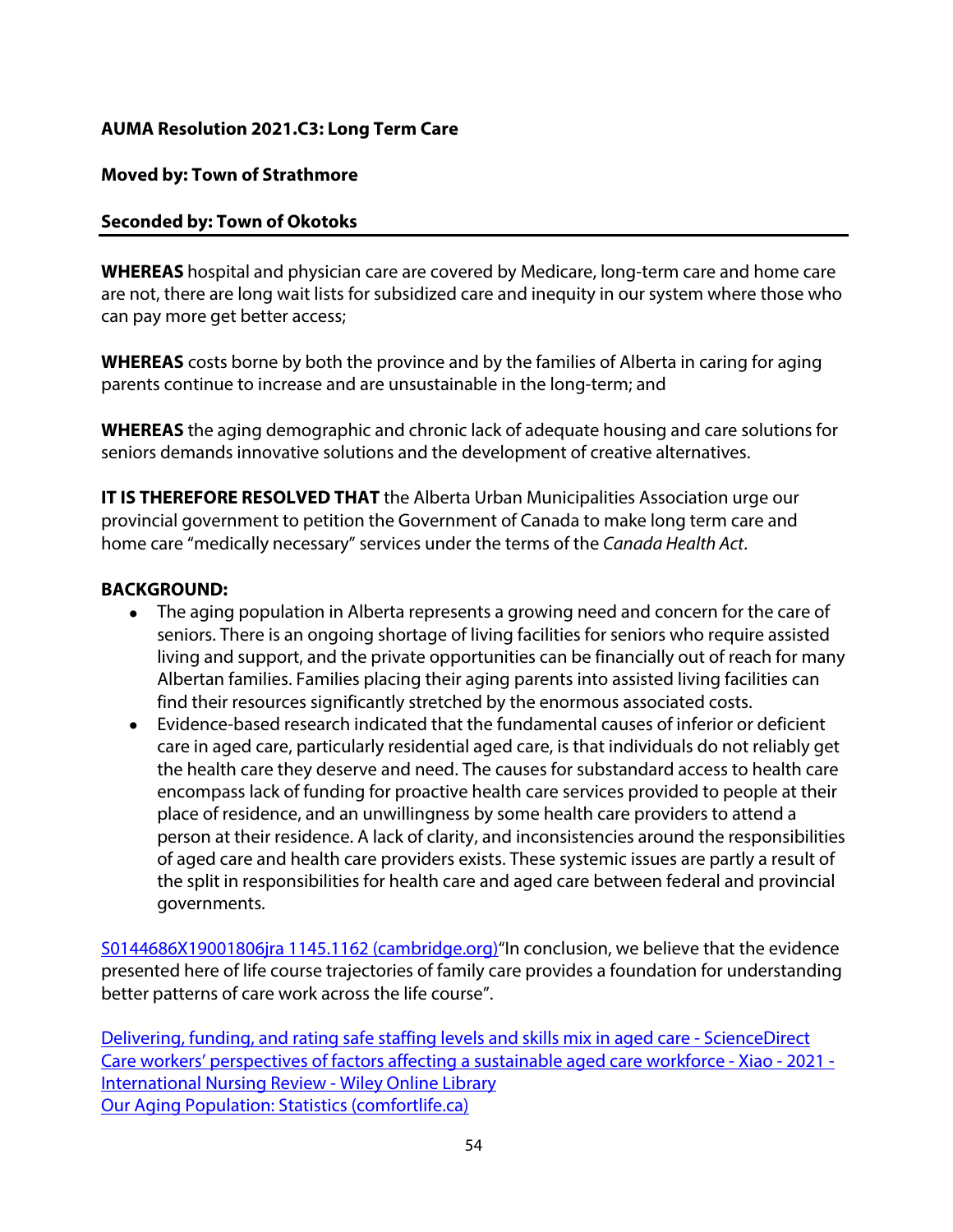#### Infographic: Canada's seniors population outlook: Uncharted territory | CIHI

#### **AUMA Comments:**

AUMA does not currently have a position on this issue. If this resolution is passed, it would be forwarded to the Government of Alberta for response and further advocacy would be recommended to AUMA's Board by AUMA's Safe and Healthy Communities Committee within the context of related priorities and positions.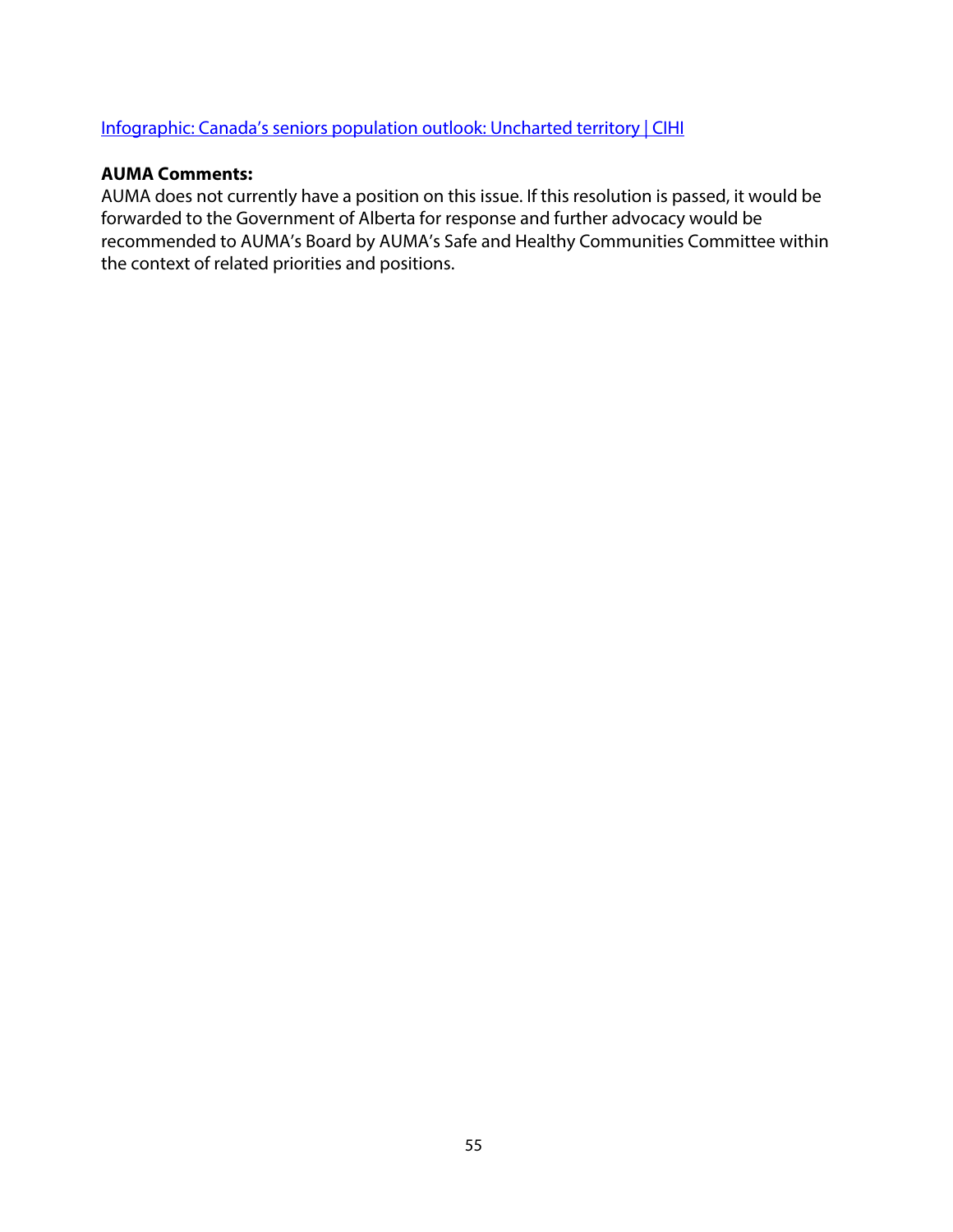#### **AUMA Resolution 2021.C4: Tobacco Industry Health Cost Recovery Fee**

#### **Moved by: City of Airdrie**

#### **Seconded by: City of St. Albert**

**WHEREAS** tobacco use results in 4,000 premature deaths and 80,000 residents suffering with Related illnesses each year in Alberta;

**WHEREAS** the cost of tobacco use in Alberta exceeds \$1 billion annually including health care costs, reduced productivity, fire and environmental damage;

**WHEREAS** a substantial portion of these costs are a direct result of the harmful health impacts from the use of tobacco and tobacco products;

**WHEREAS** tobacco companies are not required to pay any compensation to Alberta taxpayers beyond general corporate and payroll taxes; and

**WHEREAS** many Alberta industries are required to compensate Alberta taxpayers for negligence and third party damages including automobile insurers; transportation companies; oil, gas and mining operators; and agricultural producers (i.e., polluter pays principle).

**IT IS THEREFORE RESOLVED THAT** the AUMA advocate to the Alberta government to use the Crown's Right of Recovery Act to establish a five percent (5%) levy on all Alberta revenues collected by major tobacco manufacturers and importers. Funds collected would be redirected to support effective programs and strategies to reduce and prevent tobacco use in Alberta.

#### **BACKGROUND:**

Tobacco use affects every Alberta municipality and their residents from a clean-up, environmental and health perspective. Taxes collected on tobacco products in Alberta raises approximately \$750 million annually. As the cost of tobacco use exceeds \$1 billion annually, all Albertans pay for the negative consequences of tobacco use.

Despite the enormous burden that tobacco places on society and our healthcare system, tobacco companies are presently not required to pay any compensation for harm beyond general corporate and payroll taxes. These companies are located outside of Alberta so consequently the provincial taxes that they do pay are negligible. The vast majority of tobacco taxes are paid for by consumers, not tobacco companies.

The Government of Alberta's \$10 billion lawsuit filed against fourteen Canadian and international tobacco firms in 2012 outlines the harmful activities conducted by the tobacco industry. The lawsuit is an attempt by the Government of Alberta to recover decades worth of public harm and the resulting healthcare costs.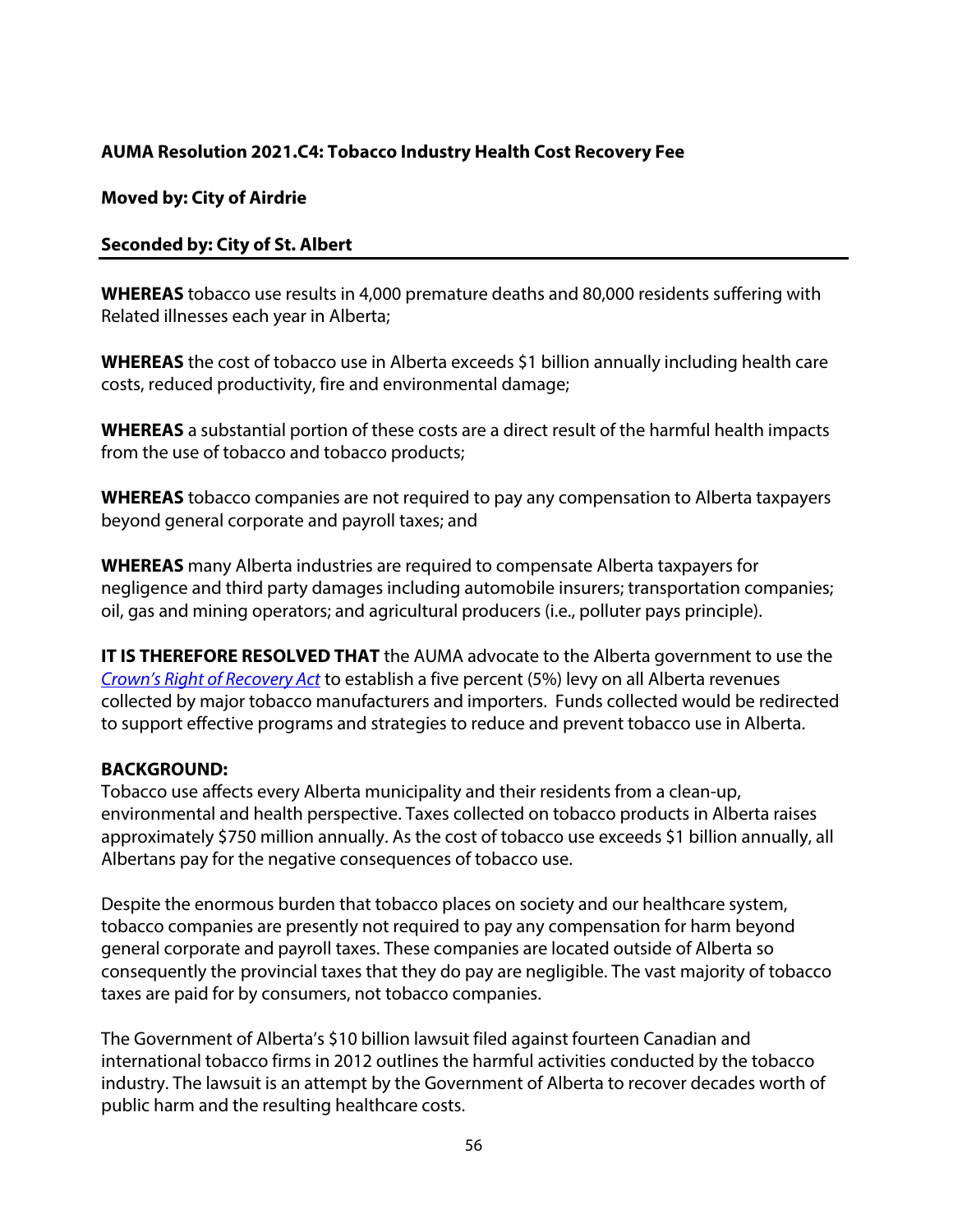Many Alberta businesses are required to pay for the provincial clean-up costs resulting from their harmful and negligent activities, whether the damage is deliberate or not. Examples include:

- Oil and gas companies are required to pay for the mitigation of environmental damage and emissions resulting from mining, extraction and refining.
- Trucking and rail companies are required to pay for the clean-up costs resulting from collisions, derailments, and chemical spills.
- Utility companies are required to mitigate air pollution including  $CO<sub>2</sub>$  and  $SO<sub>2</sub>$  emissions resulting from power production.
- Auto insurance carriers are required to pay for the healthcare costs resulting from motor vehicle collisions. (1)

This same "polluter pays" principal can be applied to tobacco companies. Like the examples provided above the Government of Alberta can recover the cost of health services caused or contributed to by a tobacco-related wrong under the Crown's Right of Recovery Act. It is under this Act that the Government of Alberta sued the tobacco companies in 2012. The Crown's Right of Recovery Act can also be used to recoup current health care costs and the annual cost of implementing initiatives outlined in the Alberta Tobacco Reduction Strategy (ATRS).

Action on Smoking and Health (ASH Canada) has determined that a tax of 5% on tobacco industry revenues (\$573 million in 2018<sup>(2)</sup>) would cover the \$28 million annual cost of implementing the Alberta Tobacco Reduction Strategy. This strategy outlines steps to:

- help Albertans to quit using tobacco
- reduce second-hand smoke exposure
- make tobacco products less attractive to youth
- educate youth on the dangers of tobacco use

ATRS focusses on reducing the number of Albertans who use tobacco. The original 2002 strategy is credited with significantly decreasing the number of people who start to use tobacco and helping people who use tobacco to quit. The goal of the strategy is to create a smoke-free Alberta. Funding for the ATRS is no longer included in the provincial budget. When the strategy was first introduced it was funded at a level of \$12 million annually. Since 2008 approximately \$4 million, or one dollar per capita, is spent on anti-smoking efforts in the province.

The ATRS expires in 2022. The Government of Alberta should begin consultations on next steps to develop a new strategy in late 2021 that will potentially also address vaping and vaping products.

#### **AUMA Comments:**

AUMA does not currently have a position on this specific issue. If this resolution is passed, it would be forwarded to the Government of Alberta for response and further advocacy would be recommended to AUMA's Board by AUMA's Safe and Healthy Communities Committee within the context of related priorities and positions.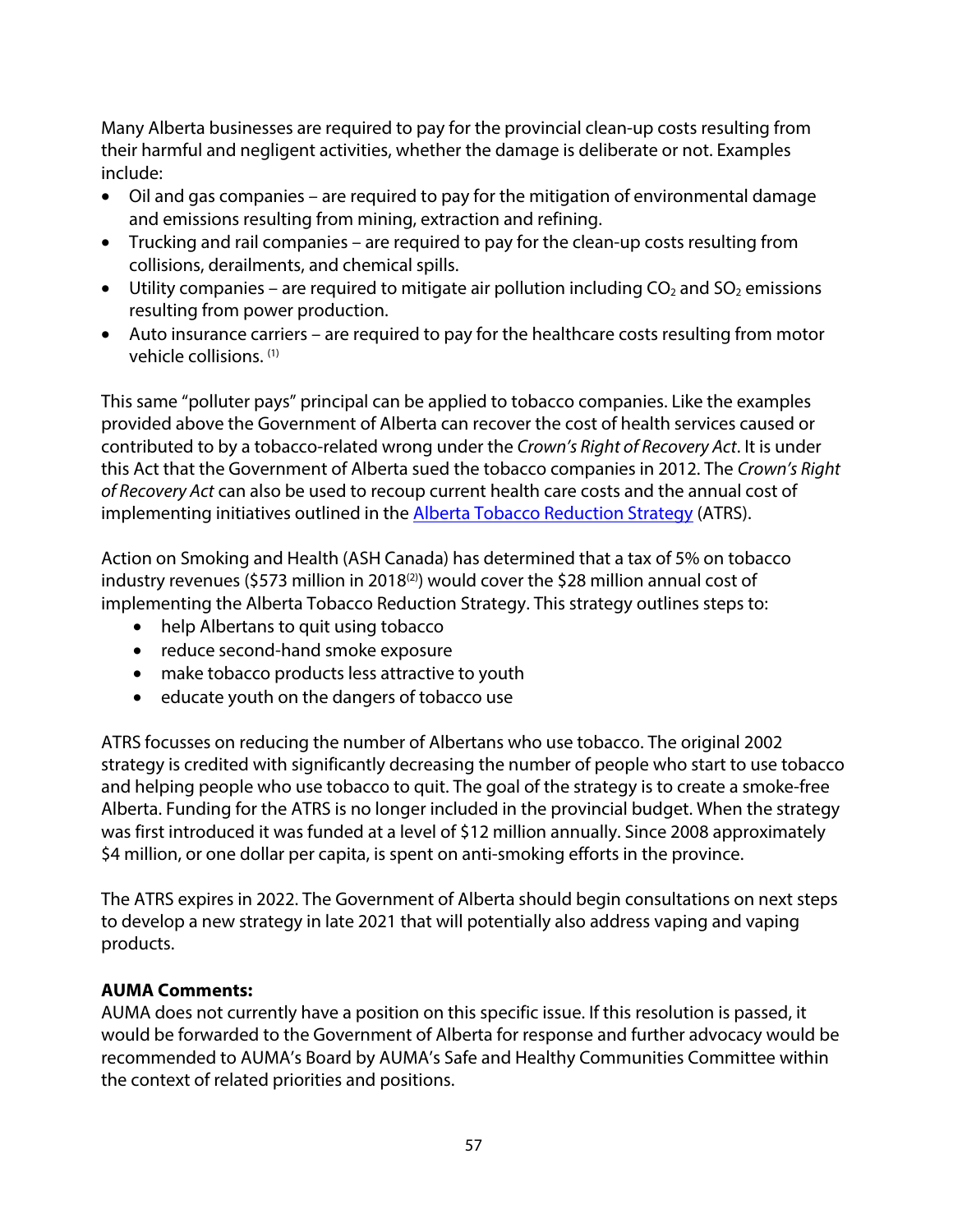Notes:

- (1) Campaign for a Smoke-Free Alberta, Tobacco Industry Health Cost Recovery Fee, August 2020
- (2) Health Canada, August 2019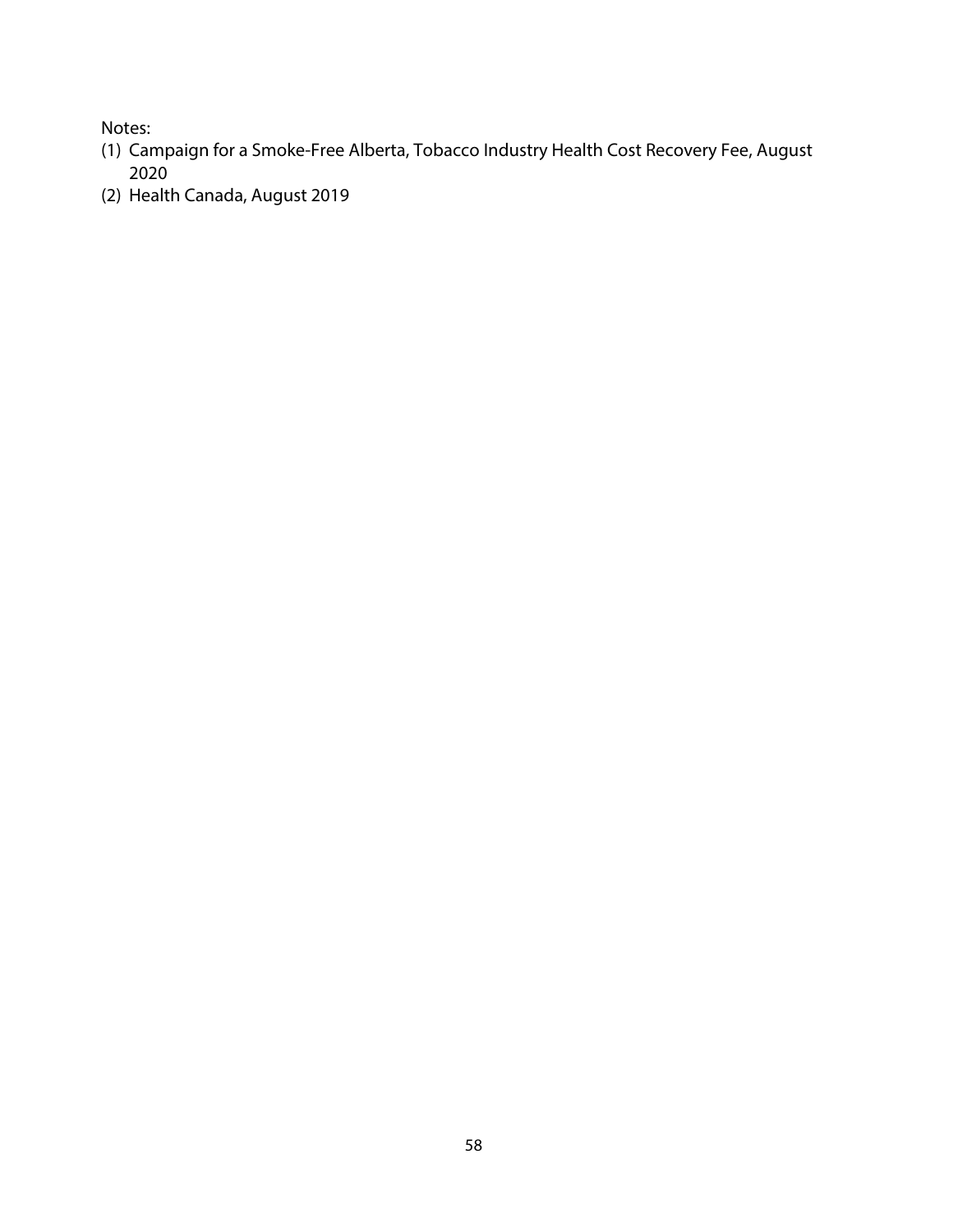# 2021 Resolutions Emergent Resolutions

#### **Criteria**

The criteria of an emergent resolution, as set in the Resolutions Policy is that it must:

- a. Deal with an issue of concern to Alberta municipalities which has arisen after the resolution deadline, or just prior to the resolution deadline, such that Members could not submit it as a resolution in time;
- b. Have a critical aspect that needs to be addressed before the next Convention; and
- c. Comply with the guidelines for resolutions set out in this policy.

#### **Seconding**

The policy also stipulates that, if the AUMA Board determines the resolution meets the criteria of an emergent resolution, the Board will second the resolution.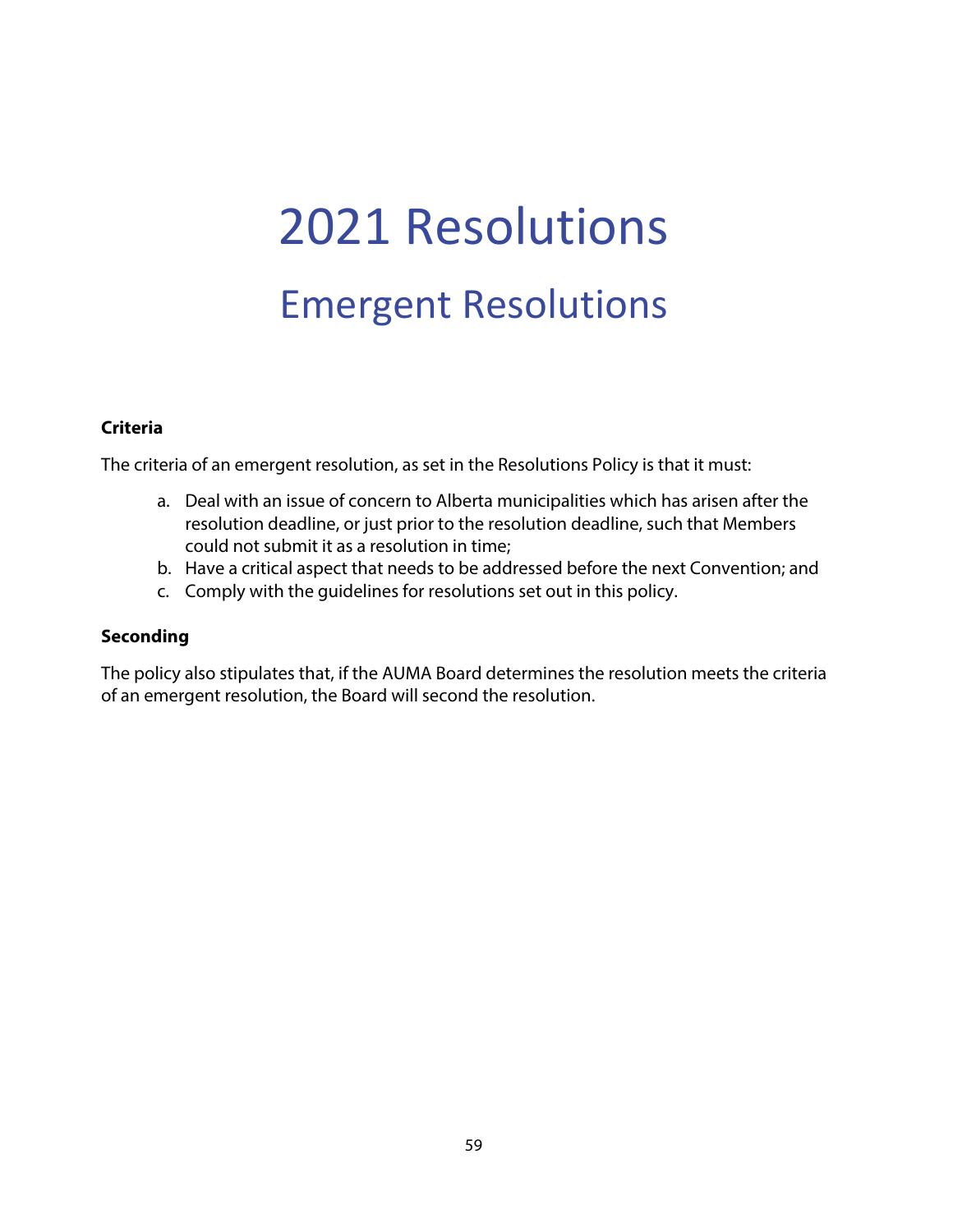#### **AUMA Resolution 2021.Emergent 1: Responsibility of Ambulance Service Delivery**

**Moved by: City of Airdrie City of Chestermere Town of Okotoks Town of Strathmore Town of Turner Valley** 

#### **Seconded by: N/A**

**WHEREAS** the Province of Alberta took responsibility for the delivery of ambulance service as it was a provincial health responsibility;

**WHEREAS** at the time the ambulance service transitioned from a municipal responsibility to a provincial responsibility there was a commitment that there would be no degradation of service to citizens;

**WHEREAS** the entire provincial health system has been operating on overdrive because of the COVID-19 pandemic;

**WHEREAS** the number of code reds, where no ambulances are available in the Province is impacting the ability of Albertans, especially rural Albertans, to access emergency medical care;

**WHEREAS** municipalities continue to provide support to the provincial health care system with the operation of our fire departments;

**WHEREAS** the health and safety of citizens continues to be a priority for municipalities as we arrive on scene as first responders to medical calls approximately 40% if the time;

**WHEREAS** the length of time, fire is on scene until an ambulance arrives is trending upwards exponentially, in some areas up over 50% and some rural areas as much as a 200% increase in wait time for fire services over the last year or 2 years;

**WHEREAS** municipalities are acting as a stop gap in the provincial health system with no compensation, and it is impacting the ability of municipalities to meet their own operational requirements; and

**WHEREAS** everyday Albertans' access to health is being compromised due to a lack of emergency health care.

**THEREFORE, BE IT RESOLVED** that the Province of Alberta, immediately consult with municipalities, to develop a plan to make urgently needed improvements to the delivery and performance of the ambulance system where municipalities are recognized and compensated for the role they play in support of the provincial health care system.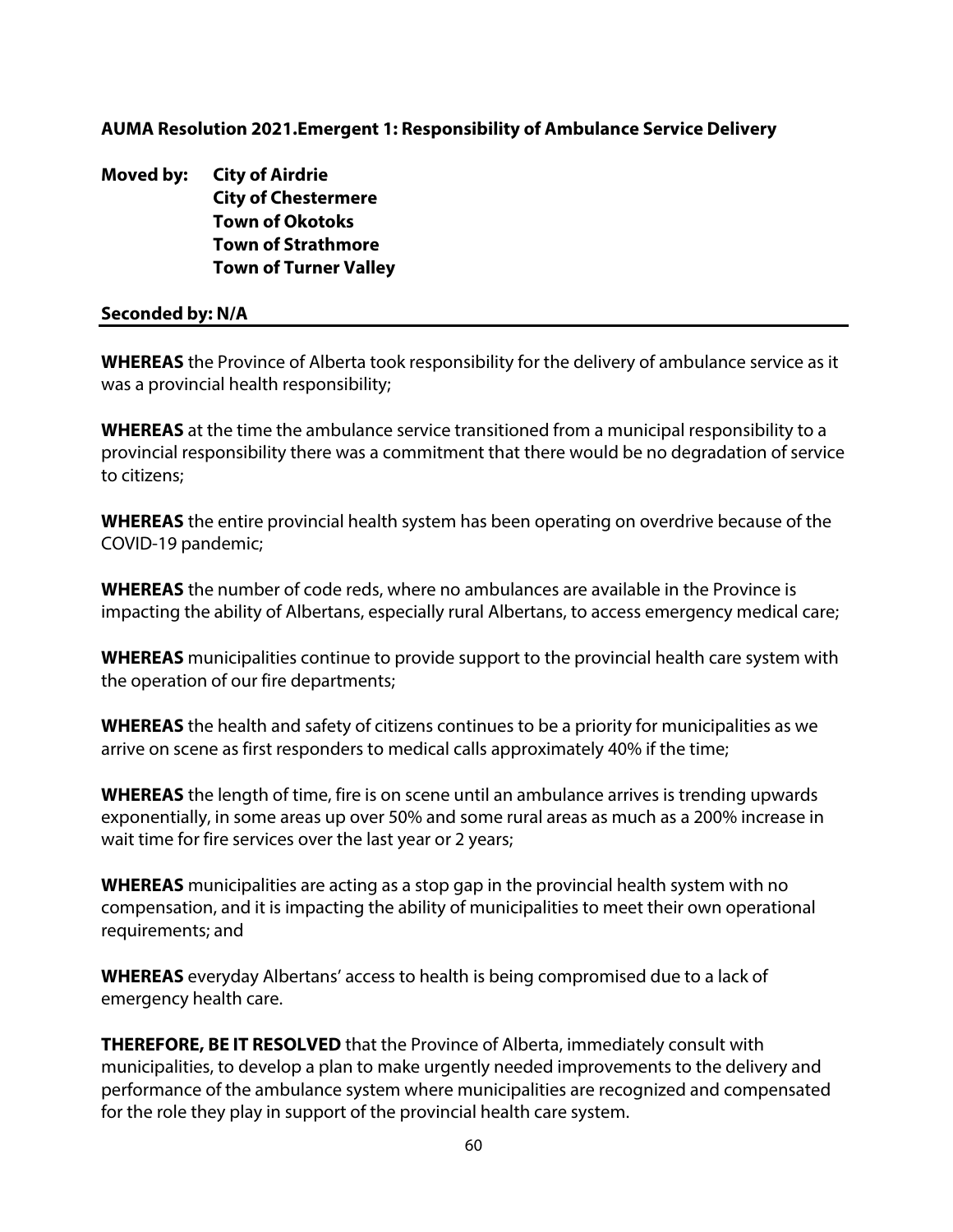#### **BACKGROUND:**

When the province transitioned ambulance service from a municipal responsibility to a provincial responsibility there was a commitment that there would be no degradation in the capacity of these services. Since that transition and especially over the last several months the impact on municipal fire services include:

- o Increasing need for fire services to be the first response and first to arrive on the scene;
- o Increasing need for co-response when EMS are more than 10 minutes out;
- o Municipal fire crews are tied up at incidents longer and are required to stay until they can pass the patient to someone with at least the same level of qualification or higher which means fire crews once on scene cannot leave until EMS arrives;
- o Increasing number of concurrent calls, which is affected by increased response times for lower level incidents (more than 10 minutes) and results in fire being dispatched; and
- o Increasing need for call outs to protect the municipality from other occurrences which increases staffing costs for over time and relies on the availability of off duty staff. There is no contractual requirement for staff to attend call outs outside of their scheduled hours.

The effects on municipal staff include:

- o Increasing stress on staff being exposed to more medical incidents;
- o Dealing with patients and families concerned about delayed EMS transportation;
- o Not being able to deliver the scope of practice of an Advanced Care Paramedic (ACP);
- o Reduction of availability for other incidents, impacts capability, staffing and safety.
- o Not being able to respond to other emergency situations.
- o Experiencing delayed response of care for family members when seconds in response can affect long-term health outcomes;
- o Potential increase in mental health issues; and
- o Burn out.

Every citizen experiencing a medical crisis across Alberta is impacted, as the time of EMS response increases the survival rate of patient's decreases. EMS are usually staffed with an ACP with a higher scope of practice than Firefighters Primary Care Paramedic (PCP), this restricts the care provided which could prove critical.

Ambulance service levels have become an urgent, emergent issue. As an example, in Okotoks, within the space of four days, July 28 – 31, two incidents required the use of the STARS helicopter. On one of these occasions, Okotoks did not have a ground ambulance available. On another occasion, August 3, dispatch informed the Incident Commander that EMS was 45 minutes out, eventually arriving from Strathmore. This is an unacceptable level of service provided by AHS and has shifted the burden substantially to municipalities across Alberta with dire health outcomes for citizens.